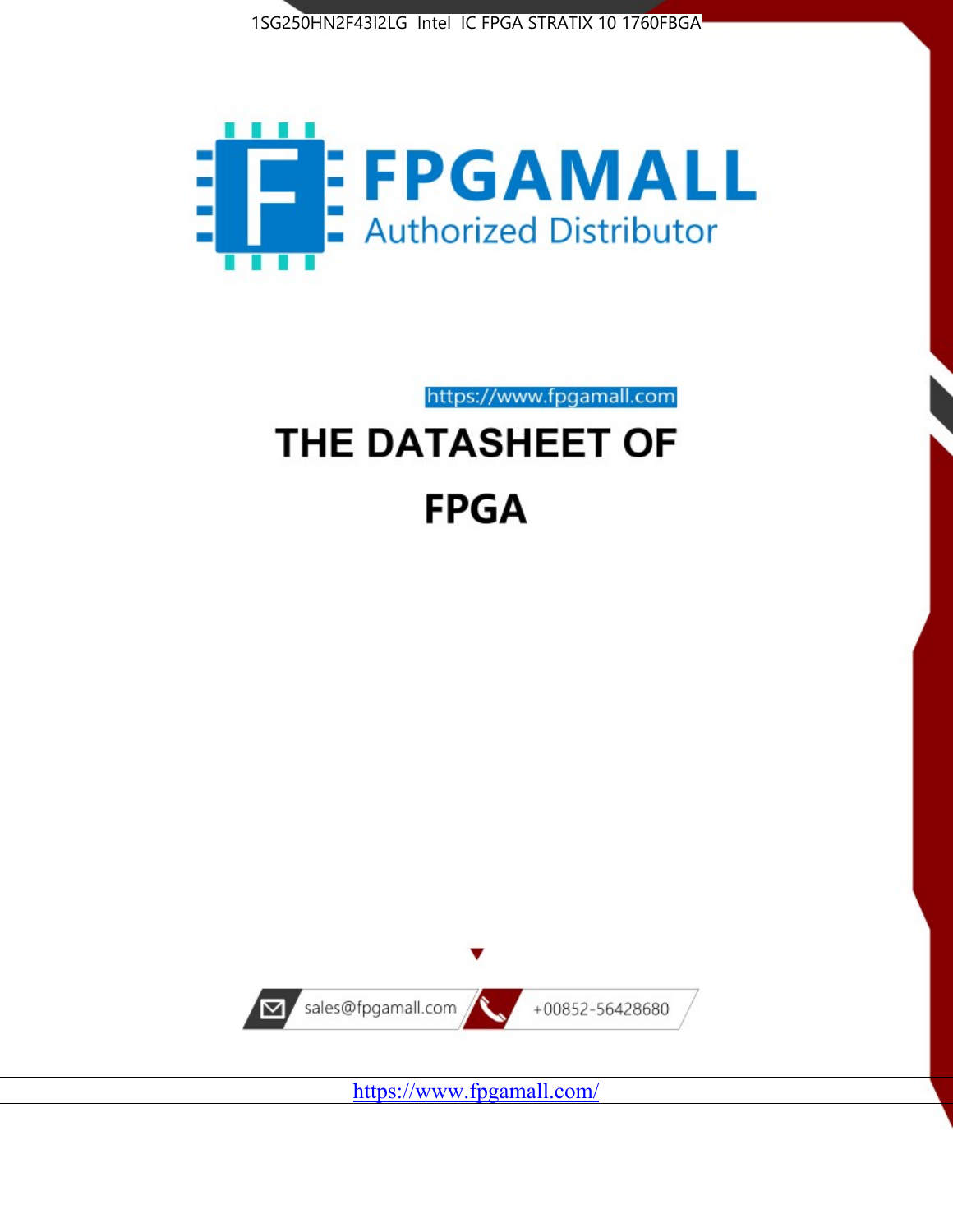1SG250HN2F43I2LG Intel IC FPGA STRATIX 10 1760FBGA



# **Intel® Stratix® 10 GX/SX Device Overview**



**S10-OVERVIEW | 2020.04.30** Latest document on the web: **[PDF](https://www.intel.com/content/dam/www/programmable/us/en/pdfs/literature/hb/stratix-10/s10-overview.pdf)** | **[HTML](https://www.intel.com/content/www/us/en/programmable/documentation/joc1442261161666.html)**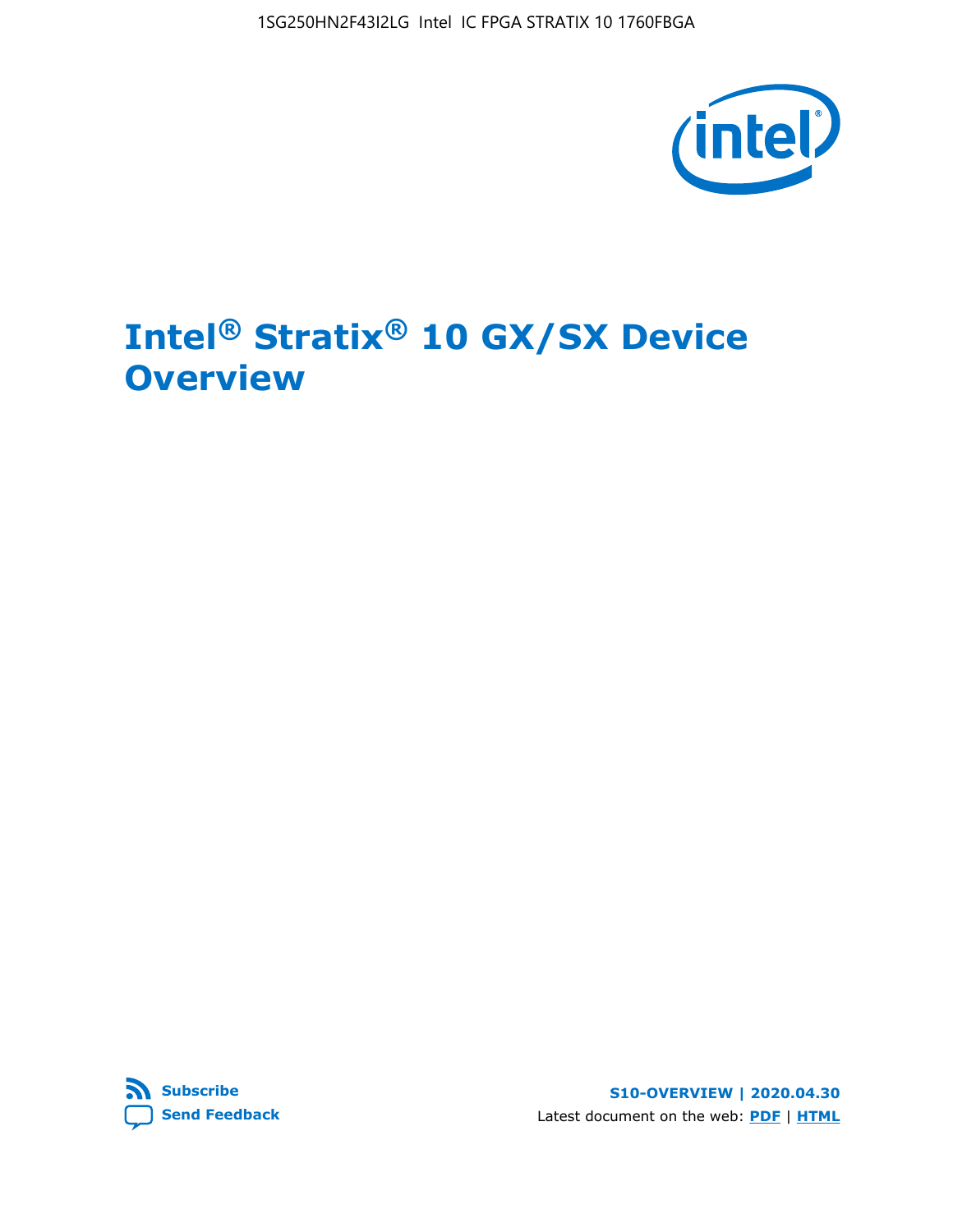

*Contents*

# **Contents**

| 1.26. Document Revision History for the Intel Stratix 10 GX/SX Device Overview36 |  |
|----------------------------------------------------------------------------------|--|

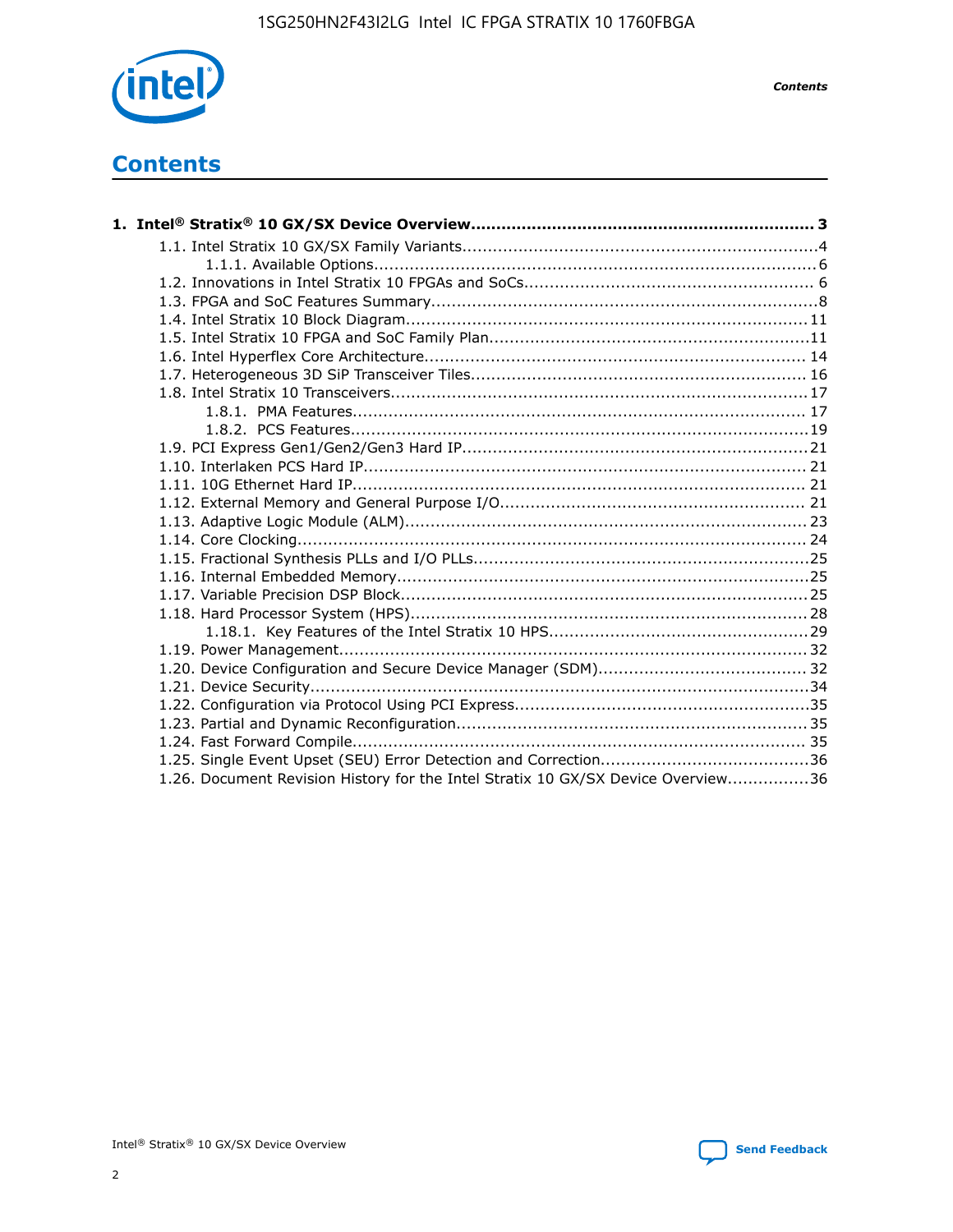**S10-OVERVIEW | 2020.04.30**

**[Send Feedback](mailto:FPGAtechdocfeedback@intel.com?subject=Feedback%20on%20Intel%20Stratix%2010%20GX/SX%20Device%20Overview%20(S10-OVERVIEW%202020.04.30)&body=We%20appreciate%20your%20feedback.%20In%20your%20comments,%20also%20specify%20the%20page%20number%20or%20paragraph.%20Thank%20you.)**



# **1. Intel® Stratix® 10 GX/SX Device Overview**

Intel's 14 nm Intel® Stratix® 10 GX FPGAs and SX SoCs deliver 2X the core performance and up to 70% lower power over previous generation high-performance FPGAs.

Featuring several groundbreaking innovations, including the all new Intel Hyperflex™ core architecture, this device family enables you to meet the demand for everincreasing bandwidth and processing performance in your most advanced applications, while meeting your power budget.

With an embedded hard processor system (HPS) based on a quad-core 64 bit Arm\* Cortex\*-A53, the Intel Stratix 10 SoC devices deliver power efficient, application-class processing and allow designers to extend hardware virtualization into the FPGA fabric. Intel Stratix 10 SoC devices demonstrate Intel's commitment to high-performance SoCs and extend Intel's leadership in programmable devices featuring an Arm-based processor system.

Important innovations in Intel Stratix 10 FPGAs and SoCs include:

- All new Intel Hyperflex core architecture delivering 2X the core performance compared to previous generation high-performance FPGAs
- Intel 14 nm tri-gate (FinFET) technology
- Heterogeneous 3D System-in-Package (SiP) technology
- Core fabric with up to 10.2 million logic elements (LEs)
- Up to 96 full duplex transceiver channels on heterogeneous 3D SiP transceiver tiles
- Transceiver data rates up to 28.3 Gbps chip-to-chip/module and backplane performance
- M20K (20 Kb) internal SRAM memory blocks
- Fractional synthesis and ultra-low jitter LC tank based transmit phase locked loops (PLLs)
- Hard PCI Express<sup>®</sup> Gen3 x16 intellectual property (IP) blocks
- Hard 10GBASE-KR/40GBASE-KR4 Forward Error Correction (FEC) in every transceiver channel
- Hard memory controllers and PHY supporting DDR4 rates up to 2666 Mbps per pin
- Hard fixed-point and IEEE 754 compliant hard floating-point variable precision digital signal processing (DSP) blocks with up to 10 TFLOP compute performance with a power efficiency of 80 GFLOP per Watt
- Quad-core 64 bit Arm Cortex-A53 embedded processor running up to 1.5 GHz in SoC family variants
- Programmable clock tree synthesis for flexible, low power, low skew clock trees

Intel Corporation. All rights reserved. Agilex, Altera, Arria, Cyclone, Enpirion, Intel, the Intel logo, MAX, Nios, Quartus and Stratix words and logos are trademarks of Intel Corporation or its subsidiaries in the U.S. and/or other countries. Intel warrants performance of its FPGA and semiconductor products to current specifications in accordance with Intel's standard warranty, but reserves the right to make changes to any products and services at any time without notice. Intel assumes no responsibility or liability arising out of the application or use of any information, product, or service described herein except as expressly agreed to in writing by Intel. Intel customers are advised to obtain the latest version of device specifications before relying on any published information and before placing orders for products or services. \*Other names and brands may be claimed as the property of others.

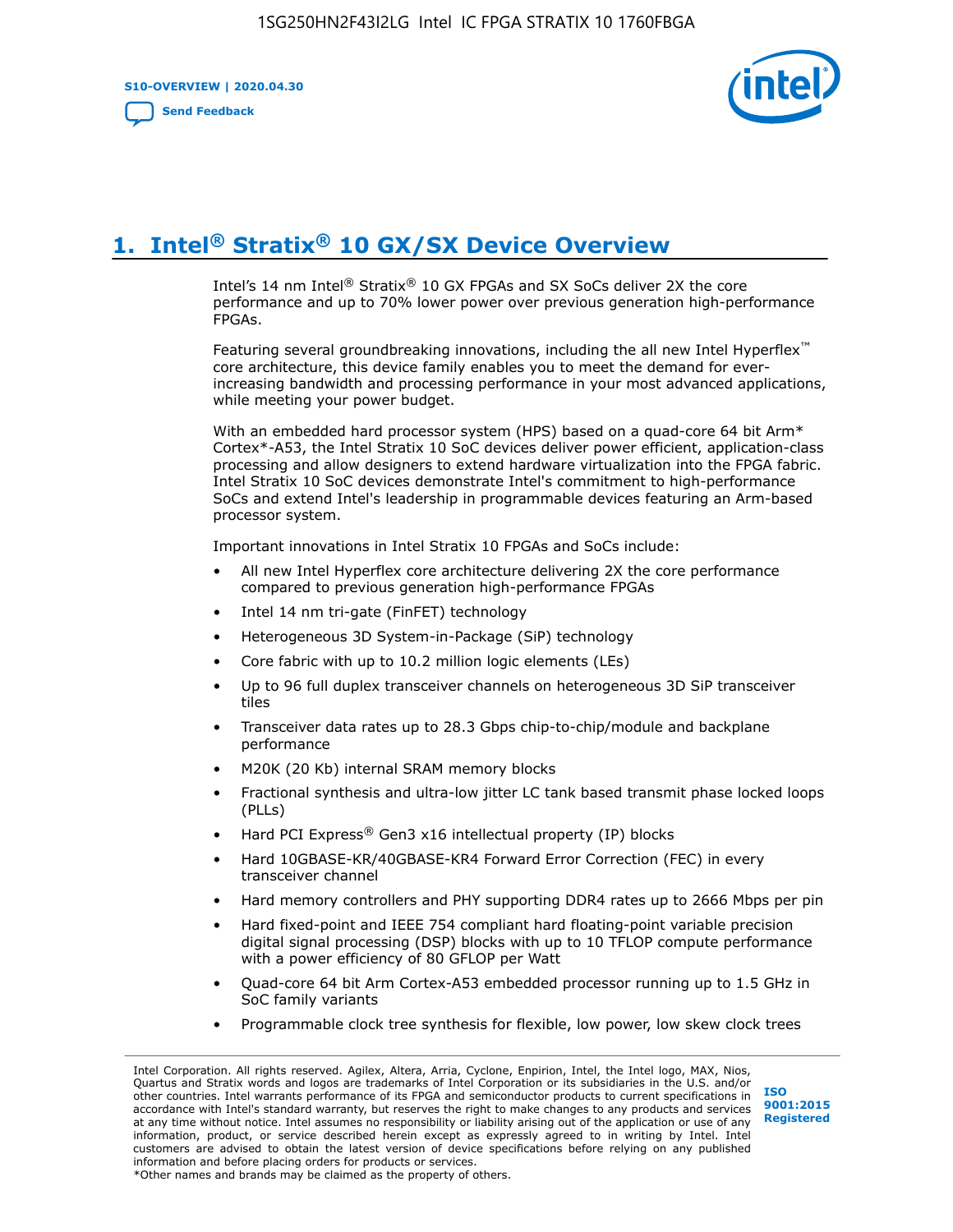

- Dedicated secure device manager (SDM) for:
	- Enhanced device configuration and security
	- AES-256, SHA-256/384 and ECDSA-256/384 encrypt/decrypt accelerators and authentication
	- Multi-factor authentication
	- Physically Unclonable Function (PUF) service and software programmable device configuration capability
- Comprehensive set of advanced power saving features delivering up to 70% lower power compared to previous generation high-performance FPGAs
- Non-destructive register state readback and writeback, to support ASIC prototyping and other applications

With these capabilities, Intel Stratix 10 FPGAs and SoCs are ideally suited for the most demanding applications in diverse markets such as:

- **Compute and Storage**—for custom servers, cloud computing and datacenter acceleration
- **Networking**—for Terabit, 400G and multi-100G bridging, aggregation, packet processing and traffic management
- **Optical Transport Networks**—for OTU4, 2xOTU4, 4xOTU4
- **Broadcast**—for high-end studio distribution, head end encoding/decoding, edge quadrature amplitude modulation (QAM)
- **Military**—for radar, electronic warfare, and secure communications
- **Medical**—for diagnostic scanners and diagnostic imaging
- **Test and Measurement**—for protocol and application testers
- **Wireless**—for next-generation 5G networks
- **ASIC Prototyping**—for designs that require the largest FPGA fabric with the highest I/O count

# **1.1. Intel Stratix 10 GX/SX Family Variants**

Intel Stratix 10 devices are available in FPGA (GX) and SoC (SX) variants.

- **Intel Stratix 10 GX** devices deliver up to 1 GHz core fabric performance and contain up to 10.2 million LEs in the fabric. They also feature up to 96 general purpose transceivers on separate transceiver tiles, and 2666 Mbps DDR4 external memory interface performance. The transceivers are capable of up to 28.3 Gbps short reach and across the backplane. These devices are optimized for FPGA applications that require the highest transceiver bandwidth and core fabric performance, with the power efficiency of Intel's 14 nm tri-gate process technology.
- **Intel Stratix 10 SX** devices have a feature set that is identical to Intel Stratix 10 GX devices, with the addition of an embedded quad-core 64 bit Arm Cortex A53 hard processor system.

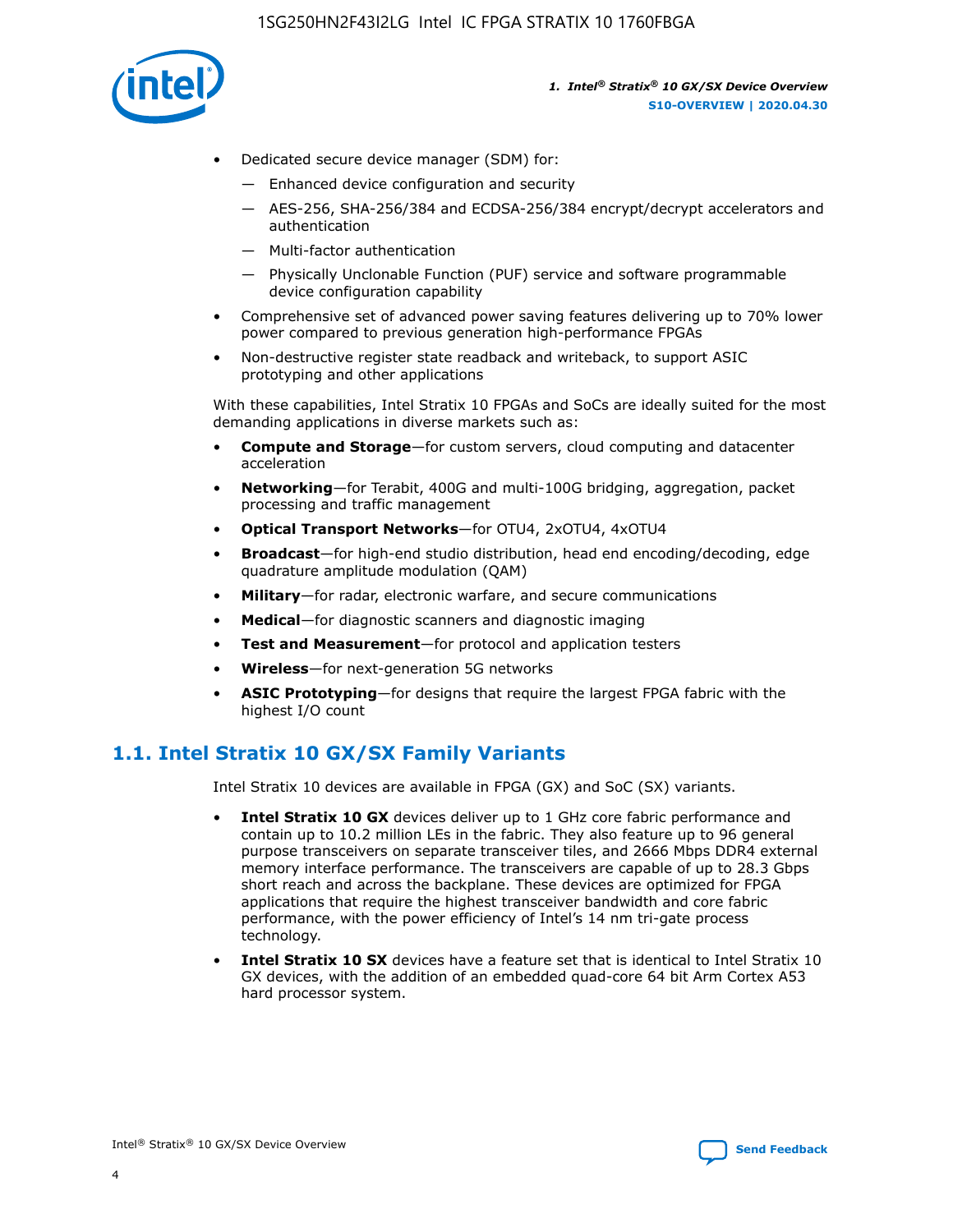

Common to all Intel Stratix 10 family variants is a high-performance fabric based on the new Intel Hyperflex core architecture that includes additional Hyper-Registers throughout the interconnect routing and at the inputs of all functional blocks. The core fabric also contains an enhanced logic array utilizing Intel's adaptive logic module (ALM) and a rich set of high performance building blocks including:

- M20K (20 Kb) embedded memory blocks
- Variable precision DSP blocks with hard IEEE 754 compliant floating-point units
- Fractional synthesis and integer PLLs
- Hard memory controllers and PHY for external memory interfaces
- General purpose IO cells

To clock these building blocks, Intel Stratix 10 devices use programmable clock tree synthesis, which uses dedicated clock tree routing to synthesize only those branches of the clock trees required for the application. All devices support in-system, finegrained partial reconfiguration of the logic array, allowing logic to be added and subtracted from the system while it is operating.

All family variants also contain high speed serial transceivers, containing both the physical medium attachment (PMA) and the physical coding sublayer (PCS), which can be used to implement a variety of industry standard and proprietary protocols. In addition to the hard PCS, Intel Stratix 10 devices contain multiple instantiations of PCI Express hard IP that supports Gen1/Gen2/Gen3 rates in x1/x2/x4/x8/x16 lane configurations, and hard 10GBASE-KR/40GBASE-KR4 FEC for every transceiver. The hard PCS, FEC, and PCI Express IP free up valuable core logic resources, save power, and increase your productivity.

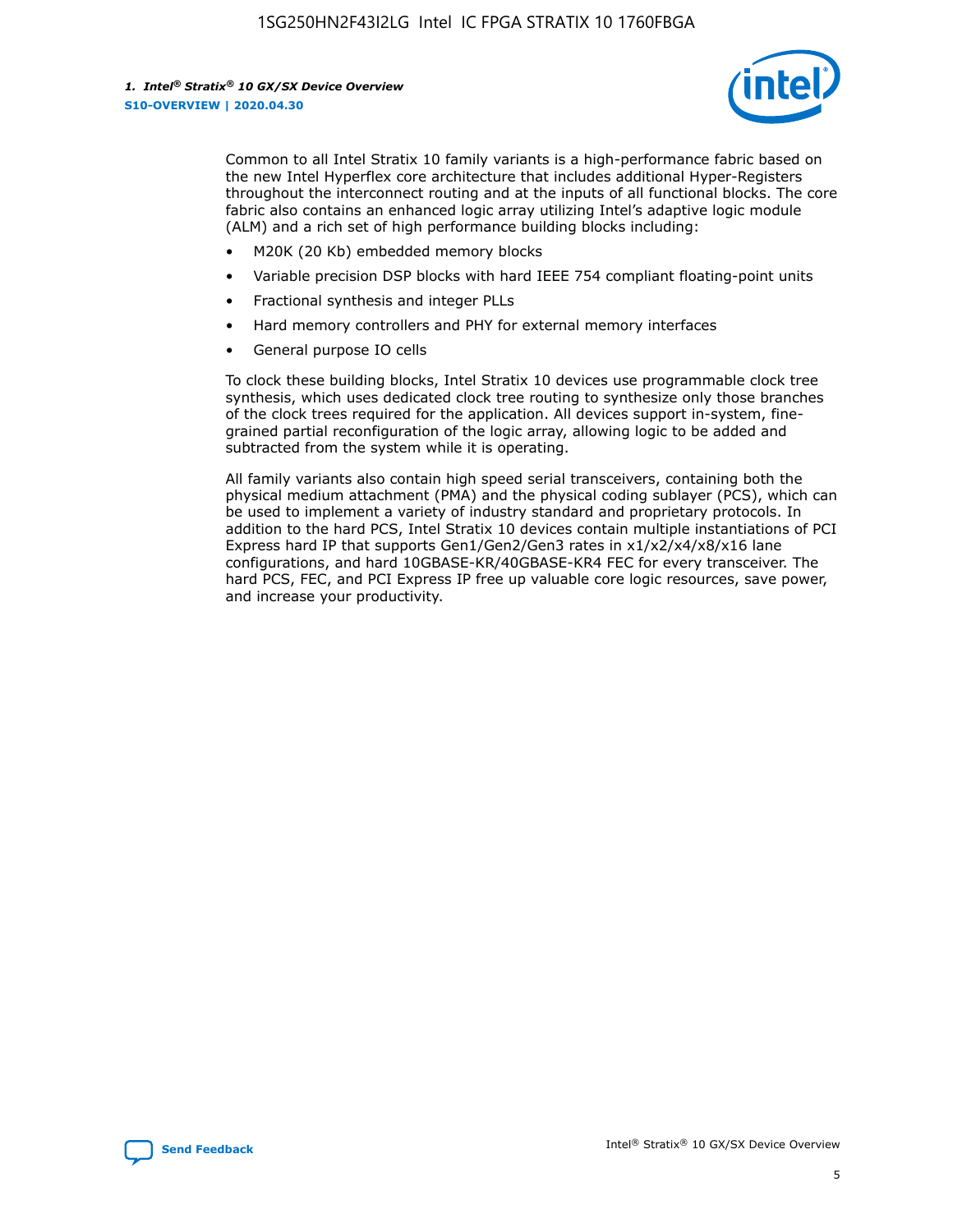

# **1.1.1. Available Options**

#### **Figure 1. Sample Ordering Code and Available Options for Intel Stratix 10 Devices**



# **Related Information**

[My Intel Support](https://www.intel.com/content/www/us/en/programmable/my-intel/mal-home.html)

# **1.2. Innovations in Intel Stratix 10 FPGAs and SoCs**

Intel Stratix 10 FPGAs and SoCs deliver many significant improvements over the previous generation high-performance Stratix V FPGAs.

#### **Table 1. Key Features of Intel Stratix 10 Devices Compared to Stratix V Devices**

| <b>Feature</b>            | <b>Stratix V FPGAs</b>                                           | <b>Intel Stratix 10 FPGAs and SoCs</b>                                        |  |
|---------------------------|------------------------------------------------------------------|-------------------------------------------------------------------------------|--|
| <b>Process technology</b> | 28 nm TSMC (planar<br>transistor)                                | 14 nm Intel tri-gate (FinFET)                                                 |  |
| Hard processor core       | None                                                             | Quad-core 64 bit Arm Cortex-A53<br>(SoC only)                                 |  |
| Core architecture         | Conventional core architecture<br>with conventional interconnect | Intel Hyperflex core architecture with<br>Hyper-Registers in the interconnect |  |
|                           |                                                                  | continued                                                                     |  |

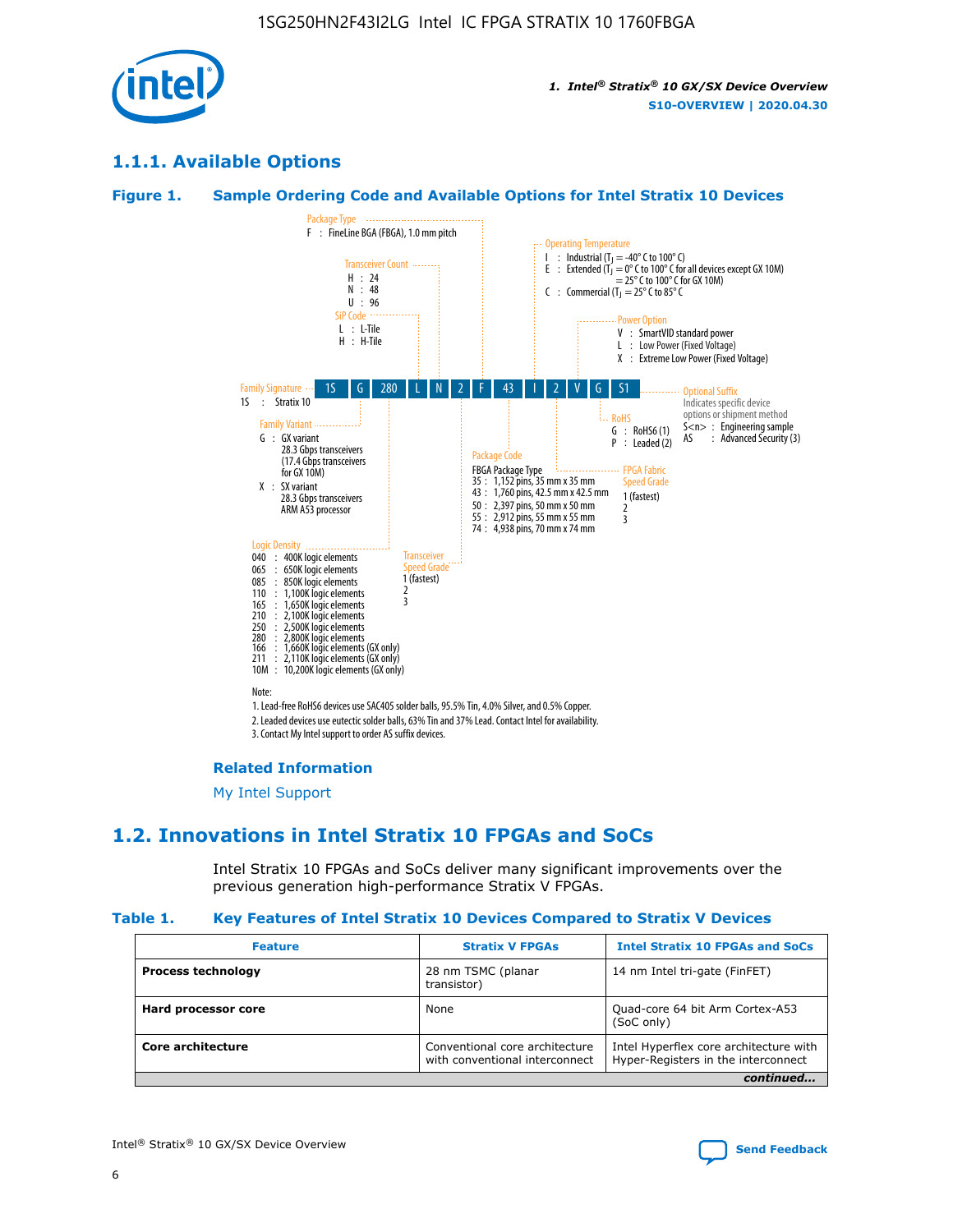

| <b>Feature</b>                                   | <b>Stratix V FPGAs</b>                                                              | <b>Intel Stratix 10 FPGAs and SoCs</b>                                                                                                       |
|--------------------------------------------------|-------------------------------------------------------------------------------------|----------------------------------------------------------------------------------------------------------------------------------------------|
| Core performance                                 | 500 MHz                                                                             | 1 GHz                                                                                                                                        |
| <b>Power dissipation</b>                         | 1x                                                                                  | As low as $0.3x$                                                                                                                             |
| Logic density                                    | 952 KLE                                                                             | 10,200 KLE                                                                                                                                   |
| <b>Embedded memory (M20K)</b>                    | 52 Mbits                                                                            | 253 Mbits                                                                                                                                    |
| 18x19 multipliers                                | 3,926                                                                               | 11,520                                                                                                                                       |
|                                                  | Note: Multiplier is 18x18 in<br>Stratix V devices.                                  | Note: Multiplier is 18x19 in Intel<br>Stratix 10 devices.                                                                                    |
| <b>Floating point DSP capability</b>             | Up to 1 TFLOP, requires soft<br>floating point adder and<br>multiplier              | Up to 10 TFLOP, hard IEEE 754<br>compliant single precision floating<br>point adder and multiplier                                           |
| <b>Maximum transceivers</b>                      | 66                                                                                  | 96                                                                                                                                           |
| Maximum transceiver data rate (chip-to-<br>chip) | 28.05 Gbps                                                                          | 26.6 Gbps L-Tile<br>28.3 Gbps H-Tile                                                                                                         |
| Maximum transceiver data rate (backplane)        | 12.5 Gbps                                                                           | 12.5 Gbps L-Tile<br>28.3 Gbps H-Tile                                                                                                         |
| Hard memory controller                           | None                                                                                | DDR4 @ 1333 MHz/2666 Mbps<br>DDR3 @ 1067 MHz/2133 Mbps                                                                                       |
| <b>Hard protocol IP</b>                          | PCIe* Gen3 x8 (up to 4<br>instances)                                                | PCIe Gen3 x16 (up to 4 instances)<br>SR-IOV (4 physical functions / 2k<br>virtual functions) on H-Tile devices<br>10GBASE-KR/40GBASE-KR4 FEC |
| <b>Core clocking and PLLs</b>                    | Global, quadrant and regional<br>clocks supported by fractional-<br>synthesis fPLLs | Programmable clock tree synthesis<br>supported by fractional synthesis<br>fPLLs and integer IO PLLs                                          |
| Register state readback and writeback            | Not available                                                                       | Non-destructive register state<br>readback and writeback for ASIC<br>prototyping and other applications                                      |

These innovations result in the following improvements:

- **Improved Core Logic Performance**: The Intel Hyperflex core architecture combined with 14 nm Intel tri-gate technology allows Intel Stratix 10 devices to achieve 2X the core performance compared to the previous generation
- **Lower Power**: Intel Stratix 10 devices use up to 70% lower power compared to the previous generation, enabled by 14 nm Intel tri-gate technology, the Intel Hyperflex core architecture, and optional power saving features built into the architecture
- **Higher Density**: Intel Stratix 10 devices offer three times the level of integration, with up to 10.2 million logic elements (LEs), over 253 Mbits of embedded memory blocks (M20K), and 11,520 18x19 multipliers
- **Embedded Processing**: Intel Stratix 10 SoCs feature a Quad-Core 64 bit Arm Cortex-A53 processor optimized for power efficiency and software compatible with previous generation Arria® and Cyclone® SoC devices
- **Improved Transceiver Performance**: With up to 96 transceiver channels implemented in heterogeneous 3D SiP transceiver tiles, Intel Stratix 10 GX and SX devices support data rates up to 28.3 Gbps chip-to-chip and 28.3 Gbps across the backplane with signal conditioning circuits capable of equalizing over 30 dB of system loss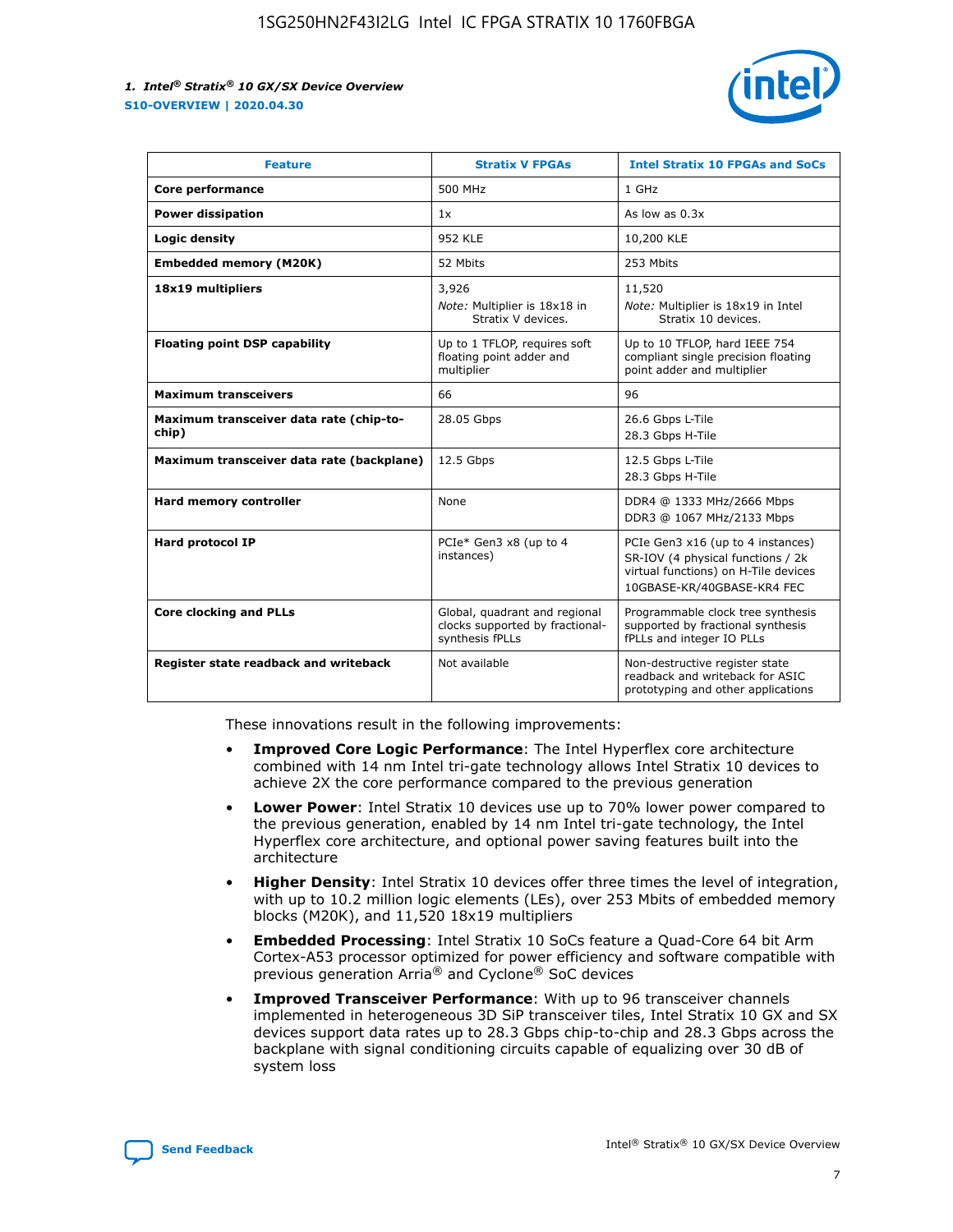

- **Improved DSP Performance**: The variable precision DSP block in Intel Stratix 10 devices features hard fixed and floating point capability, with up to 10 TFLOP IEEE754 single-precision floating point performance
- **Additional Hard IP**: Intel Stratix 10 devices include many more hard IP blocks than previous generation devices, with a hard memory controller included in each bank of 48 general purpose IOs, a hard PCIe Gen3 x16 full protocol stack in each transceiver tile, and a hard 10GBASE-KR/40GBASE-KR4 FEC in every transceiver channel
- **Enhanced Core Clocking**: Intel Stratix 10 devices feature programmable clock tree synthesis; clock trees are only synthesized where needed, increasing the flexibility and reducing the power dissipation of the clocking solution
- **Additional Core PLLs**: The core fabric in Intel Stratix 10 devices is supported by both integer IO PLLs and fractional synthesis fPLLs, resulting in a greater total number of PLLs available than the previous generation

# **1.3. FPGA and SoC Features Summary**

#### **Table 2. Intel Stratix 10 FPGA and SoC Common Device Features**

| <b>Feature</b>                   | <b>Description</b>                                                                                                                                                                                                                                                                                                                                                                                                                                                                                                                                                                                                                                                                                                                                   |
|----------------------------------|------------------------------------------------------------------------------------------------------------------------------------------------------------------------------------------------------------------------------------------------------------------------------------------------------------------------------------------------------------------------------------------------------------------------------------------------------------------------------------------------------------------------------------------------------------------------------------------------------------------------------------------------------------------------------------------------------------------------------------------------------|
| Technology                       | 14 nm Intel tri-gate (FinFET) process technology<br>٠<br>SmartVID controlled core voltage, standard power devices<br>0.85-V fixed core voltage, low static power devices available                                                                                                                                                                                                                                                                                                                                                                                                                                                                                                                                                                   |
| Low power serial<br>transceivers | Up to 96 total transceivers available<br>$\bullet$<br>Continuous operating range of 1 Gbps to 28.3 Gbps for Intel Stratix 10 GX/SX devices<br>$\bullet$<br>Backplane support up to 28.3 Gbps for Intel Stratix 10 GX/SX devices<br>$\bullet$<br>Extended range down to 125 Mbps with oversampling<br>$\bullet$<br>ATX transmit PLLs with user-configurable fractional synthesis capability<br>$\bullet$<br>• XFP, SFP+, OSFP/OSFP28, CFP/CFP2/CFP4 optical module support<br>• Adaptive linear and decision feedback equalization<br>Transmit pre-emphasis and de-emphasis<br>Dynamic partial reconfiguration of individual transceiver channels<br>$\bullet$<br>On-chip instrumentation (Eye Viewer non-intrusive data eye monitoring)<br>$\bullet$ |
| General purpose I/Os             | Up to 2,304 total GPIO available<br>$\bullet$<br>1.6 Gbps LVDS-every pair can be configured as an input or output<br>$\bullet$<br>1333 MHz/2666 Mbps DDR4 external memory interface<br>1067 MHz/2133 Mbps DDR3 external memory interface<br>1.2 V to 3.3 $V^{(1)}$ single-ended LVCMOS/LVTTL interfacing<br>$\bullet$<br>On-chip termination (OCT)<br>$\bullet$                                                                                                                                                                                                                                                                                                                                                                                      |
| Embedded hard IP                 | • PCIe Gen1/Gen2/Gen3 complete protocol stack, $x1/x2/x4/x8/x16$ end point and root<br>port<br>DDR4/DDR3 hard memory controller (RLDRAM3/QDR II+/QDR IV using soft memory<br>controller)<br>Multiple hard IP instantiations in each device<br>$\bullet$<br>• Single Root I/O Virtualization (SR-IOV)                                                                                                                                                                                                                                                                                                                                                                                                                                                 |
| Transceiver hard IP              | 10GBASE-KR/40GBASE-KR4 Forward Error Correction (FEC)<br>$\bullet$<br>10G Ethernet PCS<br>$\bullet$<br>• PCI Express PIPE interface<br>continued                                                                                                                                                                                                                                                                                                                                                                                                                                                                                                                                                                                                     |

<sup>(1)</sup> Available in some configurations only

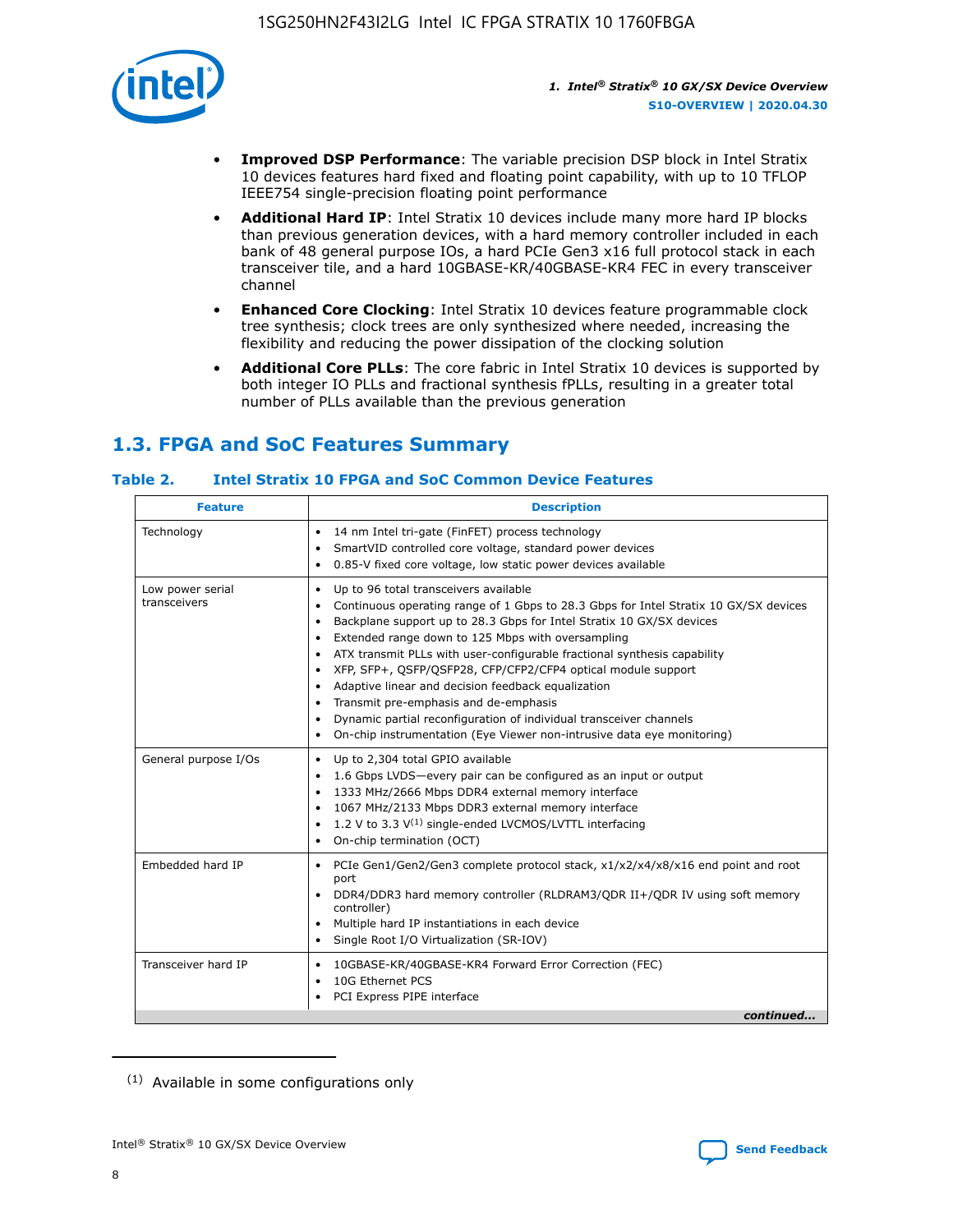

| <b>Feature</b>                   | <b>Description</b>                                                                                                                                                                                                                                                                                                                                                                                                                                                    |
|----------------------------------|-----------------------------------------------------------------------------------------------------------------------------------------------------------------------------------------------------------------------------------------------------------------------------------------------------------------------------------------------------------------------------------------------------------------------------------------------------------------------|
|                                  | Interlaken PCS<br>$\bullet$<br>Gigabit Ethernet PCS<br>$\bullet$<br>Deterministic latency support for Common Public Radio Interface (CPRI) PCS<br>$\bullet$<br>Fast lock-time support for Gigabit Passive Optical Networking (GPON) PCS<br>$\bullet$<br>8B/10B, 64B/66B, 64B/67B encoders and decoders<br>Custom mode support for proprietary protocols                                                                                                               |
| Power management                 | SmartVID controlled core voltage, standard power devices<br>$\bullet$<br>0.85-V fixed core voltage, low static power devices available<br>$\bullet$<br>Intel Quartus <sup>®</sup> Prime Pro Edition integrated power analysis<br>$\bullet$                                                                                                                                                                                                                            |
| High performance core fabric     | Intel Hyperflex core architecture with Hyper-Registers throughout the interconnect<br>routing and at the inputs of all functional blocks<br>Enhanced adaptive logic module (ALM)<br>$\bullet$<br>Improved multi-track routing architecture reduces congestion and improves compile<br>times<br>Hierarchical core clocking architecture with programmable clock tree synthesis<br>$\bullet$<br>Fine-grained partial reconfiguration                                    |
| Internal memory blocks           | M20K-20 Kb with hard ECC support<br>$\bullet$<br>MLAB-640 bit distributed LUTRAM<br>$\bullet$                                                                                                                                                                                                                                                                                                                                                                         |
| Variable precision DSP<br>blocks | IEEE 754-compliant hard single-precision floating point capability<br>$\bullet$<br>Supports signal processing with precision ranging from 18x19 up to 54x54<br>$\bullet$<br>Native 27x27 and 18x19 multiply modes<br>$\bullet$<br>64 bit accumulator and cascade for systolic FIRs<br>Internal coefficient memory banks<br>Pre-adder/subtractor improves efficiency<br>$\bullet$<br>Additional pipeline register increases performance and reduces power<br>$\bullet$ |
| Phase locked loops (PLL)         | Fractional synthesis PLLs (fPLL) support both fractional and integer modes<br>$\bullet$<br>Fractional mode with third-order delta-sigma modulation<br>Precision frequency synthesis<br>$\bullet$<br>Integer PLLs adjacent to general purpose I/Os, support external memory, and LVDS<br>$\bullet$<br>interfaces, clock delay compensation, zero delay buffering                                                                                                       |
| Core clock networks              | 1 GHz fabric clocking<br>$\bullet$<br>667 MHz external memory interface clocking, supports 2666 Mbps DDR4 interface<br>٠<br>800 MHz LVDS interface clocking, supports 1600 Mbps LVDS interface<br>$\bullet$<br>Programmable clock tree synthesis, backwards compatible with global, regional and<br>$\bullet$<br>peripheral clock networks<br>Clocks only synthesized where needed, to minimize dynamic power<br>continued                                            |

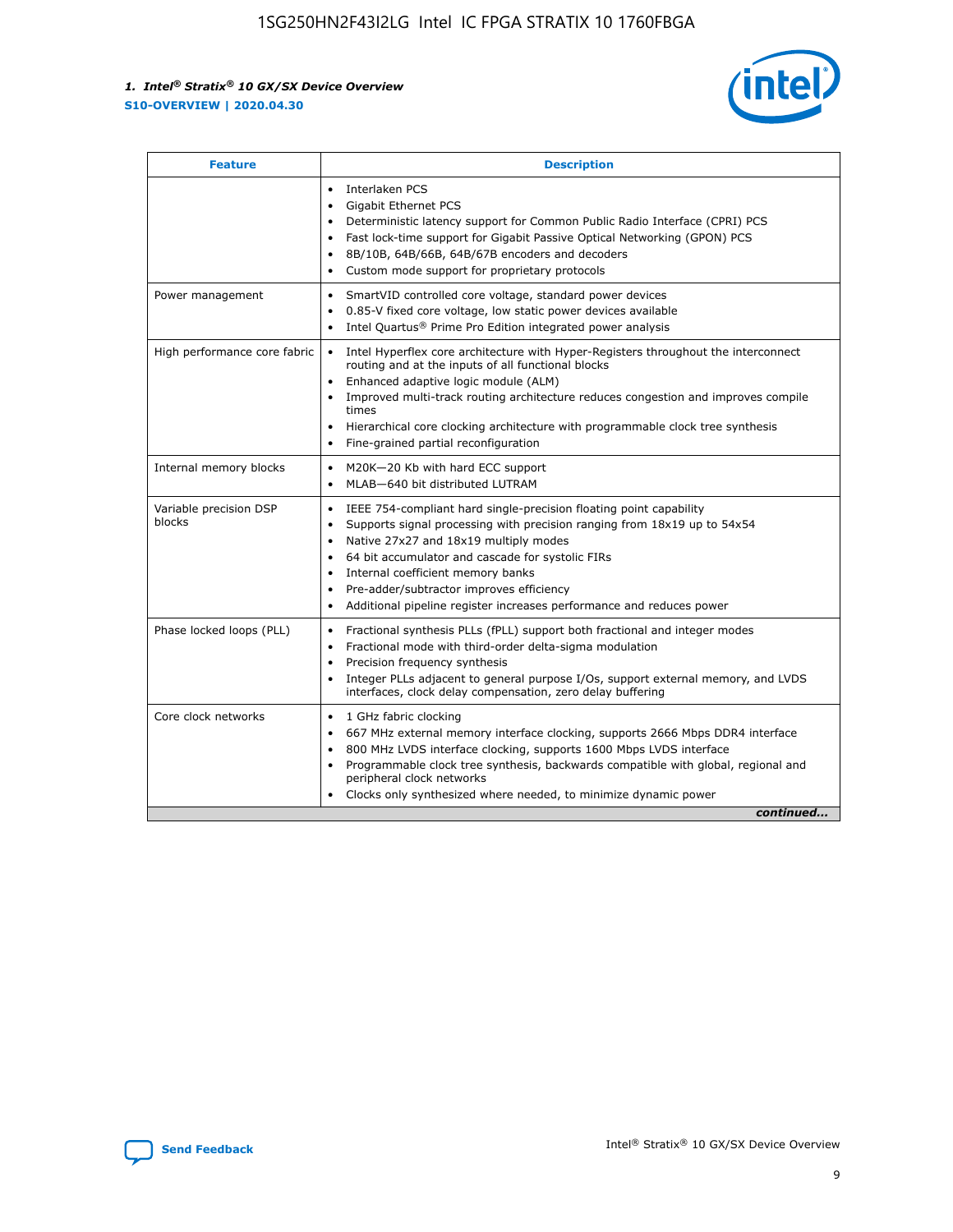

| <b>Feature</b>     | <b>Description</b>                                                                                                                                                                                                                                                                                                                                                                                                                                                                                                                         |
|--------------------|--------------------------------------------------------------------------------------------------------------------------------------------------------------------------------------------------------------------------------------------------------------------------------------------------------------------------------------------------------------------------------------------------------------------------------------------------------------------------------------------------------------------------------------------|
| Configuration      | Dedicated Secure Device Manager<br>٠<br>Software programmable device configuration<br>Serial and parallel flash interface<br>Configuration via protocol (CvP) using PCI Express Gen1/Gen2/Gen3<br>٠<br>Fine-grained partial reconfiguration of core fabric<br>٠<br>Dynamic reconfiguration of transceivers and PLLs<br>$\bullet$<br>Comprehensive set of security features including AES-256, SHA-256/384, and<br>ECDSA-256/384 accelerators, and multi-factor authentication<br>Physically Unclonable Function (PUF) service<br>$\bullet$ |
| Packaging          | Intel Embedded Multi-die Interconnect Bridge (EMIB) packaging technology<br>٠<br>Multiple devices with identical package footprints allows seamless migration across<br>$\bullet$<br>different device densities<br>1.0 mm ball-pitch FBGA packaging<br>$\bullet$<br>Lead and lead-free package options                                                                                                                                                                                                                                     |
| Software and tools | Intel Quartus Prime Pro Edition design suite with new compiler and Hyper-Aware design<br>$\bullet$<br>flow<br>Fast Forward compiler to allow Intel Hyperflex architecture performance exploration<br>$\bullet$<br>Transceiver toolkit<br>$\bullet$<br>Platform designer integration tool<br>DSP Builder advanced blockset<br>OpenCL <sup>™</sup> support<br>SoC Embedded Design Suite (EDS)                                                                                                                                                |

#### **Table 3. Intel Stratix 10 SoC Specific Device Features**

| <b>SoC Subsystem</b>            | <b>Feature</b>                                  | <b>Description</b>                                                                                                                                                                                                                                                 |  |
|---------------------------------|-------------------------------------------------|--------------------------------------------------------------------------------------------------------------------------------------------------------------------------------------------------------------------------------------------------------------------|--|
| <b>Hard Processor</b><br>System | Multi-processor unit (MPU) core                 | Quad-core Arm Cortex-A53 MPCore processor with Arm<br>$\bullet$<br>CoreSight* debug and trace technology<br>Scalar floating-point unit supporting single and double<br>$\bullet$<br>precision<br>Arm Neon* media processing engine for each processor<br>$\bullet$ |  |
|                                 | <b>System Controllers</b>                       | System Memory Management Unit (SMMU)<br>$\bullet$<br>Cache Coherency Unit (CCU)<br>$\bullet$                                                                                                                                                                       |  |
|                                 | Layer 1 Cache                                   | 32 KB L1 instruction cache with parity<br>$\bullet$<br>32 KB L1 data cache with ECC<br>$\bullet$                                                                                                                                                                   |  |
|                                 | Layer 2 Cache                                   | 1 MB Shared L2 Cache with ECC<br>$\bullet$                                                                                                                                                                                                                         |  |
|                                 | On-Chip Memory                                  | 256 KB On-Chip RAM<br>٠                                                                                                                                                                                                                                            |  |
|                                 | Direct memory access (DMA) controller           | 8-Channel DMA<br>$\bullet$                                                                                                                                                                                                                                         |  |
|                                 | Ethernet media access controller<br>(EMAC)      | Three 10/100/1000 EMAC with integrated DMA<br>$\bullet$                                                                                                                                                                                                            |  |
|                                 | USB On-The-Go controller (OTG)                  | 2 USB OTG with integrated DMA<br>$\bullet$                                                                                                                                                                                                                         |  |
|                                 | <b>UART</b> controller                          | 2 UART 16550 compatible<br>$\bullet$                                                                                                                                                                                                                               |  |
|                                 | Serial Peripheral Interface (SPI)<br>controller | 4 SPI<br>$\bullet$                                                                                                                                                                                                                                                 |  |
|                                 | $I2C$ controller                                | 5 I <sup>2</sup> C controllers<br>$\bullet$                                                                                                                                                                                                                        |  |
|                                 | SD/SDIO/MMC controller                          | 1 eMMC version 4.5 with DMA and CE-ATA support<br>$\bullet$<br>SD, including eSD, version 3.0<br>$\bullet$<br>SDIO, including eSDIO, version 3.0<br>$\bullet$<br>CE-ATA - version 1.1                                                                              |  |
|                                 |                                                 | continued                                                                                                                                                                                                                                                          |  |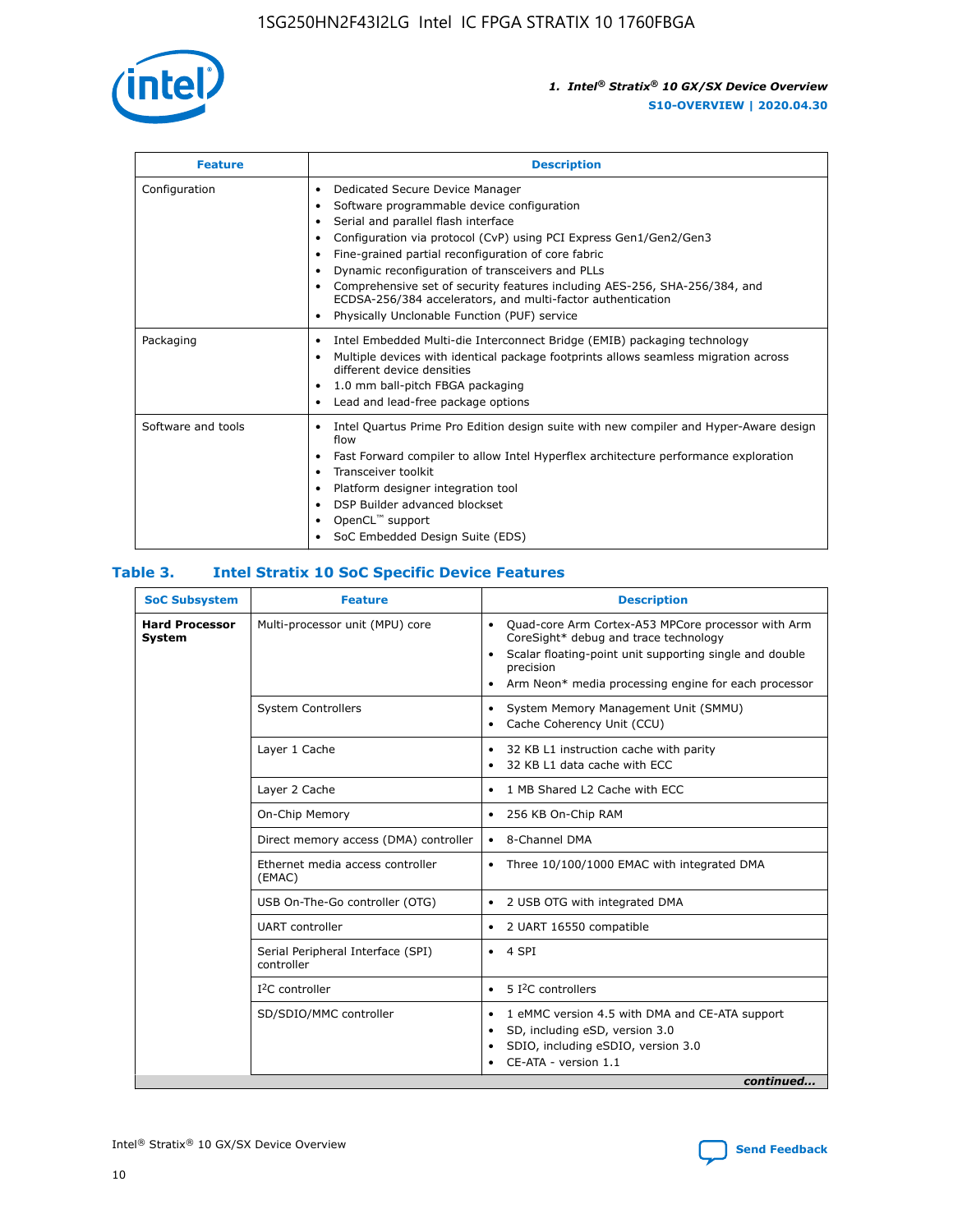

| <b>SoC Subsystem</b>                   | <b>Feature</b>             | <b>Description</b>                                                                               |  |  |
|----------------------------------------|----------------------------|--------------------------------------------------------------------------------------------------|--|--|
|                                        | NAND flash controller      | 1 ONFI 1.0, 8- and 16-bit support<br>٠                                                           |  |  |
|                                        | General-purpose I/O (GPIO) | Maximum of 48 software programmable GPIO<br>٠                                                    |  |  |
|                                        | Timers                     | 4 general-purpose timers<br>4 watchdog timers                                                    |  |  |
| <b>Secure Device</b><br>Manager        | Security                   | Secure boot<br>$\bullet$<br>Advanced Encryption Standard (AES) and authentication<br>(SHA/ECDSA) |  |  |
| External<br>Memory<br><b>Interface</b> | External Memory Interface  | Hard Memory Controller with DDR4 and DDR3<br>$\bullet$                                           |  |  |

# **1.4. Intel Stratix 10 Block Diagram**

#### **Figure 2. Intel Stratix 10 FPGA and SoC Architecture Block Diagram**



HPS: Quad ARM Cortex-A53 Hard Processor System SDM: Secure Device Manager

# **1.5. Intel Stratix 10 FPGA and SoC Family Plan**

<sup>(2)</sup> The number of 27x27 multipliers is one-half the number of 18x19 multipliers.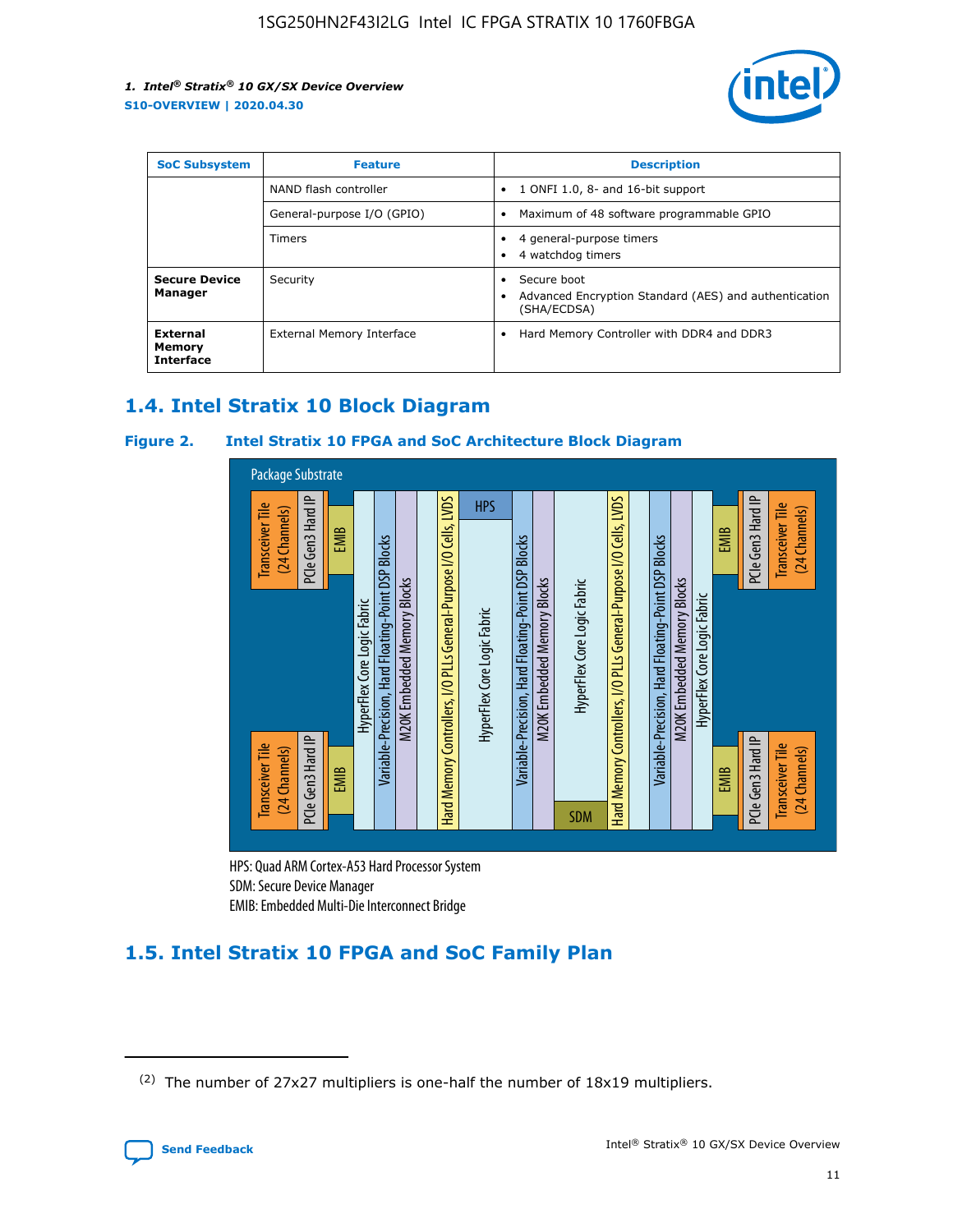

#### **Table 4. Intel Stratix 10 GX/SX FPGA and SoC Family Plan—FPGA Core (part 1)**

| <b>Intel Stratix 10</b><br><b>GX/SX Device</b><br><b>Name</b> | <b>Logic Elements</b><br>(KLE) | <b>M20K Blocks</b> | <b>M20K Mbits</b> | <b>MLAB Counts</b> | <b>MLAB Mbits</b> | 18x19 Multi-<br>pliers <sup>(2)</sup> |
|---------------------------------------------------------------|--------------------------------|--------------------|-------------------|--------------------|-------------------|---------------------------------------|
| GX 400/<br>SX 400                                             | 378                            | 1,537              | 30                | 3,276              | $\overline{2}$    | 1,296                                 |
| GX 650/<br>SX 650                                             | 612                            | 2,489              | 49                | 5,364              | 3                 | 2,304                                 |
| GX 850/<br>SX 850                                             | 841                            | 3,477              | 68                | 7,124              | $\overline{4}$    | 4,032                                 |
| GX 1100/<br>SX 1100                                           | 1,325                          | 5,461              | 107               | 11,556             | $\overline{7}$    | 5,184                                 |
| GX 1650/<br>SX 1650                                           | 1,624                          | 5,851              | 114               | 13,764             | 8                 | 6,290                                 |
| GX 2100/<br>SX 2100                                           | 2,005                          | 6,501              | 127               | 17,316             | 11                | 7,488                                 |
| GX 2500/<br>SX 2500                                           | 2,422                          | 9,963              | 195               | 20,529             | 13                | 10,022                                |
| GX 2800/<br>SX 2800                                           | 2,753                          | 11,721             | 229               | 23,796             | 15                | 11,520                                |
| GX 1660                                                       | 1,679                          | 6,162              | 120               | 14,230             | 9                 | 6,652                                 |
| GX 2110                                                       | 2,073                          | 6,847              | 134               | 17,856             | 11                | 7,920                                 |
| <b>GX 10M</b>                                                 | 10,200                         | 12,950             | 253               | 87,984             | 55                | 6,912                                 |

#### **Table 5. Intel Stratix 10 GX/SX FPGA and SoC Family Plan—Interconnects, PLLs and Hard IP (part 2)**

| <b>Intel Stratix 10</b>            | <b>Interconnects</b> |                     | <b>PLLs</b>  |          | <b>Hard IP</b>                       |  |
|------------------------------------|----------------------|---------------------|--------------|----------|--------------------------------------|--|
| <b>GX/SX Device</b><br><b>Name</b> | <b>Maximum GPIOs</b> | <b>Maximum XCVR</b> | <b>fPLLs</b> | I/O PLLs | <b>PCIe Hard IP</b><br><b>Blocks</b> |  |
| GX 400/<br>SX 400                  | 374                  | 24                  | 8            | 8        | $\mathbf{1}$                         |  |
| GX 650/<br>SX 650                  | 392                  | 24                  | 8            | 8        | $\mathbf{1}$                         |  |
| GX 850/<br>SX 850                  | 688                  | 48                  | 16           | 16       | 2                                    |  |
| GX 1100/<br>SX 1100                | 688                  | 48                  | 16           | 16       | 2                                    |  |
| GX 1650/<br>SX 1650                | 704                  | 96                  | 32           | 24       | $\overline{4}$                       |  |
| GX 2100/<br>SX 2100                | 704                  | 96                  | 32           | 24       | $\overline{4}$                       |  |
| GX 2500/<br>SX 2500                | 1,160                | 96                  | 32           | 24       | $\overline{4}$                       |  |
| GX 2800/<br>SX 2800                | 1,160                | 96                  | 32           | 24       | $\overline{4}$                       |  |
| continued                          |                      |                     |              |          |                                      |  |

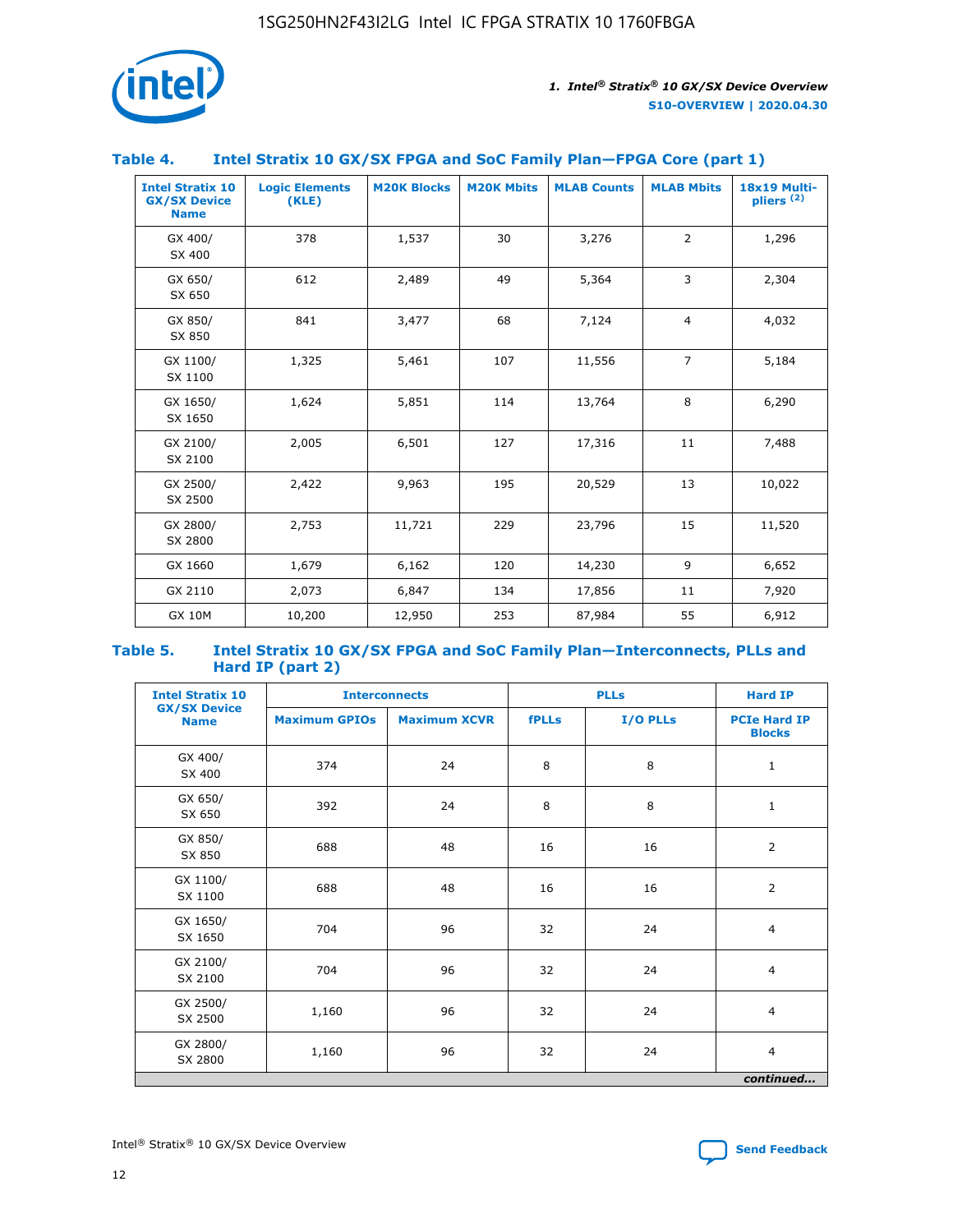

| <b>Intel Stratix 10</b>            | <b>Interconnects</b> |                     |              | <b>Hard IP</b>  |                                      |
|------------------------------------|----------------------|---------------------|--------------|-----------------|--------------------------------------|
| <b>GX/SX Device</b><br><b>Name</b> | <b>Maximum GPIOs</b> | <b>Maximum XCVR</b> | <b>fPLLs</b> | <b>I/O PLLs</b> | <b>PCIe Hard IP</b><br><b>Blocks</b> |
| GX 1660                            | 688                  | 48                  | 16           | 16              |                                      |
| GX 2110                            | 688                  | 48                  | 16           | 16              |                                      |
| <b>GX 10M</b>                      | 2,304                | 48                  | 24           | 48              | 4                                    |

#### **Table 6. Intel Stratix 10 GX/SX FPGA and SoC Family Package Plan**

Cell legend: General Purpose I/Os, High-Voltage I/Os, LVDS Pairs, Transceivers (3) (4) (5) (6) (7) (8)

| <b>Intel Stratix 10</b><br><b>GX/SX Device</b><br><b>Name</b> | F1152<br><b>HF35</b><br>$(35x35 \text{ mm}^2)$ | <b>F1760</b><br><b>NF43</b><br>(42.5x42.5<br>$mm2$ ) | F2397<br><b>UF50</b><br>$(50x50 \text{ mm}^2)$ | F2912<br><b>HF55</b><br>$(55x55 \text{ mm}^2)$ | F4938<br><b>NF74</b><br>$(70x74)$ mm <sup>2</sup> |
|---------------------------------------------------------------|------------------------------------------------|------------------------------------------------------|------------------------------------------------|------------------------------------------------|---------------------------------------------------|
| GX 400/<br>SX 400                                             | 374, 56, 120, 24 <sup>(9)</sup>                | $\overline{\phantom{a}}$                             | $\overline{\phantom{a}}$                       |                                                |                                                   |
| GX 650/<br>SX 650                                             | 392, 8, 192, 24                                | ٠                                                    | $\qquad \qquad \blacksquare$                   |                                                |                                                   |
| GX 850/<br>SX 850                                             | $\overline{\phantom{a}}$                       | 688, 16, 336, 48                                     | $\overline{\phantom{a}}$                       |                                                |                                                   |
| GX 1100/<br>SX 1100                                           | -                                              | 688, 16, 336, 48                                     |                                                |                                                |                                                   |
| GX 1650/<br>SX 1650                                           |                                                | 688, 16, 336, 48                                     | 704, 32, 336, 96                               | $\overline{\phantom{0}}$                       | $\overline{\phantom{0}}$                          |
| GX 2100/<br>SX 2100                                           |                                                | 688, 16, 336, 48                                     | 704, 32, 336, 96                               | $\overline{\phantom{a}}$                       | ٠                                                 |
| GX 2500/<br>SX 2500                                           |                                                | 688, 16, 336, 48                                     | 704, 32, 336, 96                               | 1160, 8, 576, 24                               |                                                   |
| GX 2800/                                                      | -                                              | 688, 16, 336, 48                                     | 704, 32, 336, 96                               | 1160, 8, 576, 24                               | continued                                         |

- (3) All packages are ball grid arrays with 1.0 mm pitch.
- (4) High-Voltage I/O pins are used for 3 V and 2.5 V interfacing.
- $(5)$  Each LVDS pair can be configured as either a differential input or a differential output.
- (6) High-Voltage I/O pins and LVDS pairs are included in the General Purpose I/O count. Transceivers are counted separately.
- $(7)$  Each package column offers pin migration (common circuit board footprint) for all devices in the column.
- $(8)$  Intel Stratix 10 GX devices are pin migratable with Intel Stratix 10 SX devices in the same package.
- $(9)$  The Intel Stratix 10 SX/GX 400 device has a level shifter, and this imposes some restrictions on the number of LVDS pairs and I/O banks available (see "Intel Stratix 10 SX/GX 400 Device Level Shifter Details").

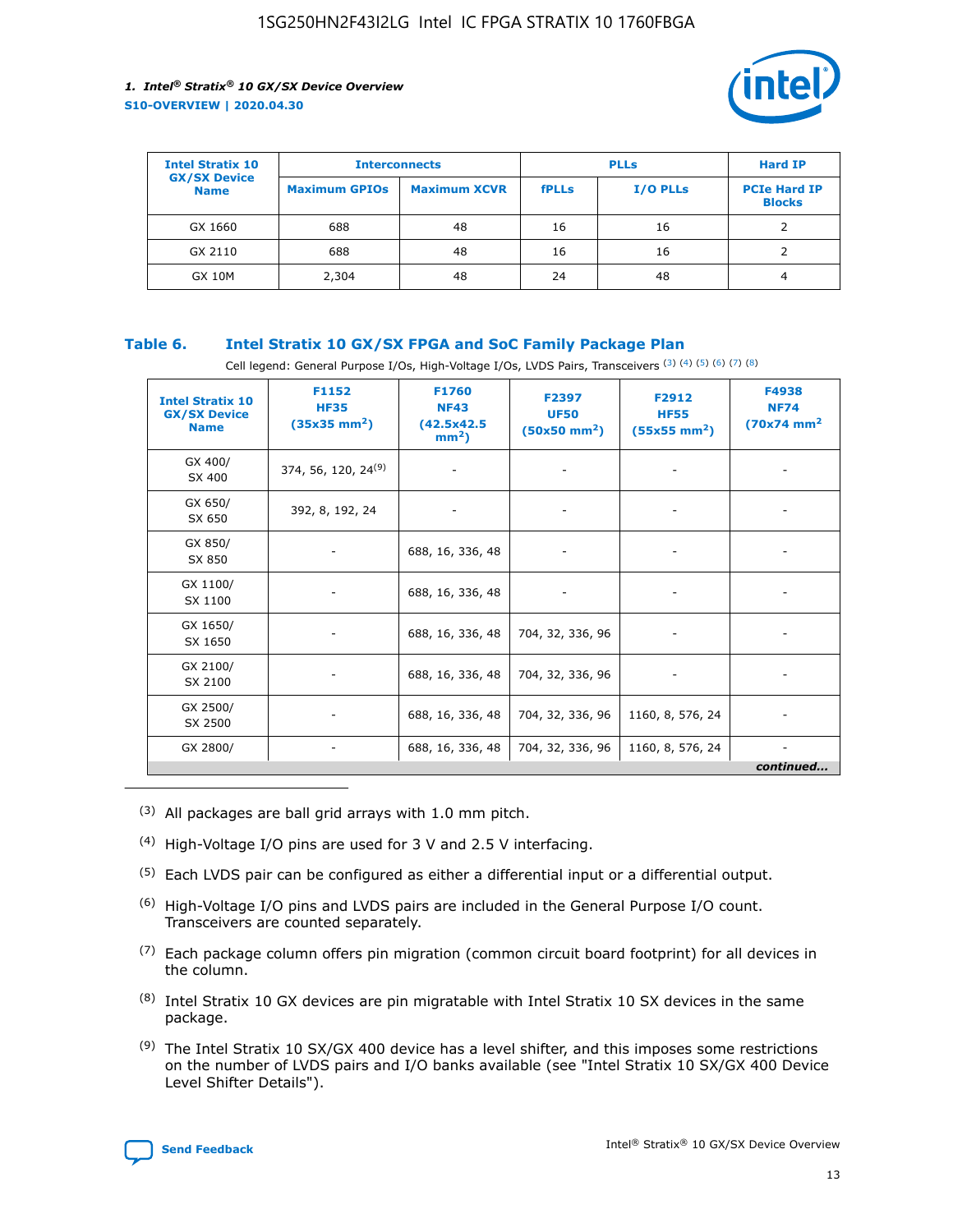

| <b>Intel Stratix 10</b><br><b>GX/SX Device</b><br><b>Name</b> | F1152<br><b>HF35</b><br>$(35x35)$ mm <sup>2</sup> ) | <b>F1760</b><br><b>NF43</b><br>(42.5x42.5<br>$mm2$ ) | F2397<br><b>UF50</b><br>$(50x50 \text{ mm}^2)$ | F2912<br><b>HF55</b><br>$(55x55$ mm <sup>2</sup> ) | F4938<br><b>NF74</b><br>$(70x74)$ mm <sup>2</sup> |
|---------------------------------------------------------------|-----------------------------------------------------|------------------------------------------------------|------------------------------------------------|----------------------------------------------------|---------------------------------------------------|
| SX 2800                                                       |                                                     |                                                      |                                                |                                                    |                                                   |
| GX 1660                                                       | ٠                                                   | 688, 16, 336, 48                                     | ۰                                              |                                                    |                                                   |
| GX 2110                                                       | $\overline{\phantom{a}}$                            | 688, 16, 336, 48                                     | ۰.                                             |                                                    |                                                   |
| <b>GX 10M</b>                                                 | ۰                                                   | -                                                    | -                                              |                                                    | 2304, 32, 1152,<br>48                             |





# **1.6. Intel Hyperflex Core Architecture**

Intel Stratix 10 FPGAs and SoCs are based on a core fabric featuring the new Intel Hyperflex core architecture. The Intel Hyperflex core architecture delivers 2X the clock frequency performance and up to 70% lower power compared to previous generation high-end FPGAs. Along with this performance breakthrough, the Intel Hyperflex core architecture delivers a number of advantages including:

- **Higher Throughput**—Capitalizes on 2X core clock frequency performance to obtain throughput breakthroughs
- **Improved Power Efficiency**—Uses reduced IP size, enabled by Intel Hyperflex, to consolidate designs which previously spanned multiple devices into a single device, thereby reducing power by up to 70% versus previous generation devices
- **Greater Design Functionality**—Uses faster clock frequency to reduce bus widths and reduce IP size, freeing up additional FPGA resources to add greater functionality
- **Increased Designer Productivity**—Boosts performance with less routing congestion and fewer design iterations using Hyper-Aware design tools, obtaining greater timing margin for more rapid timing closure

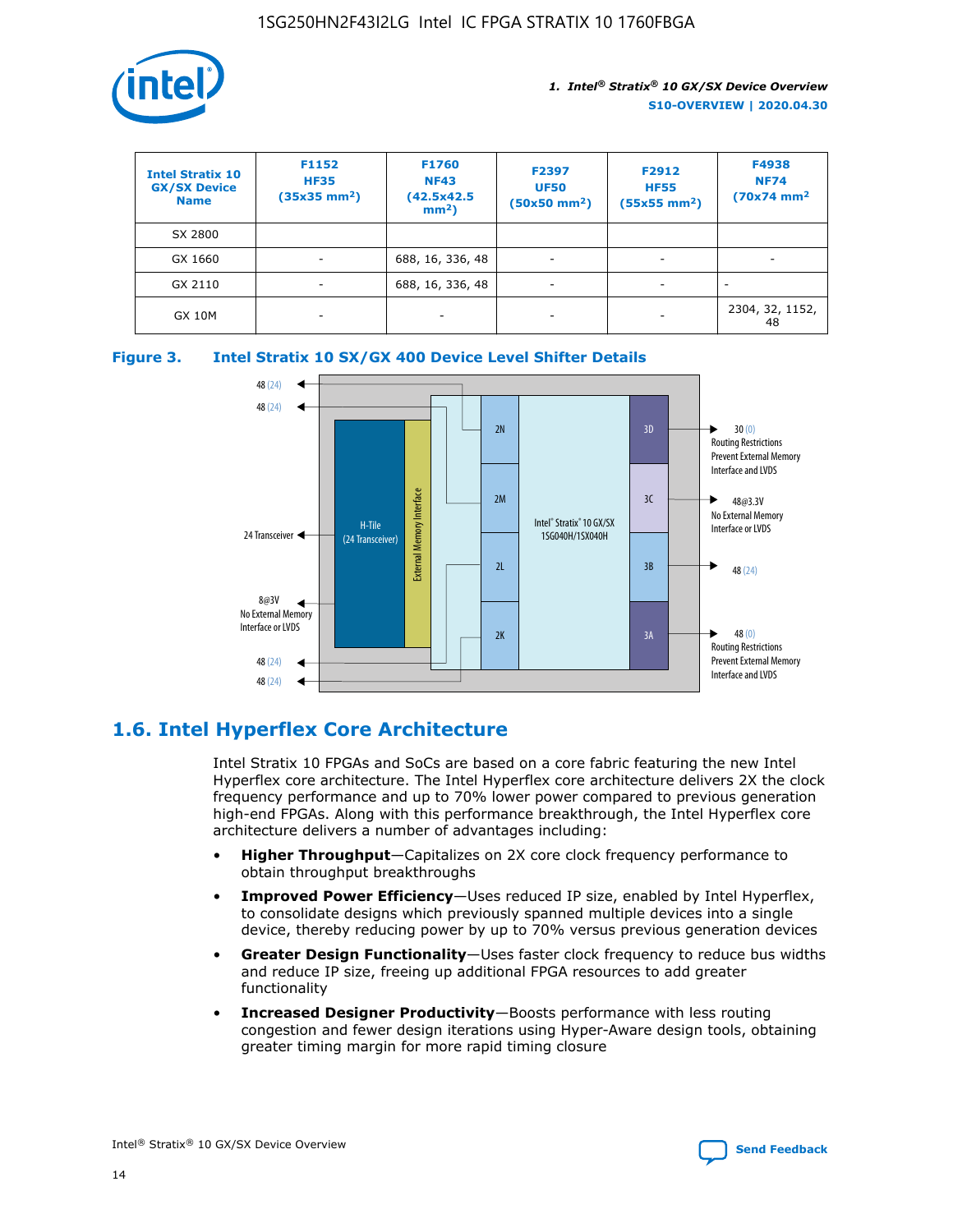

In addition to the traditional user registers found in the Adaptive Logic Modules (ALM), the Intel Hyperflex core architecture introduces additional bypassable registers everywhere throughout the fabric of the FPGA. These additional registers, called Hyper-Registers are available on every interconnect routing segment and at the inputs of all functional blocks.

#### **Figure 4. Bypassable Hyper-Register**



The Hyper-Registers enable the following key design techniques to achieve the 2X core performance increases:

- Fine grain Hyper-Retiming to eliminate critical paths
- Zero latency Hyper-Pipelining to eliminate routing delays
- Flexible Hyper-Optimization for best-in-class performance

By implementing these techniques in your design, the Hyper-Aware design tools automatically make use of the Hyper-Registers to achieve maximum core clock frequency.



#### **Figure 5. Intel Hyperflex Core Architecture**

New Hyper-Registers throughout the core fabric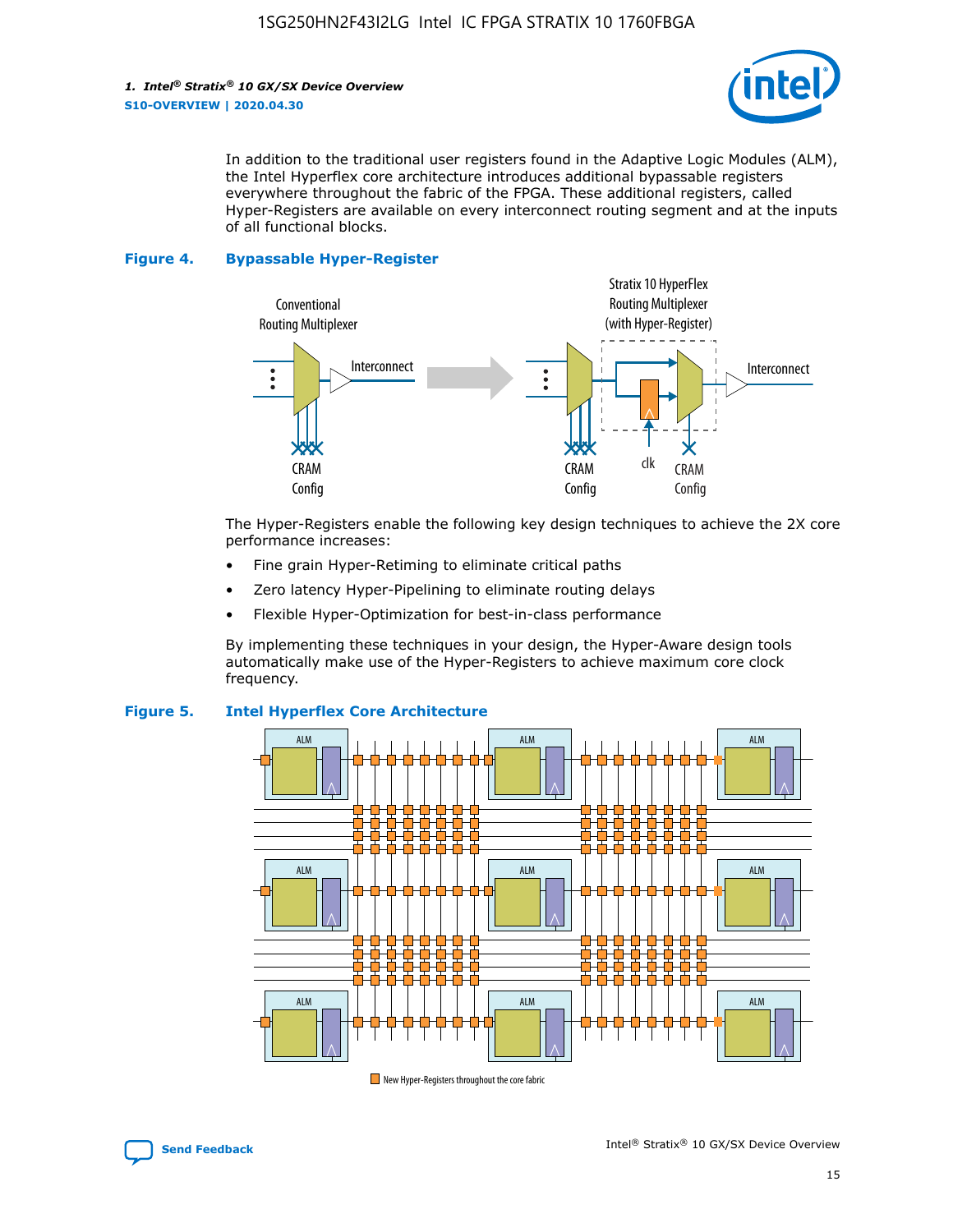

# **1.7. Heterogeneous 3D SiP Transceiver Tiles**

Intel Stratix 10 FPGAs and SoCs feature power efficient, high bandwidth, low latency transceivers. The transceivers are implemented on heterogeneous 3D System-in-Package (SiP) transceiver tiles, each containing 24 full-duplex transceiver channels. In addition to providing a high-performance transceiver solution to meet current connectivity needs, this allows for future flexibility and scalability as data rates, modulation schemes, and protocol IPs evolve.

#### **Figure 6. Monolithic Core Fabric and Heterogeneous 3D SiP Transceiver Tiles**



#### **Figure 7. Dual Core Fabric and Heterogeneous 3D SiP Transceiver Tiles (for the Intel Stratix 10 GX 10M Variant Only)**



Each transceiver tile contains:

- 24 full-duplex transceiver channels (PMA and PCS) $(10)$
- Reference clock distribution network
- Transmit PLLs
- High-speed clocking and bonding networks
- One instance of PCI Express hard IP

16



 $(10)$  12 full-duplex transceiver channels for the Intel Stratix 10 GX 10M variant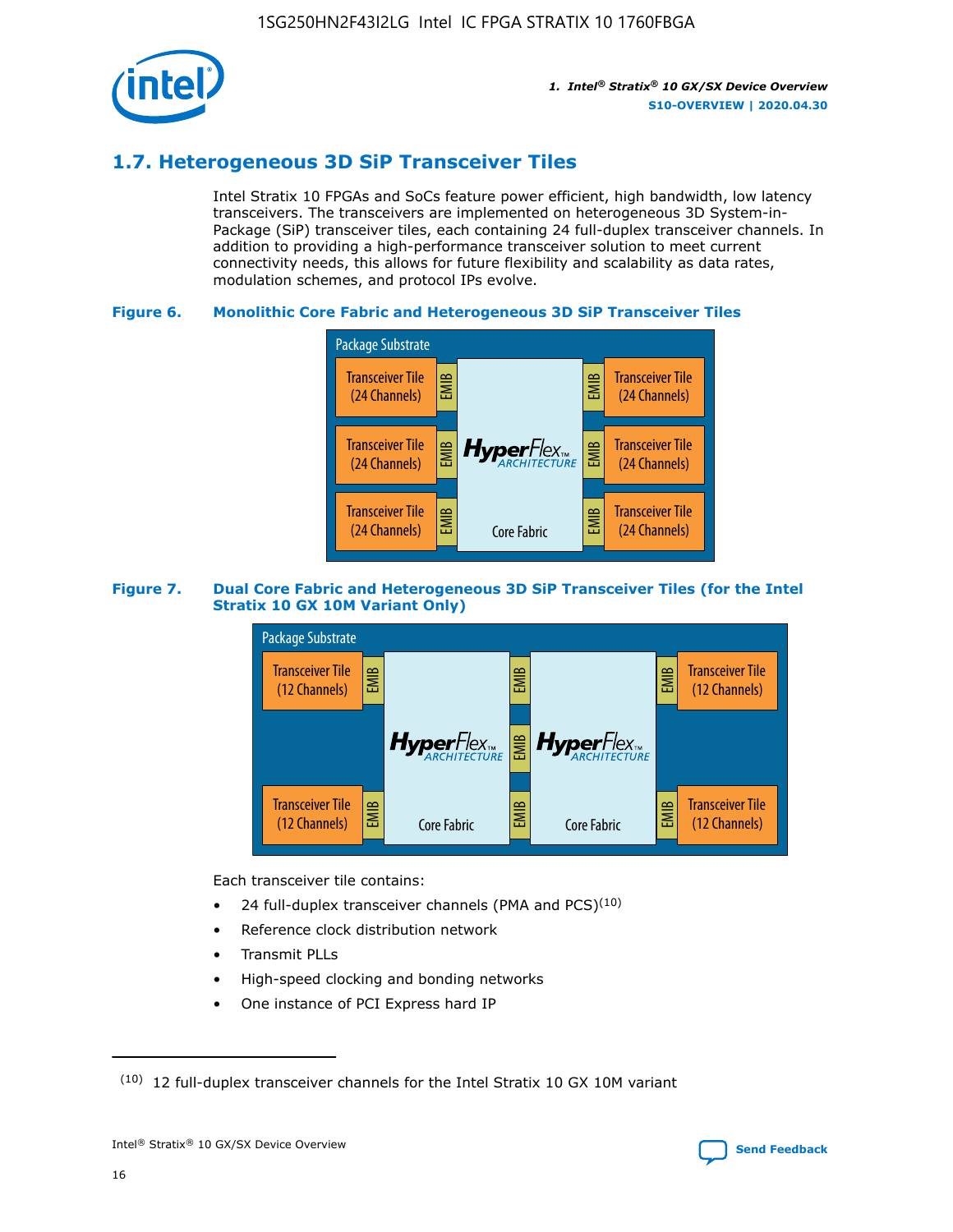



#### **Figure 8. Heterogeneous 3D SiP Transceiver Tile Architecture**

# **1.8. Intel Stratix 10 Transceivers**

Intel Stratix 10 devices offer up to 96 total full-duplex transceiver channels. These channels provide continuous data rates from 1 Gbps to 28.3 Gbps for chip-to-chip, chip-to-module, and backplane applications. In each device,two thirds of the transceivers can be configured up to the maximum data rate of 28.3 Gbps to drive 100G interfaces and C form-factor pluggable CFP2/CFP4 optical modules. For longerreach backplane driving applications, advanced adaptive equalization circuits are used to equalize over 30 dB of system loss.

All transceiver channels feature a dedicated Physical Medium Attachment (PMA) and a hardened Physical Coding Sublayer (PCS).

- The PMA provides primary interfacing capabilities to physical channels.
- The PCS typically handles encoding/decoding, word alignment, and other preprocessing functions before transferring data to the FPGA core fabric.

Within each transceiver tile, the transceivers are arranged in four banks of six PMA-PCS groups. A wide variety of bonded and non-bonded data rate configurations are possible within each bank, and within each tile, using a highly configurable clock distribution network.

#### **1.8.1. PMA Features**

PMA channels are comprised of transmitter (TX), receiver (RX), and high speed clocking resources.

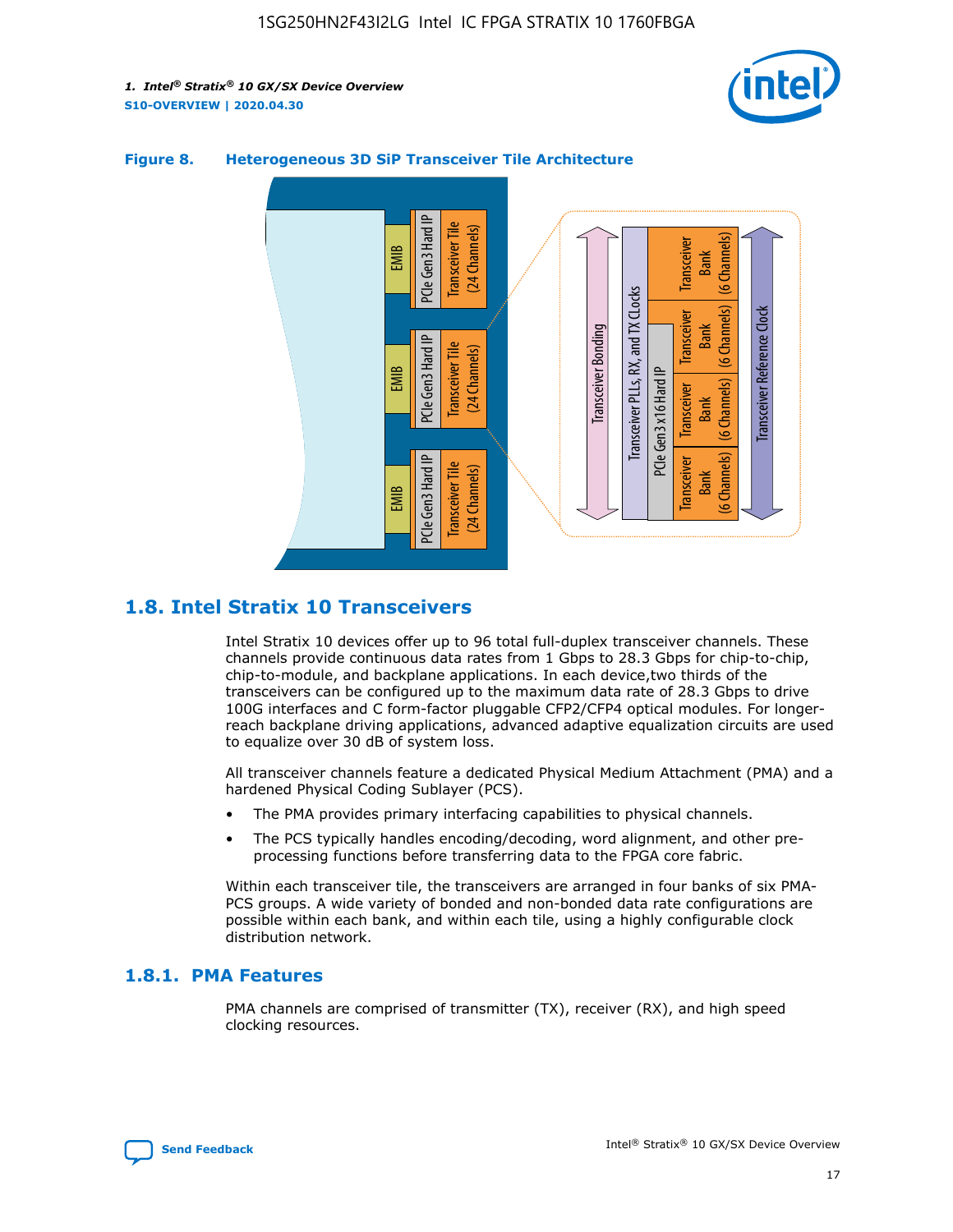

Intel Stratix 10 device features provide exceptional signal integrity at data rates up to 28.3 Gbps. Clocking options include ultra-low jitter LC tank-based (ATX) PLLs with optional fractional synthesis capability, channel PLLs operating as clock multiplier units (CMUs), and fractional synthesis PLLs (fPLLs).

- **ATX PLL**—can be configured in integer mode, or optionally, in a new fractional synthesis mode. Each ATX PLL spans the full frequency range of the supported data rate range providing a stable, flexible clock source with the lowest jitter.
- **CMU PLL**—when not being used as a transceiver, select PMA channels can be configured as channel PLLs operating as CMUs to provide an additional master clock source within the transceiver bank.
- **fPLL**—In addition, dedicated fPLLs are available with precision frequency synthesis capabilities. fPLLs can be used to synthesize multiple clock frequencies from a single reference clock source and replace multiple reference oscillators for multiprotocol and multi-rate applications.

On the receiver side, each PMA has an independent channel PLL that allows analog tracking for clock-data recovery. Each PMA also has advanced equalization circuits that compensate for transmission losses across a wide frequency spectrum.

- **Variable Gain Amplifier (VGA)**—to optimize the receiver's dynamic range
- **Continuous Time Linear Equalizer (CTLE)**—to compensate for channel losses with lowest power dissipation
- **Decision Feedback Equalizer (DFE)**—to provide additional equalization capability on backplanes even in the presence of crosstalk and reflections
- **On-Die Instrumentation (ODI)**—to provide on-chip eye monitoring capabilities (Eye Viewer). This capability helps to optimize link equalization parameters during board bring-up and supports in-system link diagnostics and equalization margin testing

#### **Figure 9. Intel Stratix 10 Receiver Block Features**



All link equalization parameters feature automatic adaptation using the new Advanced Digital Adaptive Parametric Tuning (ADAPT) circuit. This circuit is used to dynamically set DFE tap weights, adjust CTLE parameters, and optimize VGA gain and threshold voltage. Finally, optimal and consistent signal integrity is ensured by using the new



Intel<sup>®</sup> Stratix<sup>®</sup> 10 GX/SX Device Overview **[Send Feedback](mailto:FPGAtechdocfeedback@intel.com?subject=Feedback%20on%20Intel%20Stratix%2010%20GX/SX%20Device%20Overview%20(S10-OVERVIEW%202020.04.30)&body=We%20appreciate%20your%20feedback.%20In%20your%20comments,%20also%20specify%20the%20page%20number%20or%20paragraph.%20Thank%20you.)** Send Feedback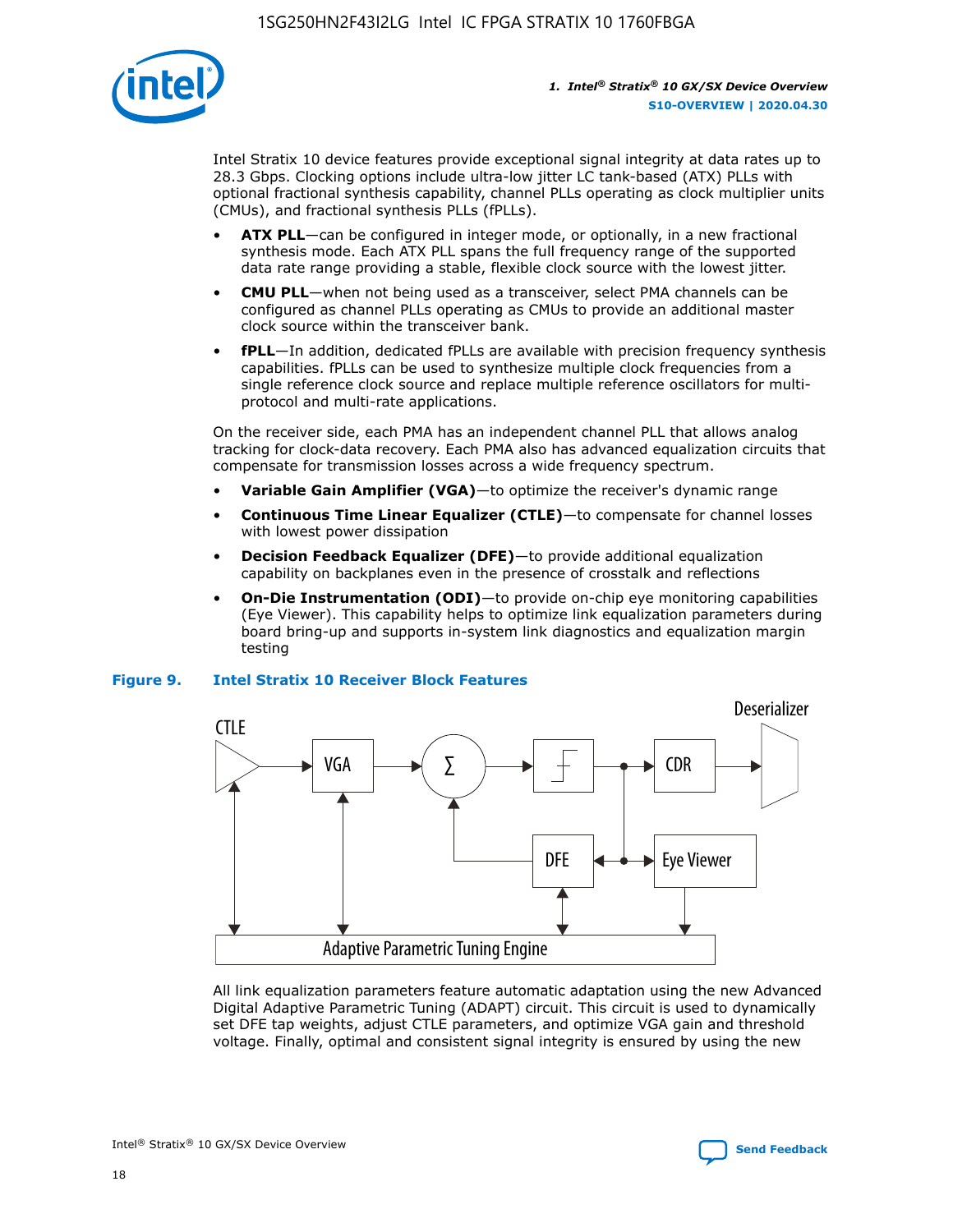

hardened Precision Signal Integrity Calibration Engine (PreSICE) to automatically calibrate all transceiver circuit blocks on power-up. This gives the most link margin and ensures robust, reliable, and error-free operation.

#### **Table 7. Transceiver PMA Features**

| <b>Feature</b>                                                       | <b>Capability</b>                                                                                                                                                                                         |
|----------------------------------------------------------------------|-----------------------------------------------------------------------------------------------------------------------------------------------------------------------------------------------------------|
| Chip-to-Chip Data Rates                                              | 1 Gbps (11) to 28.3 Gbps (Intel Stratix 10 GX/SX devices)                                                                                                                                                 |
| <b>Backplane Support</b>                                             | Drive backplanes at data rates up to 28.3 Gbps, including 10GBASE-KR compliance                                                                                                                           |
| Optical Module Support                                               | SFP+/SFP, XFP, CXP, QSFP/QSFP28, QSFPDD, CFP/CFP2/CFP4                                                                                                                                                    |
| Cable Driving Support                                                | SFP+ Direct Attach, PCI Express over cable, eSATA                                                                                                                                                         |
| <b>Transmit Pre-Emphasis</b>                                         | 5-tap transmit pre-emphasis and de-emphasis to compensate for system channel loss                                                                                                                         |
| Continuous Time Linear<br>Equalizer (CTLE)                           | Dual mode, high-gain, and high-data rate, linear receive equalization to compensate for<br>system channel loss                                                                                            |
| Decision Feedback Equalizer<br>(DFE)                                 | 15 fixed tap DFE to equalize backplane channel loss in the presence of crosstalk and noisy<br>environments                                                                                                |
| Advanced Digital Adaptive<br>Parametric Tuning (ADAPT)               | Fully digital adaptation engine to automatically adjust all link equalization parameters-<br>including CTLE, DFE, and VGA blocks-that provide optimal link margin without intervention<br>from user logic |
| Precision Signal Integrity<br>Calibration Engine (PreSICE)           | Hardened calibration controller to quickly calibrate all transceiver control parameters on<br>power-up, which provides the optimal signal integrity and jitter performance                                |
| <b>ATX Transmit PLLs</b>                                             | Low jitter ATX (inductor-capacitor) transmit PLLs with continuous tuning range to cover a<br>wide range of standard and proprietary protocols, with optional fractional frequency<br>synthesis capability |
| <b>Fractional PLLs</b>                                               | On-chip fractional frequency synthesizers to replace on-board crystal oscillators and reduce<br>system cost                                                                                               |
| Digitally Assisted Analog<br>CDR.                                    | Superior jitter tolerance with fast lock time                                                                                                                                                             |
| On-Die Instrumentation-<br>Eye Viewer and Jitter Margin<br>Tool      | Simplify board bring-up, debug, and diagnostics with non-intrusive, high-resolution eye<br>monitoring (Eye Viewer). Also inject jitter from transmitter to test link margin in system.                    |
| Dynamic Reconfiguration                                              | Allows for independent control of each transceiver channel Avalon memory-mapped<br>interface for the most transceiver flexibility.                                                                        |
| Multiple PCS-PMA and PCS-<br>Core to FPGA fabric interface<br>widths | 8, 10, 16, 20, 32, 40, or 64 bit interface widths for flexibility of deserialization width,<br>encoding, and reduced latency                                                                              |

### **1.8.2. PCS Features**

Intel Stratix 10 PMA channels interface with core logic through configurable and bypassable PCS interface layers.

The PCS contains multiple gearbox implementations to decouple the PMA and PCS interface widths. This feature provides the flexibility to implement a wide range of applications with 8, 10, 16, 20, 32, 40, or 64 bit interface width between each transceiver and the core logic.

 $(11)$  Stratix 10 transceivers can support data rates below 1 Gbps with over sampling.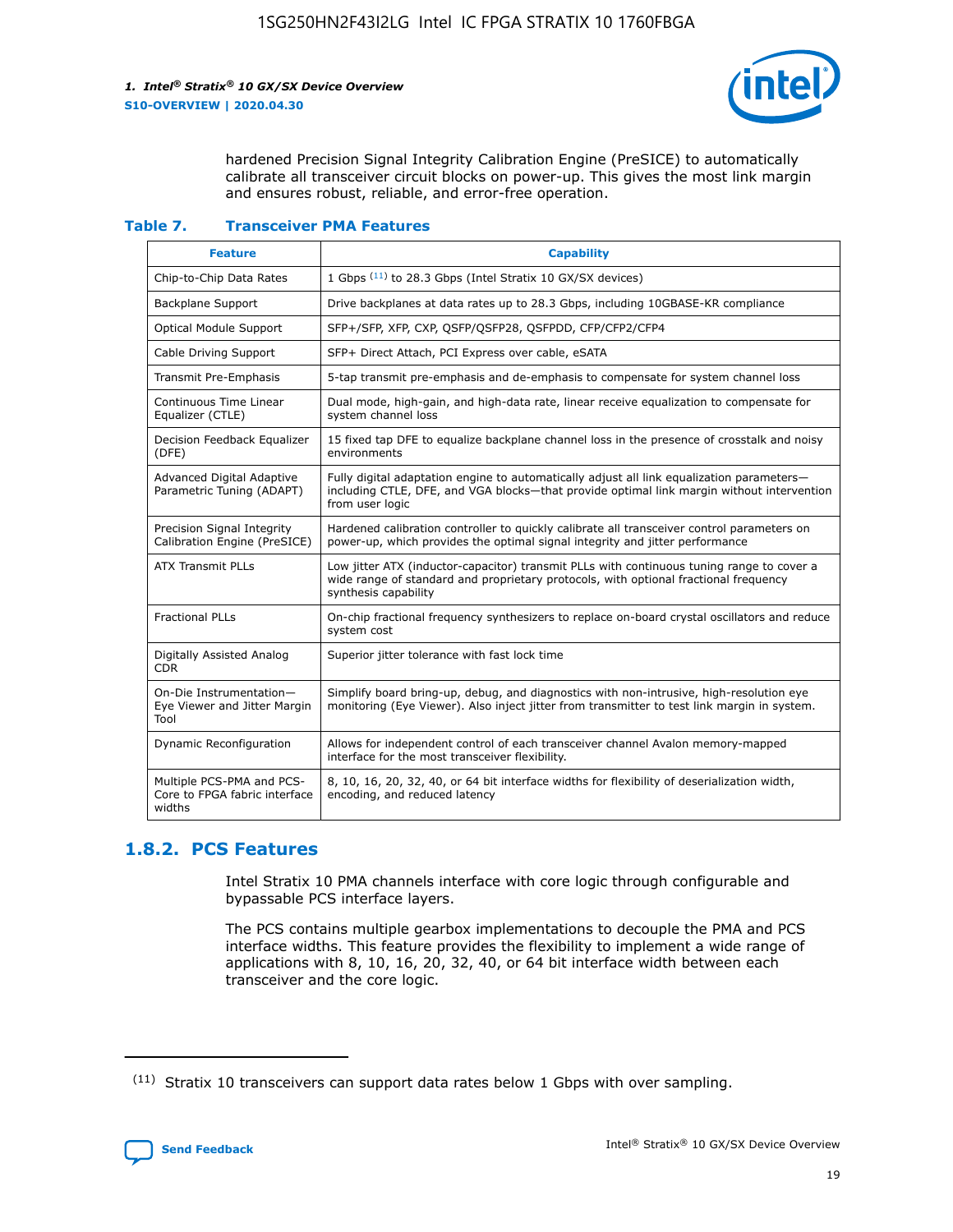

The PCS also contains hard IP to support a variety of standard and proprietary protocols across a wide range of data rates and encoding schemes. The Standard PCS mode provides support for 8B/10B encoded applications up to 12.5 Gbps. The Enhanced PCS mode supports 64B/66B and 64B/67B encoded applications up to 17.4 Gbps. The enhanced PCS mode also includes an integrated 10GBASE-KR/40GBASE-KR4 Forward Error Correction (FEC) circuit. For highly customized implementations, a PCS Direct mode provides an interface up to 64 bits wide to allow for custom encoding and support for data rates up to 28.3 Gbps.

For more information about the PCS-Core interface or the double rate transfer mode, refer to the *Intel Stratix 10 L- and H-Tile Transceiver PHY User Guide*, and the *Intel Stratix 10 E-Tile Transceiver PHY User Guide*.

| <b>PCS Protocol</b><br><b>Support</b>           | <b>Data Rate (Gbps)</b> | <b>Transmitter Data Path</b>                                                                                                                                              | <b>Receiver Data Path</b>                                                                                                                                                                                      |
|-------------------------------------------------|-------------------------|---------------------------------------------------------------------------------------------------------------------------------------------------------------------------|----------------------------------------------------------------------------------------------------------------------------------------------------------------------------------------------------------------|
| Standard PCS                                    | 1 to 12.5               | Phase compensation FIFO, byte<br>serializer, 8B/10B encoder, bit-slipper,<br>channel bonding                                                                              | Rate match FIFO, word-aligner, 8B/10B<br>decoder, byte deserializer, byte<br>ordering                                                                                                                          |
| PCI Express<br>Gen1/Gen2 x1,<br>x2, x4, x8, x16 | $2.5$ and $5.0$         | Same as Standard PCS plus PIPE 2.0<br>interface to core                                                                                                                   | Same as Standard PCS plus PIPE 2.0<br>interface to core                                                                                                                                                        |
| PCI Express Gen3<br>x1, x2, x4, x8,<br>x16      | 8.0                     | Phase compensation FIFO, byte<br>serializer, encoder, scrambler, bit-<br>slipper, gear box, channel bonding, and<br>PIPE 3.0 interface to core, auto speed<br>negotiation | Rate match FIFO (0-600 ppm mode),<br>word-aligner, decoder, descrambler,<br>phase compensation FIFO, block sync,<br>byte deserializer, byte ordering, PIPE<br>3.0 interface to core, auto speed<br>negotiation |
| CPRI                                            | 0.6144 to 9.8           | Same as Standard PCS plus<br>deterministic latency serialization                                                                                                          | Same as Standard PCS plus<br>deterministic latency deserialization                                                                                                                                             |
| <b>Enhanced PCS</b>                             | 2.5 to 17.4             | FIFO, channel bonding, bit-slipper, and<br>gear box                                                                                                                       | FIFO, block sync, bit-slipper, and gear<br>box                                                                                                                                                                 |
| 10GBASE-R                                       | 10.3125                 | FIFO, 64B/66B encoder, scrambler,<br>FEC, and gear box                                                                                                                    | FIFO, 64B/66B decoder, descrambler,<br>block sync, FEC, and gear box                                                                                                                                           |
| Interlaken                                      | 4.9 to 17.4             | FIFO, channel bonding, frame<br>generator, CRC-32 generator,<br>scrambler, disparity generator, bit-<br>slipper, and gear box                                             | FIFO, CRC-32 checker, frame sync,<br>descrambler, disparity checker, block<br>sync, and gear box                                                                                                               |
| SFI-S/SFI-5.2                                   | 11.3                    | FIFO, channel bonding, bit-slipper, and<br>gear box                                                                                                                       | FIFO, bit-slipper, and gear box                                                                                                                                                                                |
| <b>IEEE 1588</b>                                | 1.25 to 10.3125         | FIFO (fixed latency), 64B/66B encoder,<br>scrambler, and gear box                                                                                                         | FIFO (fixed latency), 64B/66B decoder,<br>descrambler, block sync, and gear box                                                                                                                                |
| SDI                                             | up to 12.5              | FIFO and gear box                                                                                                                                                         | FIFO, bit-slipper, and gear box                                                                                                                                                                                |
| GigE                                            | 1.25                    | Same as Standard PCS plus GigE state<br>machine                                                                                                                           | Same as Standard PCS plus GigE state<br>machine                                                                                                                                                                |
| <b>PCS Direct</b>                               | up to 28.3              | Custom                                                                                                                                                                    | Custom                                                                                                                                                                                                         |

#### **Table 8. Transceiver PCS Features**

#### **Related Information**

[Intel Stratix 10 L- and H-Tile Transceiver PHY User Guide](https://www.altera.com/documentation/wry1479165198810.html)

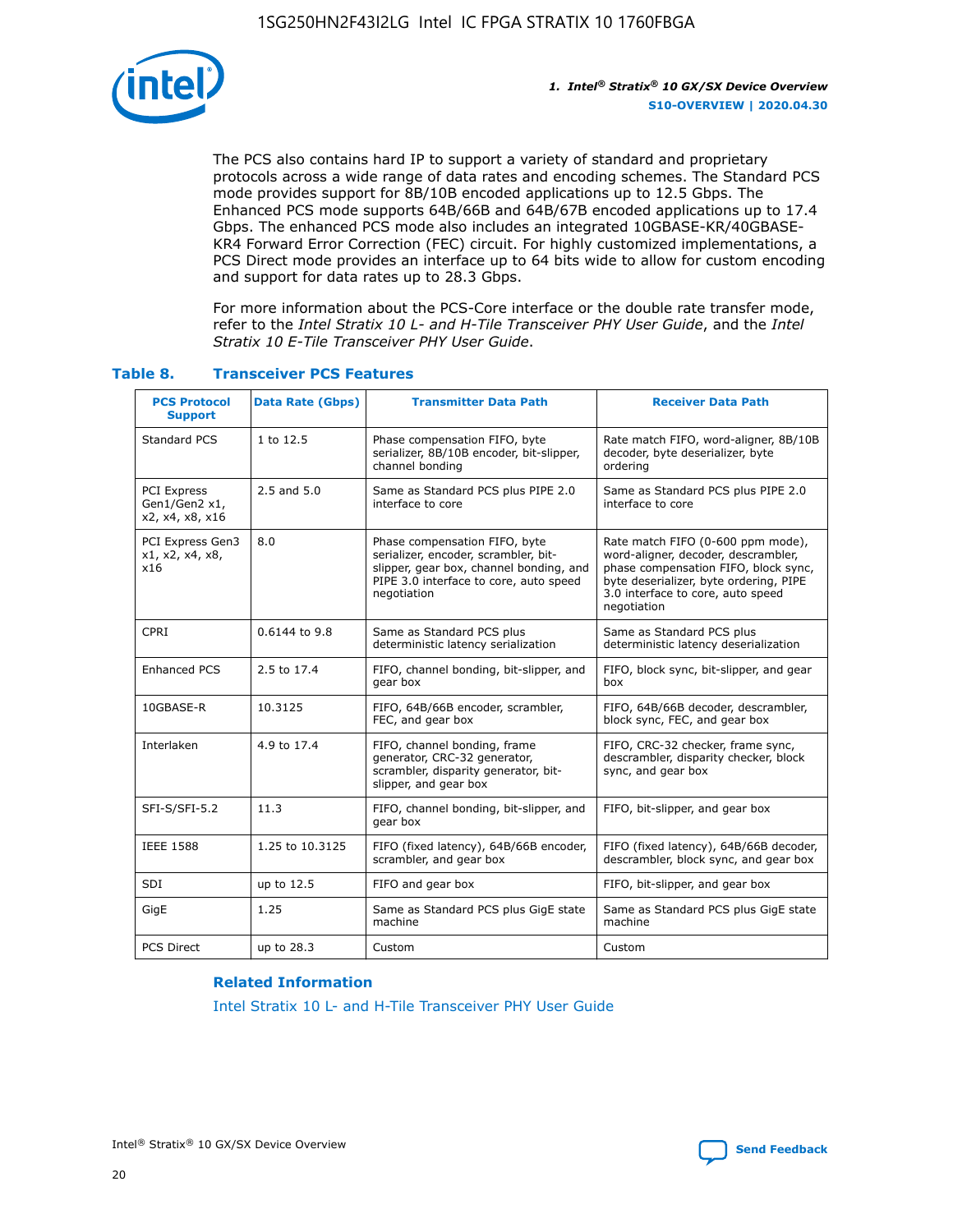

# **1.9. PCI Express Gen1/Gen2/Gen3 Hard IP**

Intel Stratix 10 devices contain embedded PCI Express hard IP designed for performance, ease-of-use, increased functionality, and designer productivity.

The PCI Express hard IP consists of the PHY, Data Link, and Transaction layers. It also supports PCI Express Gen1/Gen2/Gen3 end point and root port, in x1/x2/x4/x8/x16 lane configurations. The PCI Express hard IP is capable of operating independently from the core logic (autonomous mode). This feature allows the PCI Express link to power up and complete link training in less than 100 ms, while the rest of the device is still in the process of being configured. The hard IP also provides added functionality, which makes it easier to support emerging features such as Single Root I/O Virtualization (SR-IOV) and optional protocol extensions.

The PCI Express hard IP has improved end-to-end data path protection using Error Checking and Correction (ECC). In addition, the hard IP supports configuration of the device via protocol (CvP) across the PCI Express bus at Gen1/Gen2/Gen3 rates.

# **1.10. Interlaken PCS Hard IP**

Intel Stratix 10 devices have integrated Interlaken PCS hard IP supporting rates up to 17.4 Gbps per lane.

The Interlaken PCS hard IP is based on the proven functionality of the PCS developed for Intel's previous generation FPGAs, which has demonstrated interoperability with Interlaken ASSP vendors and third-party IP suppliers. The Interlaken PCS hard IP is present in every transceiver channel in Intel Stratix 10 devices.

# **1.11. 10G Ethernet Hard IP**

Intel Stratix 10 devices include IEEE 802.3 10-Gbps Ethernet (10GbE) compliant 10GBASE-R PCS and PMA hard IP. The scalable 10GbE hard IP supports multiple independent 10GbE ports while using a single PLL for all the 10GBASE-R PCS instantiations, which saves on core logic resources and clock networks.

The integrated serial transceivers simplify multi-port 10GbE systems compared to 10 GbE Attachment Unit Interface (XAUI) interfaces that require an external XAUI-to-10G PHY. Furthermore, the integrated transceivers incorporate signal conditioning circuits, which enable direct connection to standard 10G XFP and SFP+ pluggable optical modules. The transceivers also support backplane Ethernet applications and include a hard 10GBASE-KR/40GBASE-KR4 Forward Error Correction (FEC) circuit that can be used for both 10G and 40G applications. The integrated 10G Ethernet hard IP and 10G transceivers save external PHY cost, board space and system power. The 10G Ethernet PCS hard IP and 10GBASE-KR FEC are present in every transceiver channel.

# **1.12. External Memory and General Purpose I/O**

Intel Stratix 10 devices offer substantial external memory bandwidth, with up to ten 72 bit wide DDR4 memory interfaces running at up to 2666 Mbps. For external memory interface and LVDS restrictions, see [AN 906: Intel Stratix 10 GX 400, SX 400,](https://www.intel.com/content/www/us/en/programmable/documentation/sjf1574667190623.html#bft1574667627484) [and TX 400 Routing and Designing Floorplan Guidelines.](https://www.intel.com/content/www/us/en/programmable/documentation/sjf1574667190623.html#bft1574667627484)

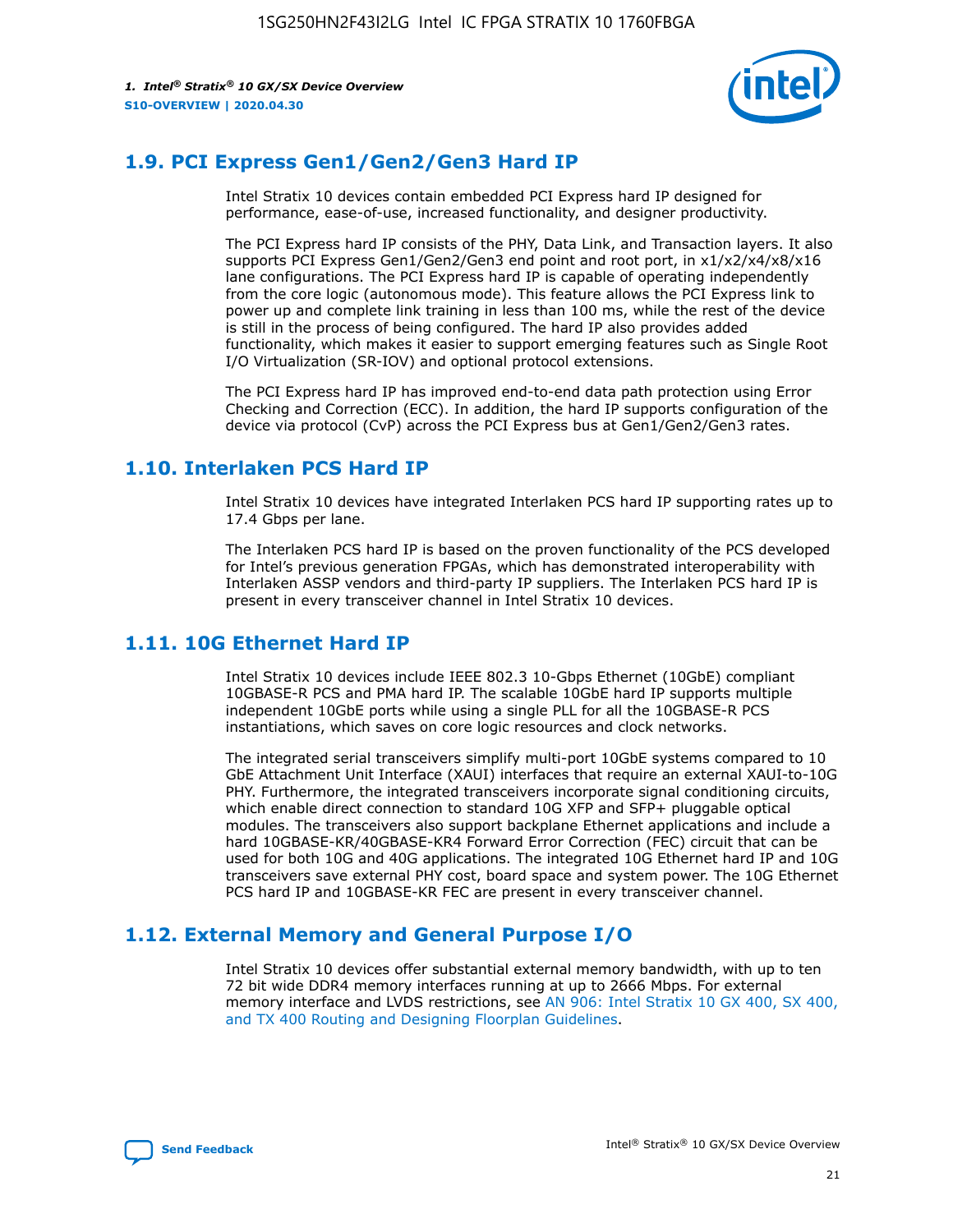

This bandwidth is provided along with the ease of design, lower power, and resource efficiencies of hardened high-performance memory controllers. The external memory interfaces can be configured up to a maximum width of 144 bits when using either hard or soft memory controllers.

#### **Figure 10. Hard Memory Controller**



Each I/O bank contains 48 general purpose I/Os and a high-efficiency hard memory controller capable of supporting many different memory types, each with different performance capabilities. The hard memory controller is also capable of being bypassed and replaced by a soft controller implemented in user logic. The I/Os each have a hardened double data rate (DDR) read/write path (PHY) capable of performing key memory interface functionality such as:

- Read/write leveling
- FIFO buffering to lower latency and improve margin
- Timing calibration
- On-chip termination

The timing calibration is aided by the inclusion of hard microcontrollers based on Intel's Nios® II technology, specifically tailored to control the calibration of multiple memory interfaces. This calibration allows the Intel Stratix 10 device to compensate for any changes in process, voltage, or temperature either within the Intel Stratix 10 device itself, or within the external memory device. The advanced calibration algorithms ensure maximum bandwidth and robust timing margin across all operating conditions.

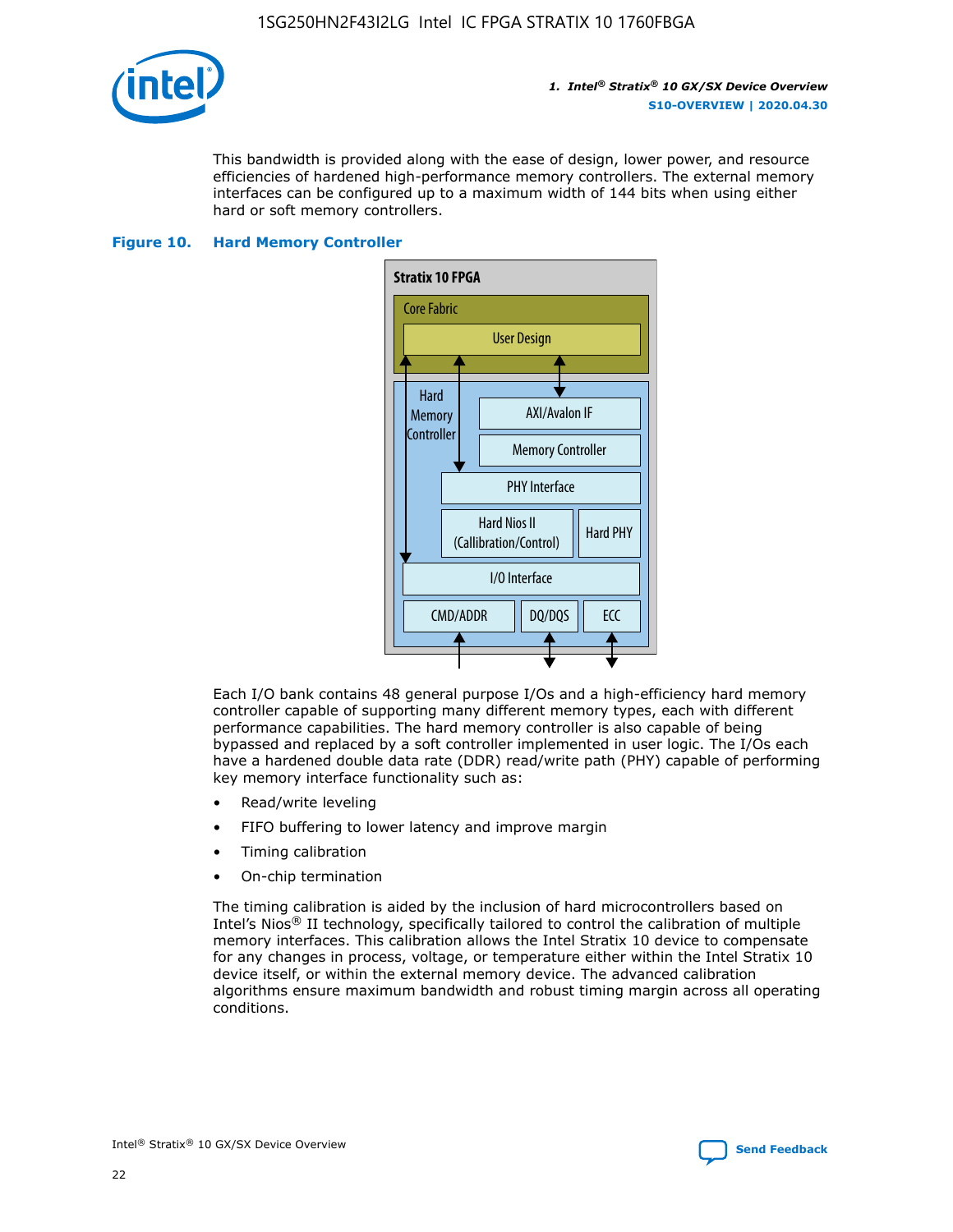

#### **Table 9. External Memory Interface Performance**

The listed speeds are for the 1-rank case.

| <b>Interface</b> | <b>Controller Type</b> | <b>Performance</b><br>(maximum rate possible) |
|------------------|------------------------|-----------------------------------------------|
| DDR4             | Hard                   | 2666 Mbps                                     |
| DDR <sub>3</sub> | Hard                   | 2133 Mbps                                     |
| QDRII+           | Soft                   | 1,100 Mtps                                    |
| QDRII+ Xtreme    | Soft                   | 1,266 Mtps                                    |
| <b>ODRIV</b>     | Soft                   | 2,133 Mtps                                    |
| RLDRAM III       | Soft                   | 2400 Mbps                                     |
| <b>RLDRAM II</b> | Soft                   | 533 Mbps                                      |

In addition to parallel memory interfaces, Intel Stratix 10 devices support serial memory technologies such as the Hybrid Memory Cube (HMC). The HMC is supported by the Intel Stratix 10 high-speed serial transceivers, which connect up to four HMC links, with each link running at data rates of 15 Gbps (HMC short reach specification).

Intel Stratix 10 devices also feature general purpose I/Os capable of supporting a wide range of single-ended and differential I/O interfaces. LVDS rates up to 1.6 Gbps are supported, with each pair of pins having both a differential driver and a differential input buffer. This enables configurable direction for each LVDS pair.

# **1.13. Adaptive Logic Module (ALM)**

Intel Stratix 10 devices use a similar adaptive logic module (ALM) as the previous generation Intel Arria 10 and Stratix V FPGAs, allowing for efficient implementation of logic functions and easy conversion of IP between the devices.

The ALM block diagram shown in the following figure has eight inputs with a fracturable look-up table (LUT), two dedicated embedded adders, and four dedicated registers.

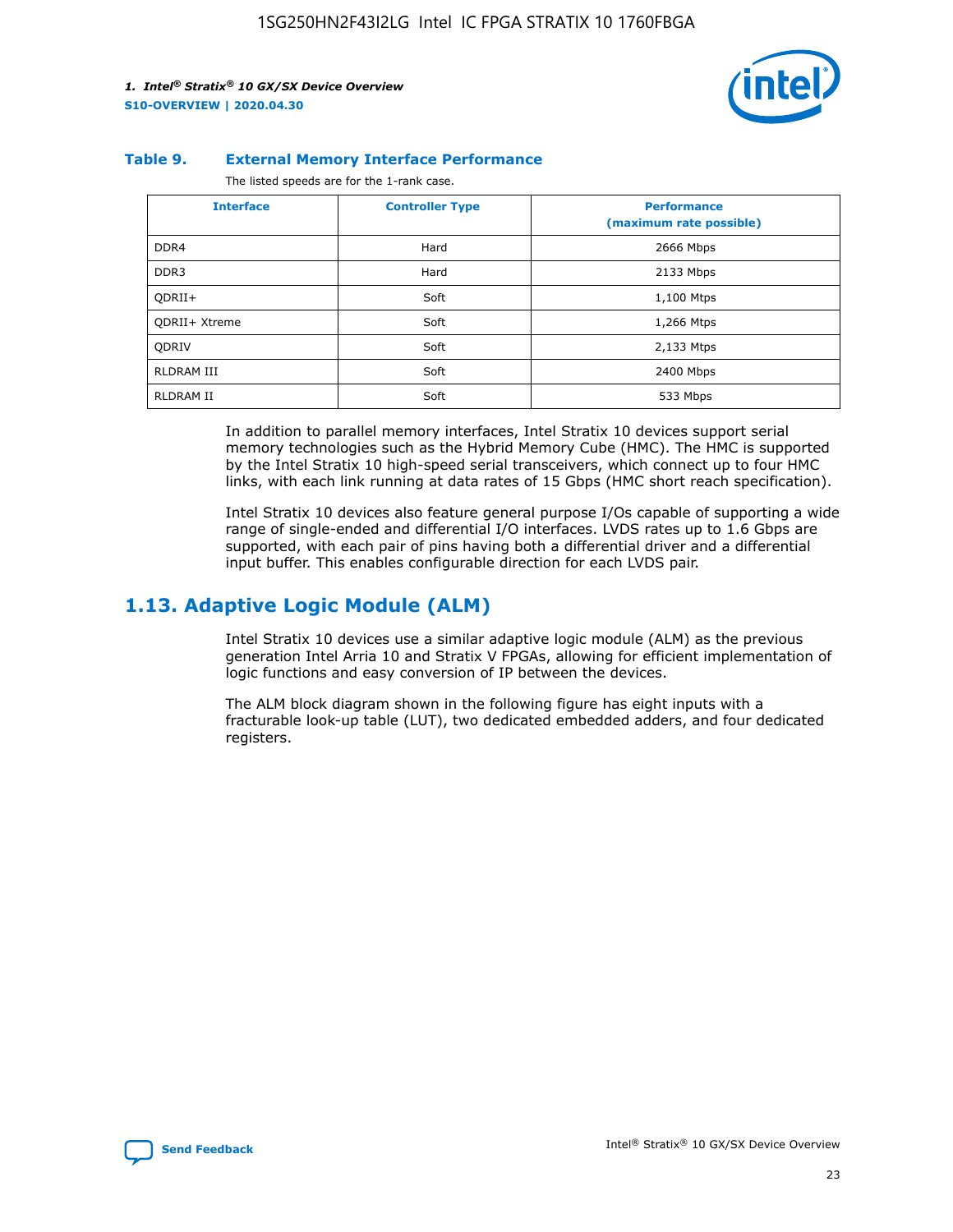

#### **Figure 11. Intel Stratix 10 FPGA and SoC ALM Block Diagram**



Key features and capabilities of the ALM include:

- High register count with 4 registers per 8-input fracturable LUT, operating in conjunction with the new Intel Hyperflex architecture, enables Intel Stratix 10 devices to maximize core performance at very high core logic utilization
- Implements select 7-input logic functions, all 6-input logic functions, and two independent functions consisting of smaller LUT sizes (such as two independent 4 input LUTs) to optimize core logic utilization

The Intel Quartus Prime software takes advantage of the ALM logic structure to deliver the highest performance, optimal logic utilization, and lowest compile times. The Intel Quartus Prime software simplifies design reuse as it automatically maps legacy designs into the Intel Stratix 10 ALM architecture.

# **1.14. Core Clocking**

Core clocking in Intel Stratix 10 devices makes use of programmable clock tree synthesis.

This technique uses dedicated clock tree routing and switching circuits, and allows the Intel Quartus Prime software to create the exact clock trees required for your design. Clock tree synthesis minimizes clock tree insertion delay, reduces dynamic power dissipation in the clock tree and allows greater clocking flexibility in the core while still maintaining backwards compatibility with legacy global and regional clocking schemes.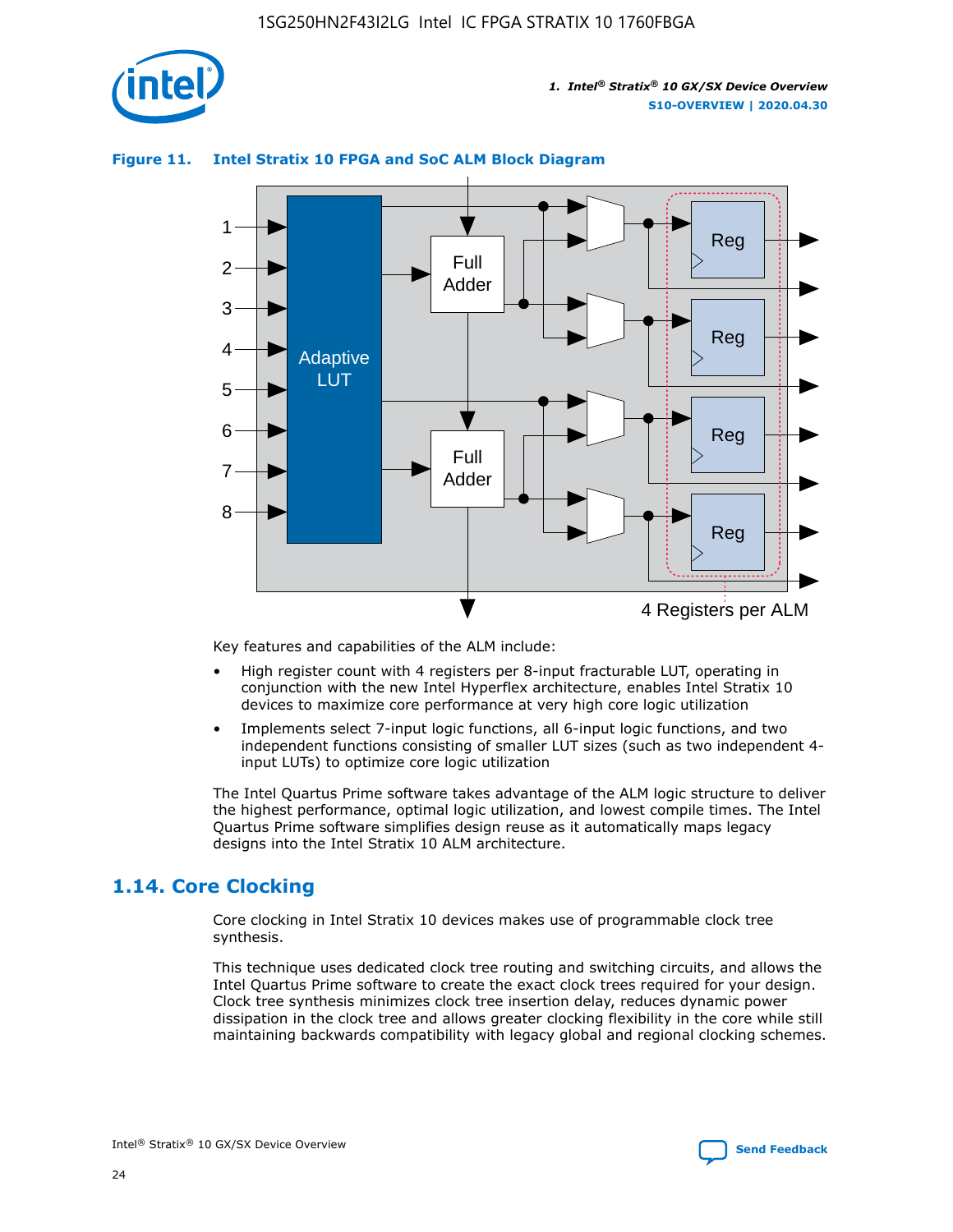

The core clock network in Intel Stratix 10 devices supports the new Intel Hyperflex core architecture at clock rates up to 1 GHz. It also supports the hard memory controllers up to 2666 Mbps with a quarter rate transfer to the core. The core clock network is supported by dedicated clock input pins, fractional clock synthesis PLLs, and integer I/O PLLs.

# **1.15. Fractional Synthesis PLLs and I/O PLLs**

Intel Stratix 10 devices have up to 32 fractional synthesis PLLs (fPLL) available for use with transceivers or in the core fabric.

The fPLLs are located in the 3D SiP transceiver L-tiles and H-tiles, eight per tile, adjacent to the transceiver channels. The fPLLs can be used to reduce both the number of oscillators required on the board and the number of clock pins required, by synthesizing multiple clock frequencies from a single reference clock source. In addition to synthesizing reference clock frequencies for the transceiver transmit PLLs, the fPLLs can also be used directly for transmit clocking. Each fPLL can be independently configured for conventional integer mode, or enhanced fractional synthesis mode with third-order delta-sigma modulation.

In addition to the fPLLs, Intel Stratix 10 devices contain up to 24 integer I/O PLLs (IOPLLs) available for general purpose use in the core fabric and for simplifying the design of external memory interfaces and high-speed LVDS interfaces. The IOPLLs are located in each bank of 48 general purpose I/O, 1 per I/O bank, adjacent to the hard memory controllers and LVDS SerDes in each I/O bank. This makes it easier to close timing because the IOPLLs are tightly coupled with the I/Os that need to use them. The IOPLLs can be used for general purpose applications in the core such as clock network delay compensation and zero-delay clock buffering.

# **1.16. Internal Embedded Memory**

Intel Stratix 10 devices contain two types of embedded memory blocks: M20K (20 Kb) and MLAB (640 bit).

The M20K and MLAB blocks are familiar block sizes carried over from previous Intel device families. The MLAB blocks are ideal for wide and shallow memories, while the M20K blocks are intended to support larger memory configurations and include hard ECC. Both M20K and MLAB embedded memory blocks can be configured as a singleport or dual-port RAM, FIFO, ROM, or shift register. These memory blocks are highly flexible and support a number of memory configurations as shown in Table 10 on page 25.

#### **Table 10. Internal Embedded Memory Block Configurations**

| MLAB (640 bits)                                                | <b>M20K (20 Kb)</b>                                                                    |
|----------------------------------------------------------------|----------------------------------------------------------------------------------------|
| $64 \times 10$ (supported through emulation)<br>$32 \times 20$ | $2K \times 10$ (or $x8$ )<br>$1K \times 20$ (or $x16$ )<br>$512 \times 40$ (or $x32$ ) |

# **1.17. Variable Precision DSP Block**

The Intel Stratix 10 DSP blocks are based upon the Variable Precision DSP Architecture used in Intel's previous generation devices. They feature hard fixed point and IEEE 754 compliant floating point capability.

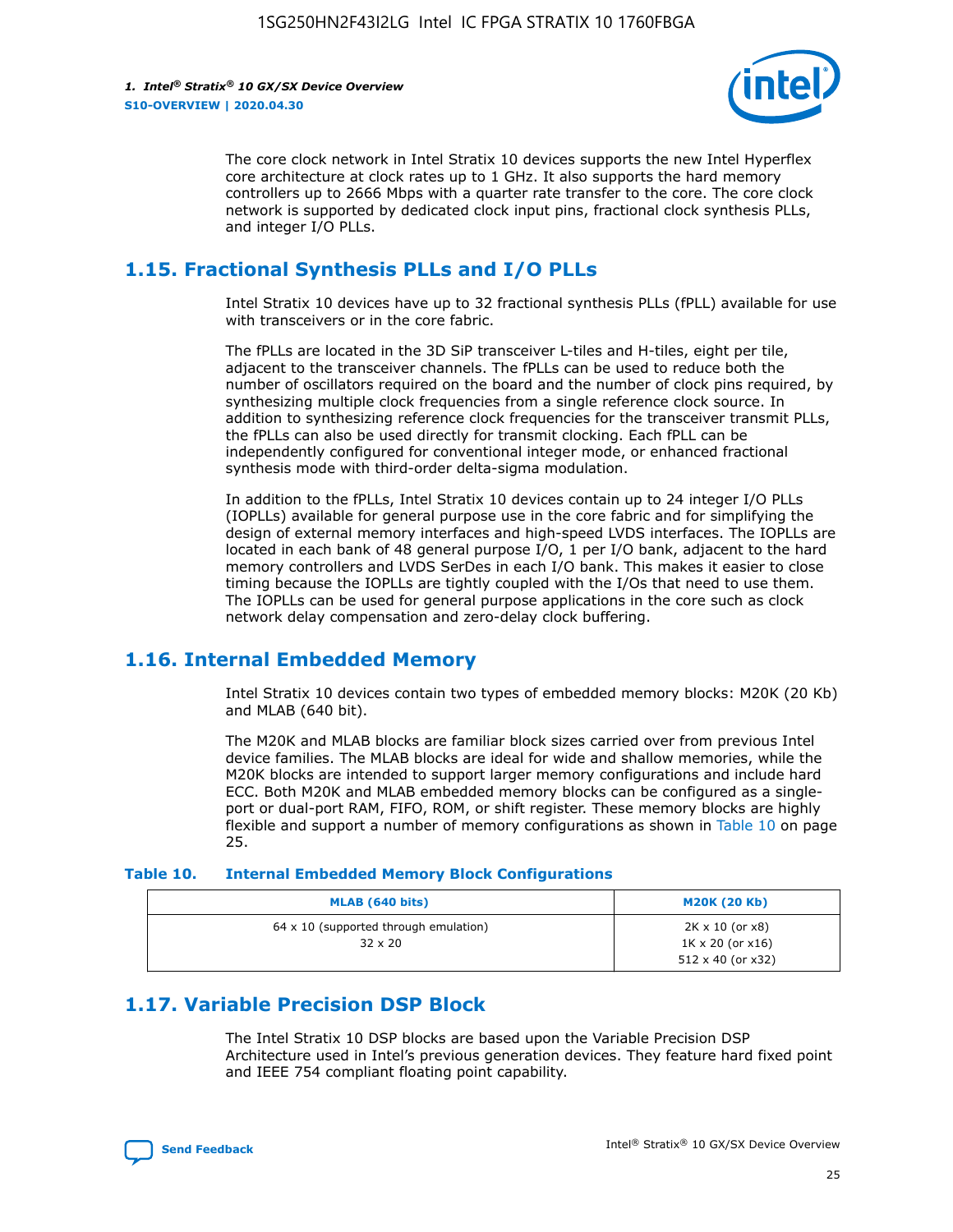

The DSP blocks can be configured to support signal processing with precision ranging from 18x19 up to 54x54. A pipeline register has been added to increase the maximum operating frequency of the DSP block and reduce power consumption.



#### **Figure 12. DSP Block: Standard Precision Fixed Point Mode**

#### **Figure 13. DSP Block: High Precision Fixed Point Mode**



44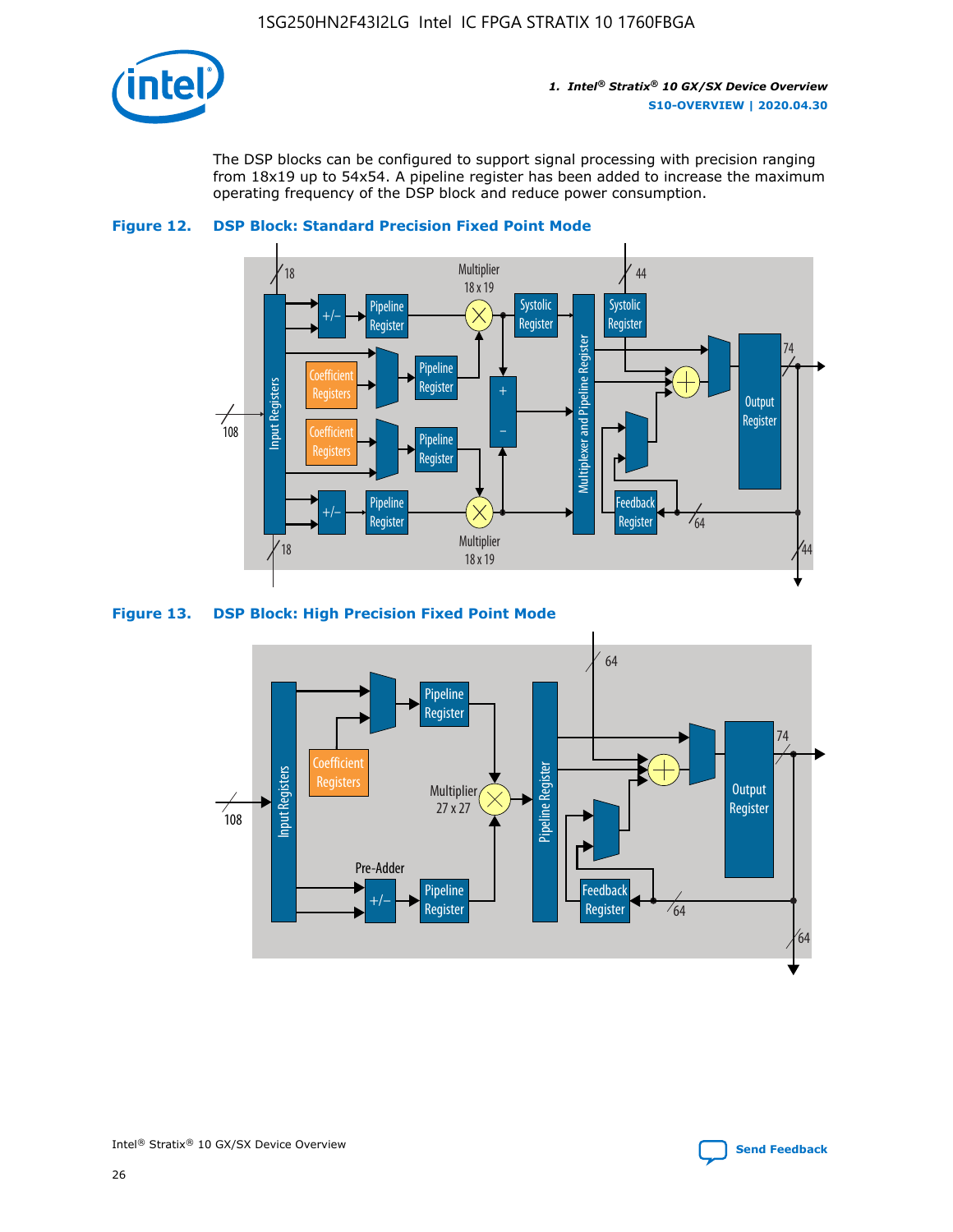



#### **Figure 14. DSP Block: Single Precision Floating Point Mode**

Each DSP block can be independently configured at compile time as either dual 18x19 or a single 27x27 multiply accumulate. With a dedicated 64 bit cascade bus, multiple variable precision DSP blocks can be cascaded to implement even higher precision DSP functions efficiently.

In floating point mode, each DSP block provides one single precision floating point multiplier and adder. Floating point additions, multiplications, mult-adds and multaccumulates are supported.

The following table shows how different precisions are accommodated within a DSP block, or by utilizing multiple blocks.

| <b>Multiplier Size</b>             | <b>DSP Block Resources</b>                                                               | <b>Expected Usage</b>           |
|------------------------------------|------------------------------------------------------------------------------------------|---------------------------------|
| $18x19$ bits                       | 1/2 of Variable Precision DSP Block                                                      | Medium precision fixed point    |
| 27x27 bits                         | 1 Variable Precision DSP Block                                                           | High precision fixed point      |
| $19x36$ bits                       | 1 Variable Precision DSP Block with external<br>adder                                    | Fixed point FFTs                |
| 36x36 bits                         | 2 Variable Precision DSP Blocks with external<br>adder                                   | Very high precision fixed point |
| 54x54 bits                         | 4 Variable Precision DSP Blocks with external<br>adder                                   | Double Precision floating point |
| Single Precision<br>floating point | 1 Single Precision floating point adder, 1 Single<br>Precision floating point multiplier | Floating point                  |

#### **Table 11. Variable Precision DSP Block Configurations**

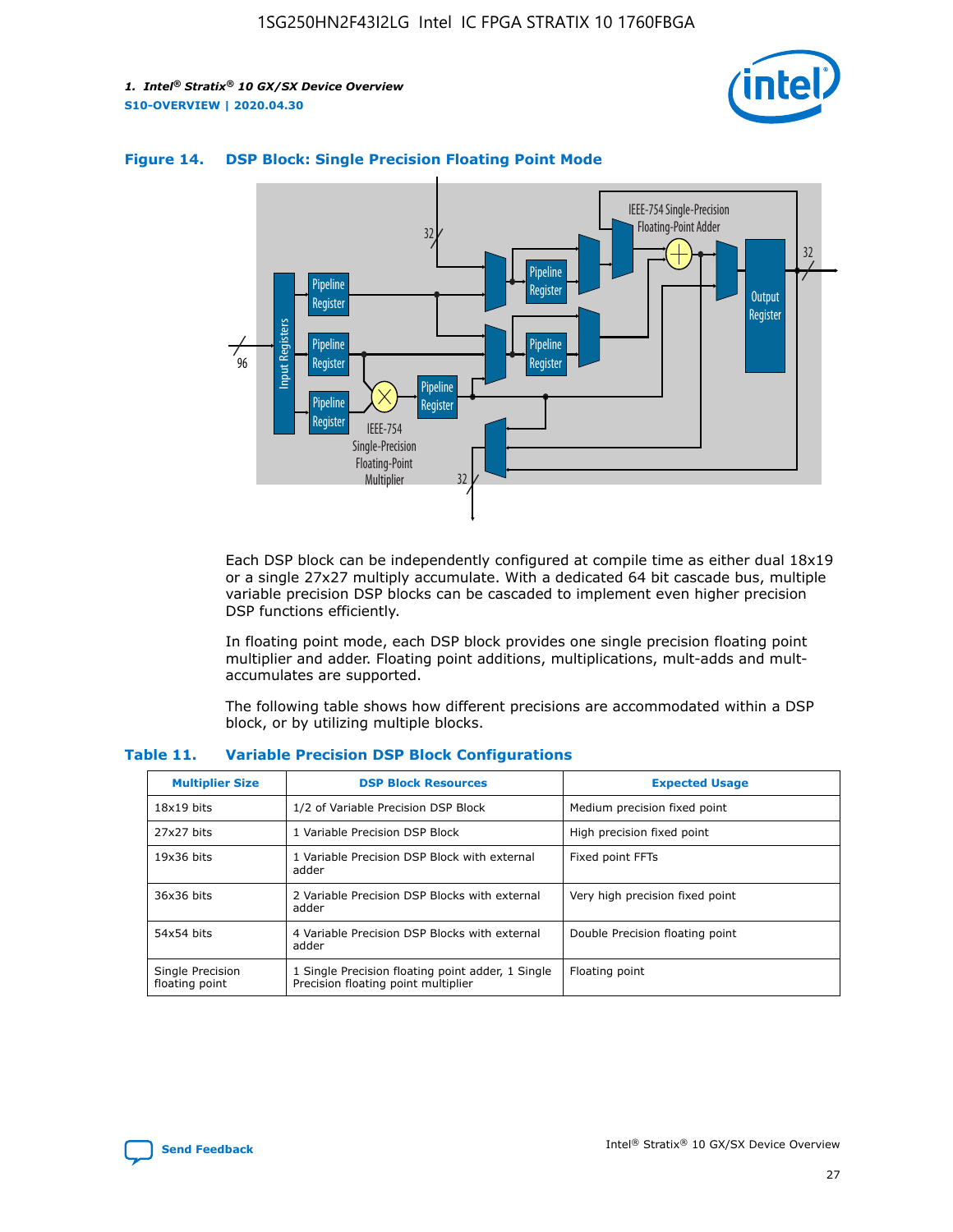

Complex multiplication is very common in DSP algorithms. One of the most popular applications of complex multipliers is the FFT algorithm. This algorithm has the characteristic of increasing precision requirements on only one side of the multiplier. The Variable Precision DSP block supports the FFT algorithm with proportional increase in DSP resources as the precision grows.

#### **Table 12. Complex Multiplication With Variable Precision DSP Block**

| <b>Complex Multiplier</b><br><b>Size</b> | <b>DSP Block Resources</b>      | <b>FFT Usage</b>       |
|------------------------------------------|---------------------------------|------------------------|
| $18x19$ bits                             | 2 Variable Precision DSP Blocks | Resource optimized FFT |
| 27x27 bits                               | 4 Variable Precision DSP Blocks | Highest precision FFT  |

For FFT applications with high dynamic range requirements, the Intel FFT IP Core offers an option of single precision floating point implementation with resource usage and performance similar to high precision fixed point implementations.

Other features of the DSP block include:

- Hard 18 bit and 25 bit pre-adders
- Hard floating point multipliers and adders
- 64 bit dual accumulator (for separate I, Q product accumulations)
- Cascaded output adder chains for 18 and 27 bit FIR filters
- Embedded coefficient registers for 18 and 27 bit coefficients
- Fully independent multiplier outputs
- Inferability using HDL templates supplied by the Intel Quartus Prime software for most modes

The Variable Precision DSP block is ideal to support the growing trend towards higher bit precision in high performance DSP applications. At the same time, it can efficiently support the many existing 18 bit DSP applications, such as high definition video processing and remote radio heads. With the Variable Precision DSP block architecture and hard floating point multipliers and adders, Intel Stratix 10 devices can efficiently support many different precision levels up to and including floating point implementations. This flexibility can result in increased system performance, reduced power consumption, and reduce architecture constraints on system algorithm designers.

# **1.18. Hard Processor System (HPS)**

The Intel Stratix 10 SoC Hard Processor System (HPS) is Intel's third generation HPS. Leveraging the performance of Intel 14 nm tri-gate technology, Intel Stratix 10 SoC devices more than double the performance of previous generation SoCs with an integrated quad-core 64-bit Arm Cortex-A53. The HPS also enables system-wide hardware virtualization capabilities by adding a system memory management unit. These architecture improvements ensure that Intel Stratix 10 SoCs meet the requirements of current and future embedded markets, including wireless and wireline communications, datacenter acceleration, and numerous military applications.

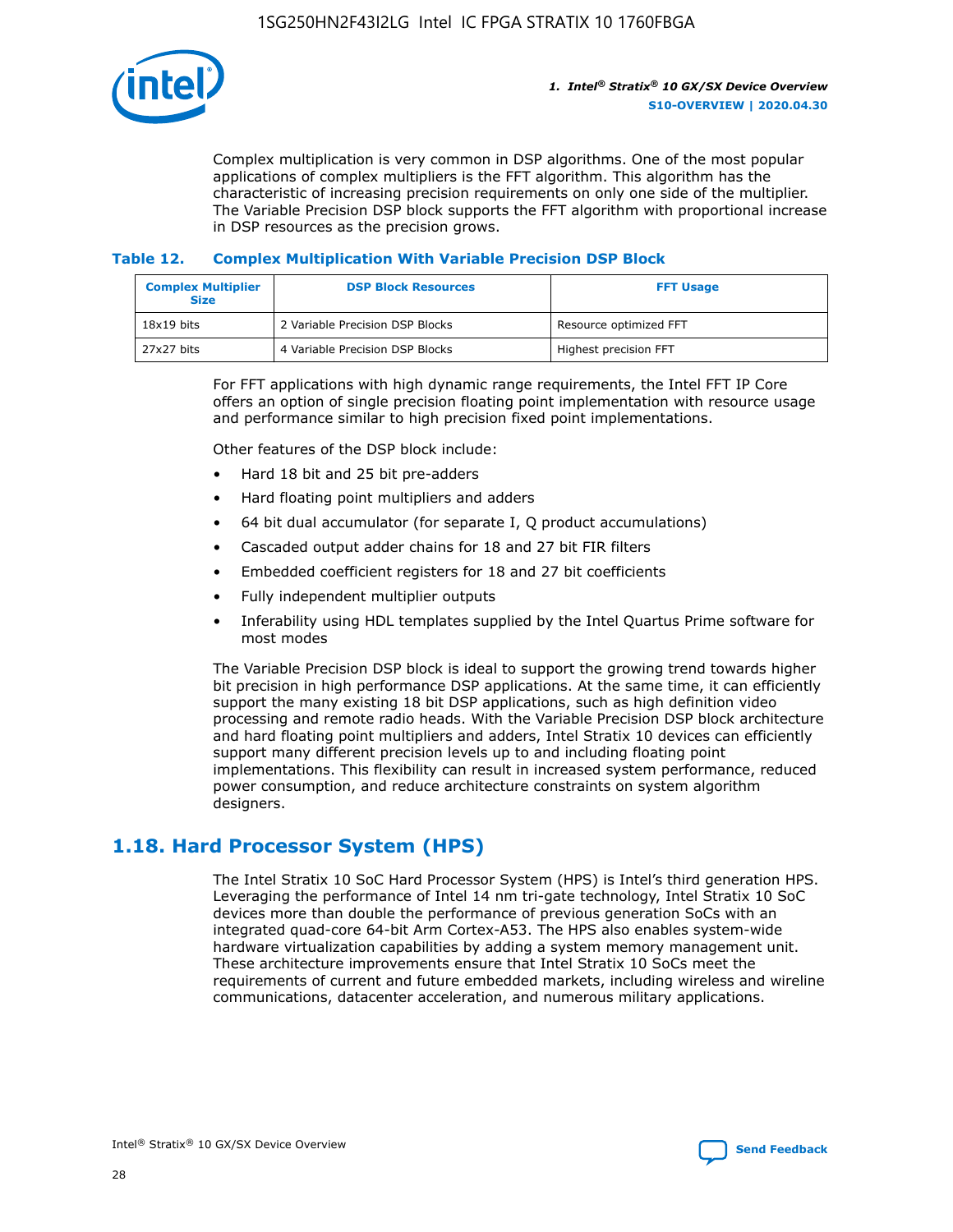

#### **Figure 15. HPS Block Diagram**

| Quad Arm Cortex-A53-Based Hard Processor System |                                                                                                        |                           |                                                     |  |                                     |                          |                                        |
|-------------------------------------------------|--------------------------------------------------------------------------------------------------------|---------------------------|-----------------------------------------------------|--|-------------------------------------|--------------------------|----------------------------------------|
|                                                 | Arm Cortex - A53<br>Arm Cortex - A53                                                                   |                           |                                                     |  |                                     | SD/SDIO/                 |                                        |
| <b>NEON</b>                                     |                                                                                                        | <b>FPU</b>                | <b>NEON</b>                                         |  | <b>FPU</b>                          | <b>USB OTG</b>           | $MMC$ <sup>1,2</sup>                   |
| 32 KB I-Cache<br>with Parity                    |                                                                                                        | 32 KB D-Cache<br>with ECC | 32 KB I-Cache<br>with Parity                        |  | 32 KB D-Cache<br>with ECC           | $(x2)^{1,2}$             |                                        |
| Arm Cortex - A53                                |                                                                                                        |                           |                                                     |  | Arm Cortex - A53                    | UART (x2)                | <b>DMA</b><br>$(8 \text{ Channel})^2$  |
| <b>NEON</b>                                     |                                                                                                        | <b>FPU</b>                | <b>NEON</b>                                         |  | <b>FPU</b>                          |                          |                                        |
| 32 KB I-Cache<br>with Parity                    |                                                                                                        | 32 KB D-Cache<br>with ECC | 32 KB I-Cache<br>with Parity                        |  | 32 KB D-Cache<br>with ECC           | I <sup>2</sup> C(x5)     | <b>HPS 10</b>                          |
|                                                 | 1 MB L2 Cache with ECC<br><b>EMAC</b> $(x3)^{1,2}$<br><b>System MMU</b><br><b>Cache Coherency Unit</b> |                           |                                                     |  | <b>NAND</b><br>Flash <sup>1,2</sup> |                          |                                        |
| JTAG Debug<br>or Trace                          |                                                                                                        |                           | 256 KB<br><b>Timers</b><br>RAM <sup>2</sup><br>(x8) |  |                                     | SPI(x4)                  |                                        |
| Lightweight HPS-to-<br><b>FPGA BRIDGE</b>       |                                                                                                        |                           | HPS-to-FPGA<br><b>BRIDGE</b>                        |  | FPGA-to-HPS<br><b>BRIDGE</b>        | HPS-to-SDM<br>SDM-to-HPS | <b>SDRAM</b><br>Scheduler <sup>3</sup> |
|                                                 |                                                                                                        |                           |                                                     |  |                                     |                          |                                        |
| <b>FPGA Fabric</b>                              |                                                                                                        |                           |                                                     |  |                                     | <b>SDM</b>               | <b>Hard Memory</b><br>Controller       |

Notes:

1. Integrated direct memory access (DMA)

2. Integrated error correction code (ECC)

3. Multiport front-end interface to hard memory controller

### **1.18.1. Key Features of the Intel Stratix 10 HPS**

#### **Table 13. Key Features of the Intel Stratix 10 GX/SX HPS**

| <b>Feature</b>                                    | <b>Description</b>                                                                                                                                                                                                                                                                                                                                     |
|---------------------------------------------------|--------------------------------------------------------------------------------------------------------------------------------------------------------------------------------------------------------------------------------------------------------------------------------------------------------------------------------------------------------|
| Quad-core Arm Cortex-A53<br>MPCore processor unit | 2.3 MIPS/MHz instruction efficiency<br>$\bullet$<br>CPU frequency up to 1.5 GHz<br>٠<br>At 1.5 GHz total performance of 13,800 MIPS<br>Army8-A architecture<br>Runs 64 bit and 32 bit Arm instructions<br>16 bit and 32 bit Thumb instructions for 30% reduction in memory footprint<br>Jazelle* RCT execution architecture with 8 bit Java byte codes |
|                                                   |                                                                                                                                                                                                                                                                                                                                                        |

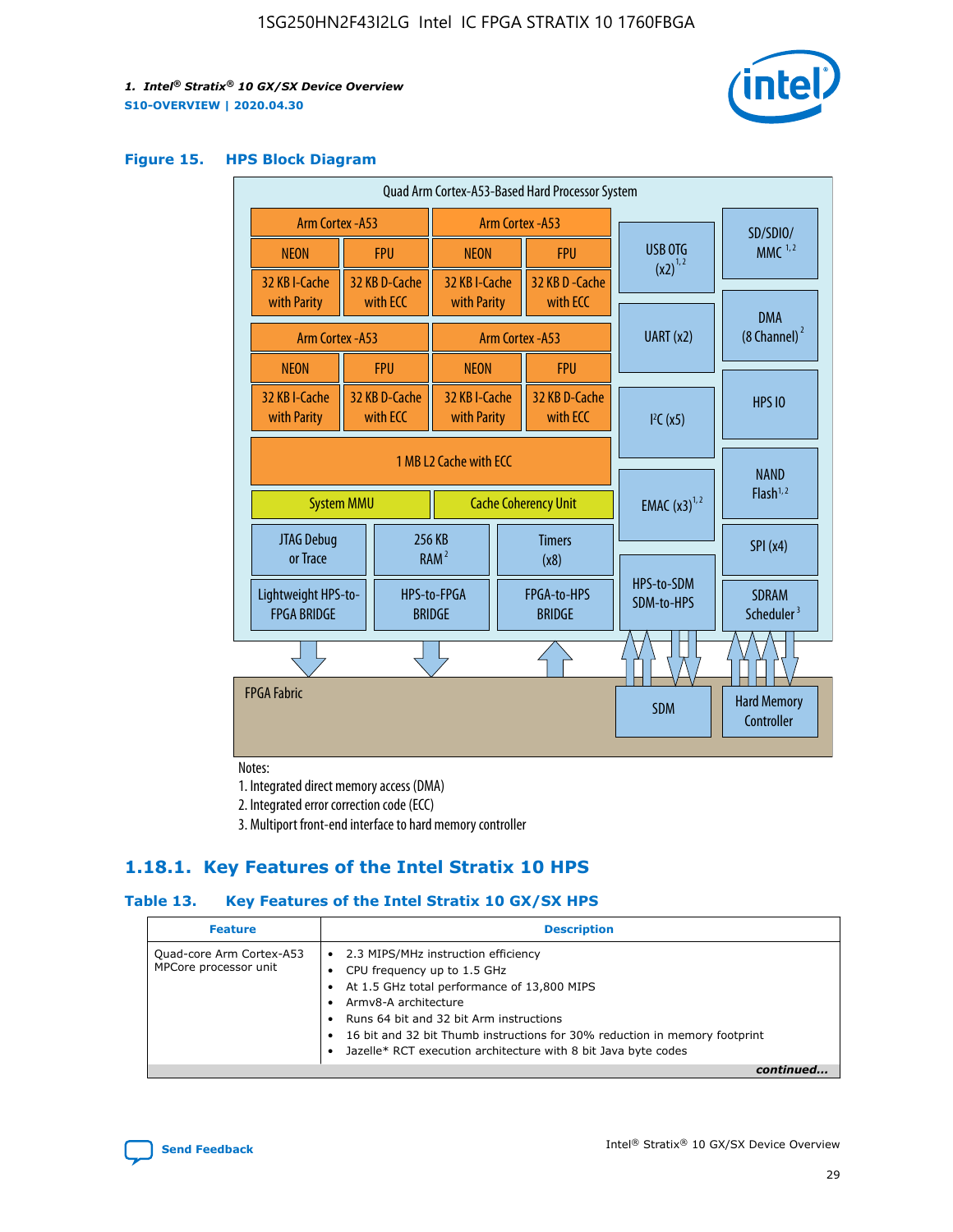

| <b>Feature</b>                                        | <b>Description</b>                                                                                                                                                                                                                                                                                                                                                                                                                                                                                                                                                                                                                                                                                                                                                                                                                                                                                                                                                                                                                                                                                                                                                                                                       |
|-------------------------------------------------------|--------------------------------------------------------------------------------------------------------------------------------------------------------------------------------------------------------------------------------------------------------------------------------------------------------------------------------------------------------------------------------------------------------------------------------------------------------------------------------------------------------------------------------------------------------------------------------------------------------------------------------------------------------------------------------------------------------------------------------------------------------------------------------------------------------------------------------------------------------------------------------------------------------------------------------------------------------------------------------------------------------------------------------------------------------------------------------------------------------------------------------------------------------------------------------------------------------------------------|
|                                                       | Superscalar, variable length, out-of-order pipeline with dynamic branch prediction<br>Improved Arm Neon* media processing engine<br>$\bullet$<br>Single- and double-precision floating-point unit<br>Arm CoreSight* debug and trace technology<br>$\bullet$                                                                                                                                                                                                                                                                                                                                                                                                                                                                                                                                                                                                                                                                                                                                                                                                                                                                                                                                                              |
| <b>System Memory</b><br>Management Unit               | Enables a unified memory model and extends hardware virtualization into peripherals<br>$\bullet$<br>implemented in the FPGA fabric                                                                                                                                                                                                                                                                                                                                                                                                                                                                                                                                                                                                                                                                                                                                                                                                                                                                                                                                                                                                                                                                                       |
| Cache Coherency unit                                  | $\bullet$<br>Changes in shared data stored in cache are propagated throughout the system<br>providing bi-directional coherency for co-processing elements.                                                                                                                                                                                                                                                                                                                                                                                                                                                                                                                                                                                                                                                                                                                                                                                                                                                                                                                                                                                                                                                               |
| Cache                                                 | $\bullet$ L1 Cache<br>- 32 KB of instruction cache w/ parity check<br>- 32 KB of L1 data cache w /ECC<br>- Parity checking<br>L2 Cache<br>$-$ 1MB shared<br>$-$ 8-way set associative<br>- SEU Protection with parity on TAG ram and ECC on data RAM<br>- Cache lockdown support                                                                                                                                                                                                                                                                                                                                                                                                                                                                                                                                                                                                                                                                                                                                                                                                                                                                                                                                         |
| On-Chip Memory                                        | 256 KB of scratch on-chip RAM<br>$\bullet$                                                                                                                                                                                                                                                                                                                                                                                                                                                                                                                                                                                                                                                                                                                                                                                                                                                                                                                                                                                                                                                                                                                                                                               |
| External SDRAM and Flash<br>Memory Interfaces for HPS | Hard memory controller with support for DDR4, DDR3<br>$\bullet$<br>$-$ 40 bit (32 bit + 8 bit ECC) with select packages supporting 72 bit (64 bit + 8 bit<br>ECC)<br>- Support for up to 2666 Mbps DDR4 and 2166 Mbps DDR3 frequencies<br>- Error correction code (ECC) support including calculation, error correction, write-<br>back correction, and error counters<br>- Software Configurable Priority Scheduling on individual SDRAM bursts<br>- Fully programmable timing parameter support for all JEDEC-specified timing<br>parameters<br>- Multiport front-end (MPFE) scheduler interface to the hard memory controller, which<br>supports the $AXI^{\circledR}$ Quality of Service (QoS) for interface to the FPGA fabric<br>NAND flash controller<br>$-$ ONFI 1.0<br>- Integrated descriptor based with DMA<br>- Programmable hardware ECC support<br>- Support for 8 and 16 bit Flash devices<br>Secure Digital SD/SDIO/MMC controller<br>$-$ eMMC 4.5<br>- Integrated descriptor based DMA<br>- CE-ATA digital commands supported<br>- 50 MHz operating frequency<br>Direct memory access (DMA) controller<br>$\bullet$<br>$-$ 8-channel<br>- Supports up to 32 peripheral handshake interface<br>continued |

Intel<sup>®</sup> Stratix<sup>®</sup> 10 GX/SX Device Overview **[Send Feedback](mailto:FPGAtechdocfeedback@intel.com?subject=Feedback%20on%20Intel%20Stratix%2010%20GX/SX%20Device%20Overview%20(S10-OVERVIEW%202020.04.30)&body=We%20appreciate%20your%20feedback.%20In%20your%20comments,%20also%20specify%20the%20page%20number%20or%20paragraph.%20Thank%20you.)** Send Feedback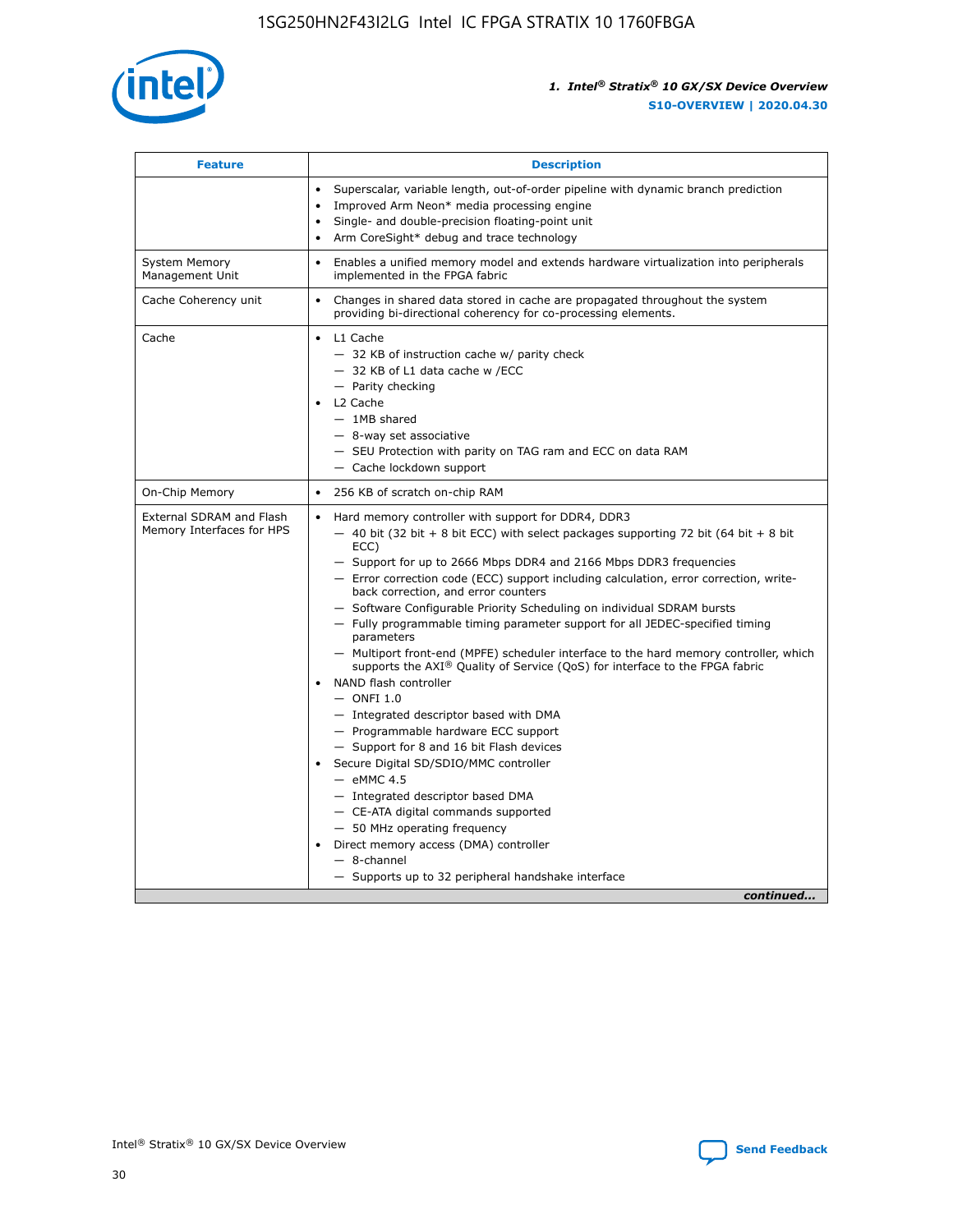

| <b>Feature</b>                         | <b>Description</b>                                                                                                                                                                                                                                                                                                                                                                                                                                                                                                                                                                                                                                                                                                                                                                                                                                                                                                                                                                                                                                                                                                                                                                                                                                                                                                                                                                                                                                                                                                     |
|----------------------------------------|------------------------------------------------------------------------------------------------------------------------------------------------------------------------------------------------------------------------------------------------------------------------------------------------------------------------------------------------------------------------------------------------------------------------------------------------------------------------------------------------------------------------------------------------------------------------------------------------------------------------------------------------------------------------------------------------------------------------------------------------------------------------------------------------------------------------------------------------------------------------------------------------------------------------------------------------------------------------------------------------------------------------------------------------------------------------------------------------------------------------------------------------------------------------------------------------------------------------------------------------------------------------------------------------------------------------------------------------------------------------------------------------------------------------------------------------------------------------------------------------------------------------|
| Communication Interface<br>Controllers | Three 10/100/1000 Ethernet media access controls (MAC) with integrated DMA<br>$\bullet$<br>- Supports RGMII and RMII external PHY Interfaces<br>- Option to support other PHY interfaces through FPGA logic<br>$\bullet$ GMII<br>MII<br>$\bullet$<br>RMII (requires MII to RMII adapter)<br>$\bullet$<br>• RGMII (requires GMII to RGMII adapter)<br>SGMII (requires GMII to SGMII adapter)<br>- Supports IEEE 1588-2002 and IEEE 1588-2008 standards for precision networked<br>clock synchronization<br>- Supports IEEE 802.1Q VLAN tag detection for reception frames<br>- Supports Ethernet AVB standard<br>Two USB On-the-Go (OTG) controllers with DMA<br>- Dual-Role Device (device and host functions)<br>• High-speed (480 Mbps)<br>• Full-speed (12 Mbps)<br>• Low-speed (1.5 Mbps)<br>• Supports USB 1.1 (full-speed and low-speed)<br>- Integrated descriptor-based scatter-gather DMA<br>- Support for external ULPI PHY<br>- Up to 16 bidirectional endpoints, including control endpoint<br>$-$ Up to 16 host channels<br>- Supports generic root hub<br>- Configurable to OTG 1.3 and OTG 2.0 modes<br>Five $I2C$ controllers (three can be used by EMAC for MIO to external PHY)<br>- Support both 100 Kbps and 400 Kbps modes<br>- Support both 7 bit and 10 bit addressing modes<br>- Support Master and Slave operating mode<br>Two UART 16550 compatible<br>- Programmable baud rate up to 115.2 Kbaud<br>Four serial peripheral interfaces (SPI) (2 Masters, 2 Slaves)<br>- Full and Half duplex |
| Timers and I/O                         | Timers<br>$\bullet$<br>- 4 general-purpose timers<br>$-4$ watchdog timers<br>48 HPS direct I/O allow HPS peripherals to connect directly to I/O<br>Up to three IO48 banks may be assigned to HPS for HPS DDR access                                                                                                                                                                                                                                                                                                                                                                                                                                                                                                                                                                                                                                                                                                                                                                                                                                                                                                                                                                                                                                                                                                                                                                                                                                                                                                    |
| Interconnect to Logic Core             | • FPGA-to-HPS Bridge<br>- Allows IP bus masters in the FPGA fabric to access to HPS bus slaves<br>- Configurable 32, 64, or 128 bit AMBA AXI interface<br>HPS-to-FPGA Bridge<br>- Allows HPS bus masters to access bus slaves in FPGA fabric<br>- Configurable 32, 64, or 128 bit AMBA AXI interface allows high-bandwidth HPS<br>master transactions to FPGA fabric<br>HPS-to-SDM and SDM-to-HPS Bridges<br>- Allows the HPS to reach the SDM block and the SDM to bootstrap the HPS<br>Light Weight HPS-to-FPGA Bridge<br>- Light weight 32 bit AXI interface suitable for low-latency register accesses from HPS<br>to soft peripherals in FPGA fabric<br>FPGA-to-HPS SDRAM Bridge<br>- Up to three AMBA AXI interfaces supporting 32, 64, or 128 bit data paths                                                                                                                                                                                                                                                                                                                                                                                                                                                                                                                                                                                                                                                                                                                                                    |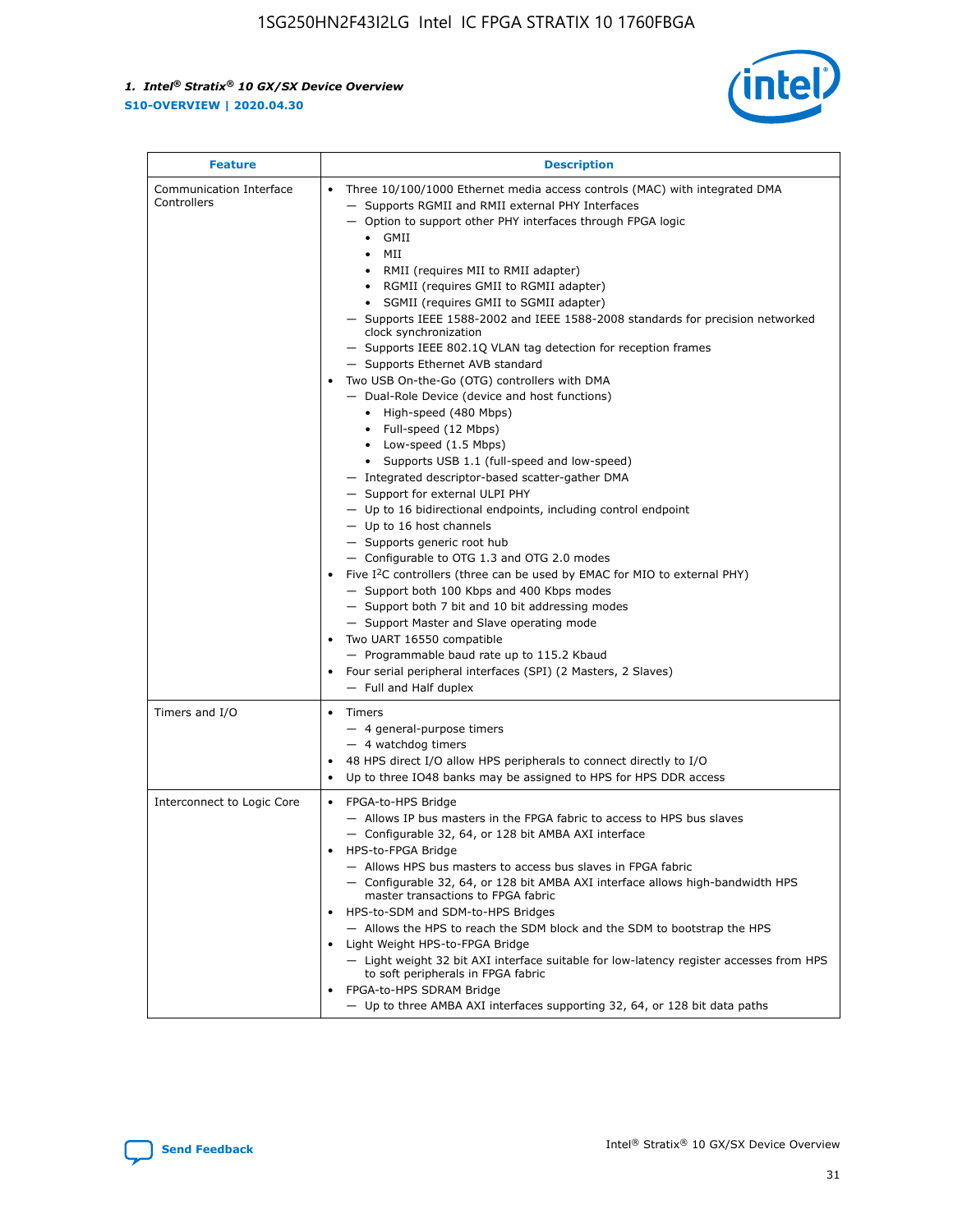

# **1.19. Power Management**

Intel Stratix 10 devices use the advanced Intel 14 nm tri-gate process technology, the all new Intel Hyperflex core architecture to enable Hyper-Folding, power gating, and several optional power reduction techniques to reduce total power consumption by as much as 70% compared to previous generation high-performance Stratix V devices.

Intel Stratix 10 standard power devices (-V) are SmartVID devices. The core voltage supplies (VCC and VCCP) for each SmartVID device must be driven by a PMBus voltage regulator dedicated to that Intel Stratix 10 device. Use of a PMBus voltage regulator for each SmartVID (-V) device is mandatory; it is not an option. A code is programmed into each SmartVID device during manufacturing that allows the PMBus voltage regulator to operate at the optimum core voltage to meet the device performance specifications.

With the new Intel Hyperflex core architecture, designs can run 2X faster than previous generation FPGAs. With 2X performance and same required throughput, architects can cut the data path width in half to save power. This optimization is called Hyper-Folding. Additionally, power gating reduces static power of unused resources in the FPGA by powering them down. The Intel Quartus Prime software automatically powers down specific unused resource blocks such as DSP and M20K blocks, at configuration time.

The optional power reduction techniques in Intel Stratix 10 devices include:

• **Available Low Static Power Devices**—Intel Stratix 10 devices are available with a fixed core voltage that provides lower static power than the SmartVID standard power devices, while maintaining device performance

Furthermore, Intel Stratix 10 devices feature Intel's low power transceivers and include a number of hard IP blocks that not only reduce logic resources but also deliver substantial power savings compared to soft implementations. In general, hard IP blocks consume up to 50% less power than the equivalent soft logic implementations.

# **1.20. Device Configuration and Secure Device Manager (SDM)**

All Intel Stratix 10 devices contain a Secure Device Manager (SDM), which is a dedicated triple-redundant processor that serves as the point of entry into the device for all JTAG and configuration commands. The SDM also bootstraps the HPS in SoC devices ensuring that the HPS can boot using the same security features that the FPGA devices have.

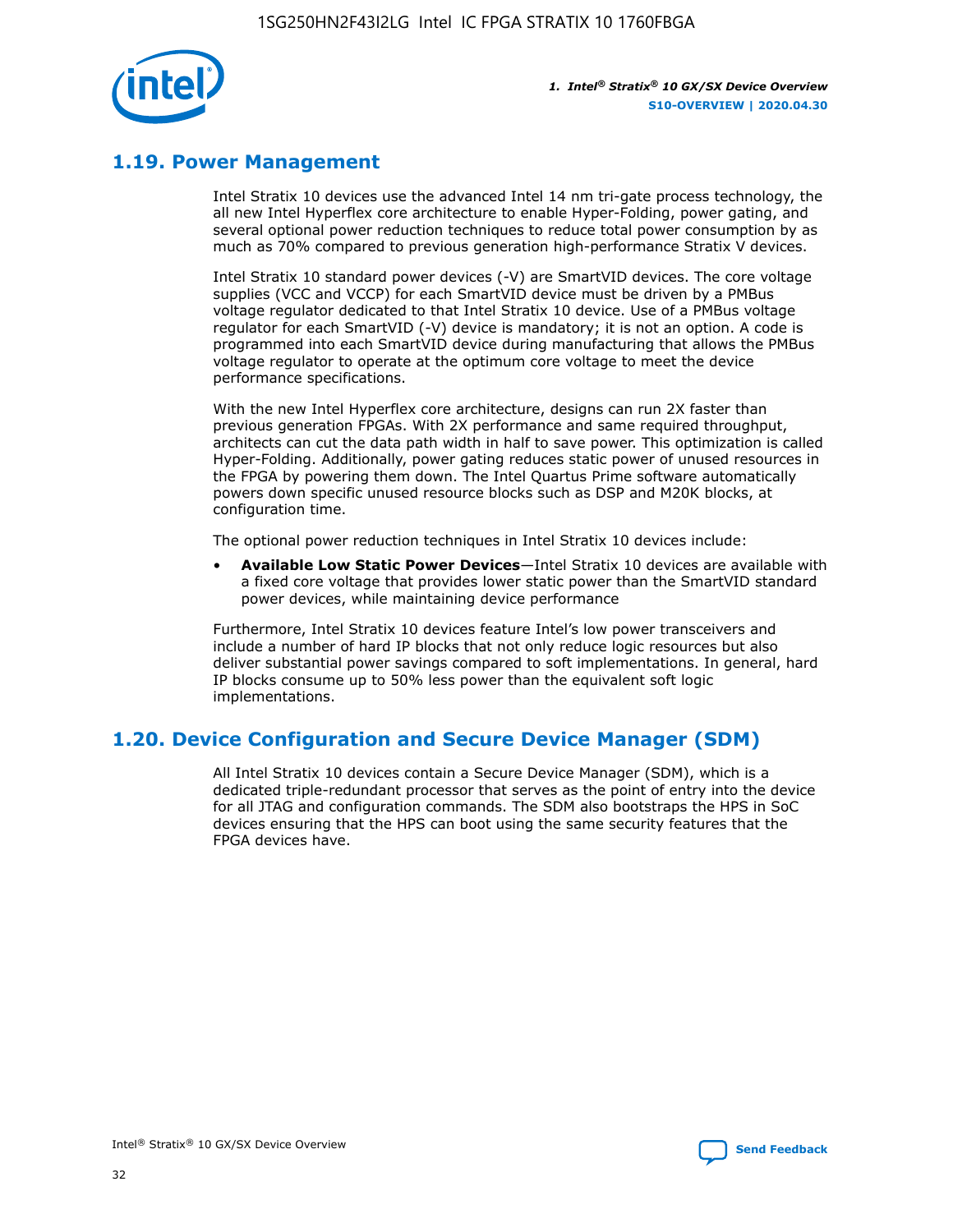





During configuration, Intel Stratix 10 devices are divided into logical sectors, each of which is managed by a local sector manager (LSM). The SDM passes configuration data to each of the LSMs across the on-chip configuration network. This allows the sectors to be configured independently, one at a time, or in parallel. This approach achieves simplified sector configuration and reconfiguration, as well as reduced overall configuration time due to the inherent parallelism. The same sector-based approach is used to respond to single-event upsets and security attacks.

While the sectors provide a logical separation for device configuration and reconfiguration, they overlay the normal rows and columns of FPGA logic and routing. This means there is no impact to the Intel Quartus Prime software place and route, and no impact to the timing of logic signals that cross the sector boundaries.

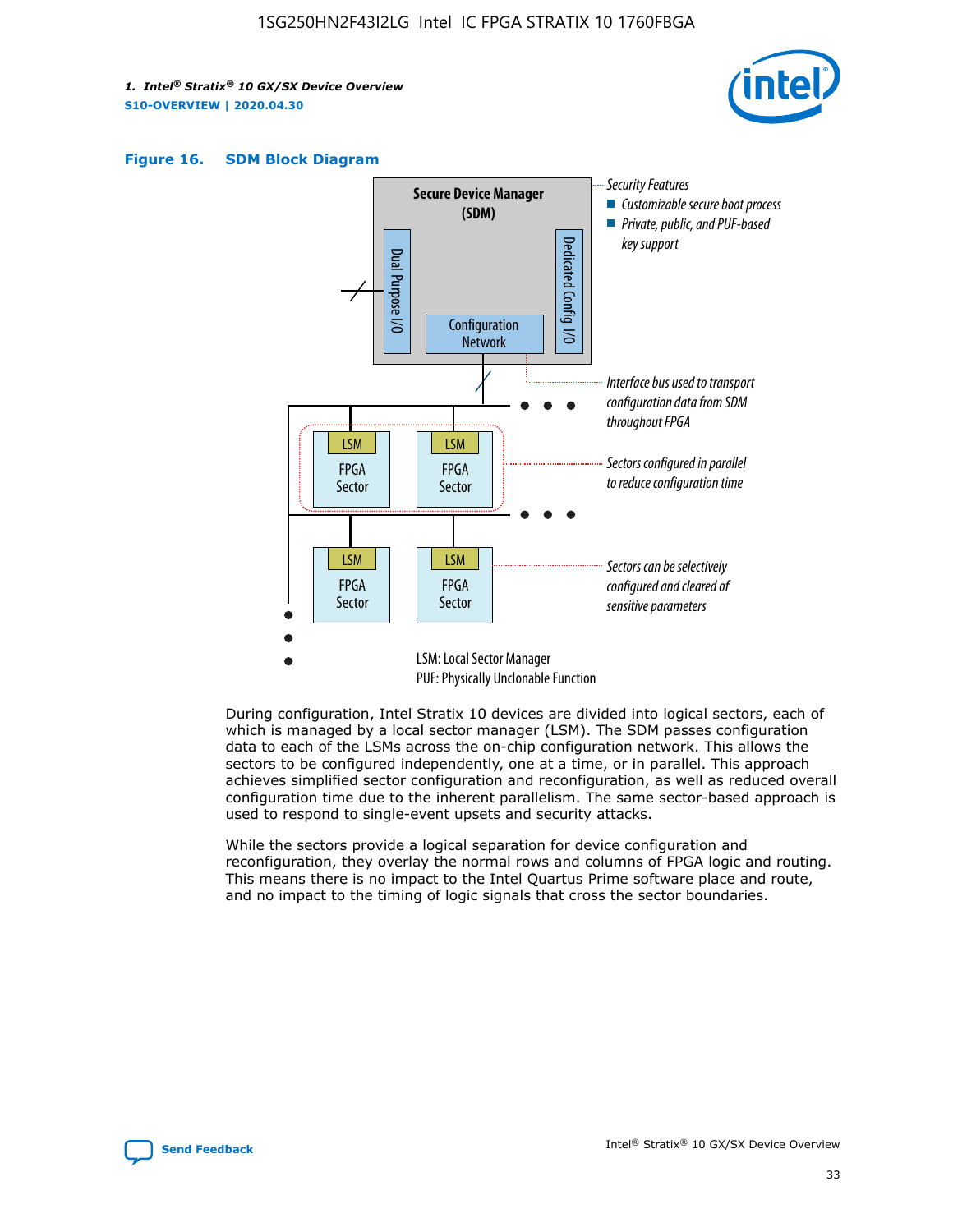

The SDM enables robust, secure, fully-authenticated device configuration. It also allows for customization of the configuration scheme, which can enhance device security. For configuration and reconfiguration, this approach offers a variety of advantages:

- Dedicated secure configuration manager
- Reduced device configuration time, because sectors are configured in parallel
- Updateable configuration process
- Reconfiguration of one or more sectors independent of all other sectors
- Zeroization of individual sectors or the complete device

The SDM also provides additional capabilities such as register state readback and writeback to support ASIC prototyping and other applications.

### **1.21. Device Security**

Building on top of the robust security features present in the previous generation devices, Intel Stratix 10 FPGAs and SoCs include a number of new and innovative security enhancements. These features are also managed by the SDM, tightly coupling device configuration and reconfiguration with encryption, authentication, key storage and anti-tamper services.

Security services provided by the SDM include:

- Bitstream encryption
- Multi-factor authentication
- Hard encryption and authentication acceleration; AES-256, SHA-256/384, ECDSA-256/384
- Volatile and non-volatile encryption key storage and management
- Boot code authentication for the HPS
- Physically Unclonable Function (PUF) service
- Updateable configuration process
- Secure device maintenance and upgrade functions
- Side channel attack protection
- Scripted response to sensor inputs and security attacks, including selective sector zeroization
- Readback, JTAG and test mode disable
- Enhanced response to single-event upsets (SEU)
- Black key provisioning
- Physical anti-tamper

See the *Intel Stratix 10 Device Security User Guide* for a complete list of all security features.

The SDM and associated security services provide a robust, multi-layered security solution for your Intel Stratix 10 design.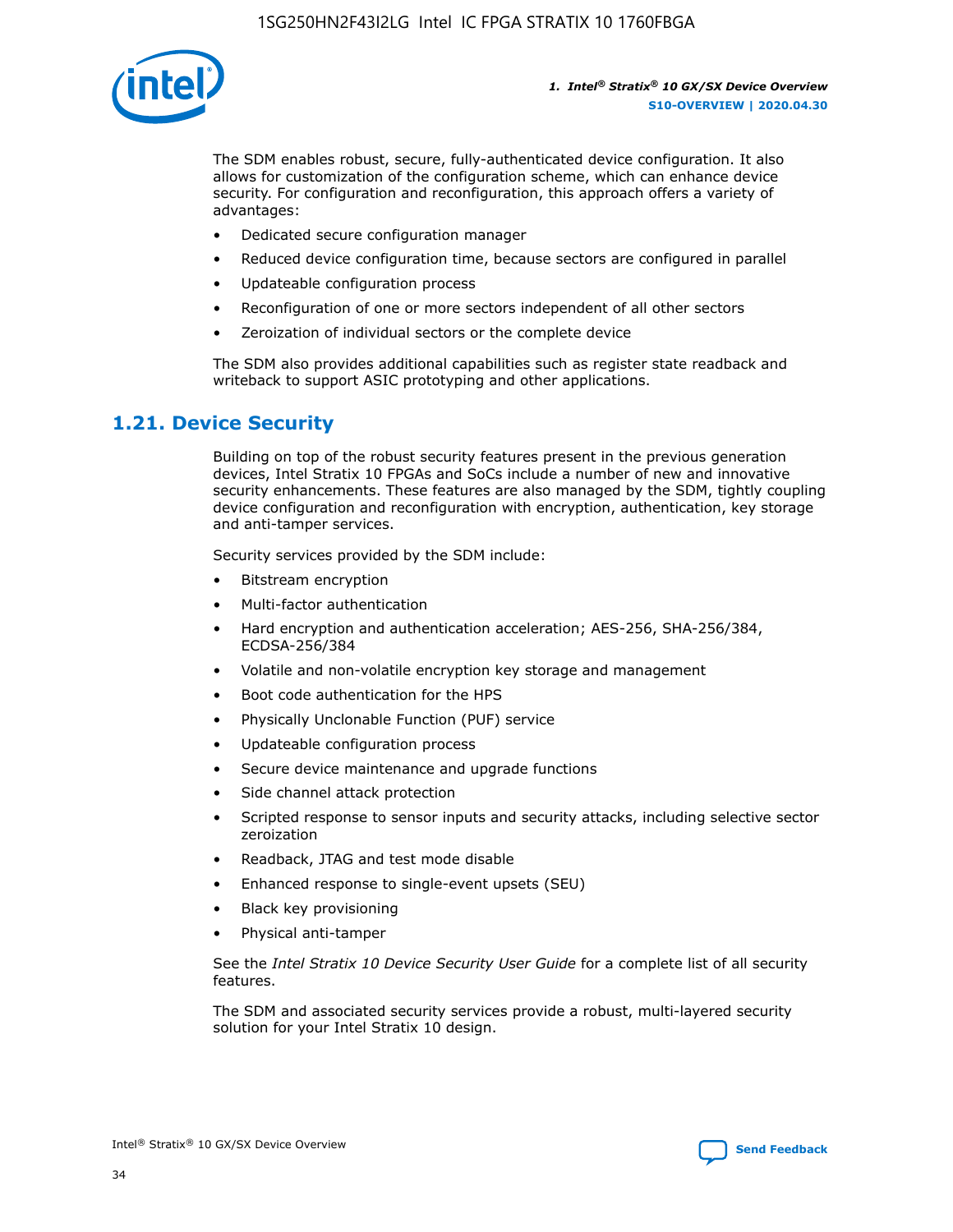

#### **Table 14. Device Security**

| <b>Intel Stratix 10 Family Variant</b> | <b>Bitstream Authentication</b> | <b>Advanced Security Features</b> <sup>(12)</sup> |
|----------------------------------------|---------------------------------|---------------------------------------------------|
| GX/SX                                  | All devices                     | -AS suffix part number required                   |

#### **Related Information**

- [My Intel Support](https://www.intel.com/content/www/us/en/programmable/my-intel/mal-home.html)
- [Intel Stratix 10 Device Security User Guide](https://www.intel.com/content/www/us/en/programmable/documentation/ndq1483601370898.html#wcd1483611014402)

### **1.22. Configuration via Protocol Using PCI Express**

Configuration via protocol using PCI Express allows the FPGA to be configured across the PCI Express bus, simplifying the board layout and increasing system integration. Making use of the embedded PCI Express hard IP operating in autonomous mode before the FPGA is configured, this technique allows the PCI Express bus to be powered up and active within the 100 ms time allowed by the PCI Express specification. Intel Stratix 10 devices also support partial reconfiguration across the PCI Express bus which reduces system down time by keeping the PCI Express link active while the device is being reconfigured.

### **1.23. Partial and Dynamic Reconfiguration**

Partial reconfiguration allows you to reconfigure part of the FPGA while other sections continue running. This capability is required in systems where uptime is critical, because it allows you to make updates or adjust functionality without disrupting services.

In addition to lowering power and cost, partial reconfiguration also increases the effective logic density by removing the necessity to place in the FPGA those functions that do not operate simultaneously. Instead, these functions can be stored in external memory and loaded as needed. This reduces the size of the required FPGA by allowing multiple applications on a single FPGA, saving board space and reducing power. The partial reconfiguration process is built on top of the proven incremental compile design flow in the Intel Quartus Prime design software

Dynamic reconfiguration in Intel Stratix 10 devices allows transceiver data rates, protocols and analog settings to be changed dynamically on a channel-by-channel basis while maintaining data transfer on adjacent transceiver channels. Dynamic reconfiguration is ideal for applications that require on-the-fly multiprotocol or multirate support. Both the PMA and PCS blocks within the transceiver can be reconfigured using this technique. Dynamic reconfiguration of the transceivers can be used in conjunction with partial reconfiguration of the FPGA to enable partial reconfiguration of both core and transceivers simultaneously.

# **1.24. Fast Forward Compile**

The innovative Fast Forward Compile feature in the Intel Quartus Prime software identifies performance bottlenecks in your design and provides detailed, step-by-step performance improvement recommendations that you can then implement. The Compiler reports estimates of the maximum operating frequency that can be achieved

<sup>(12)</sup> Contact My Intel Support for additional information.

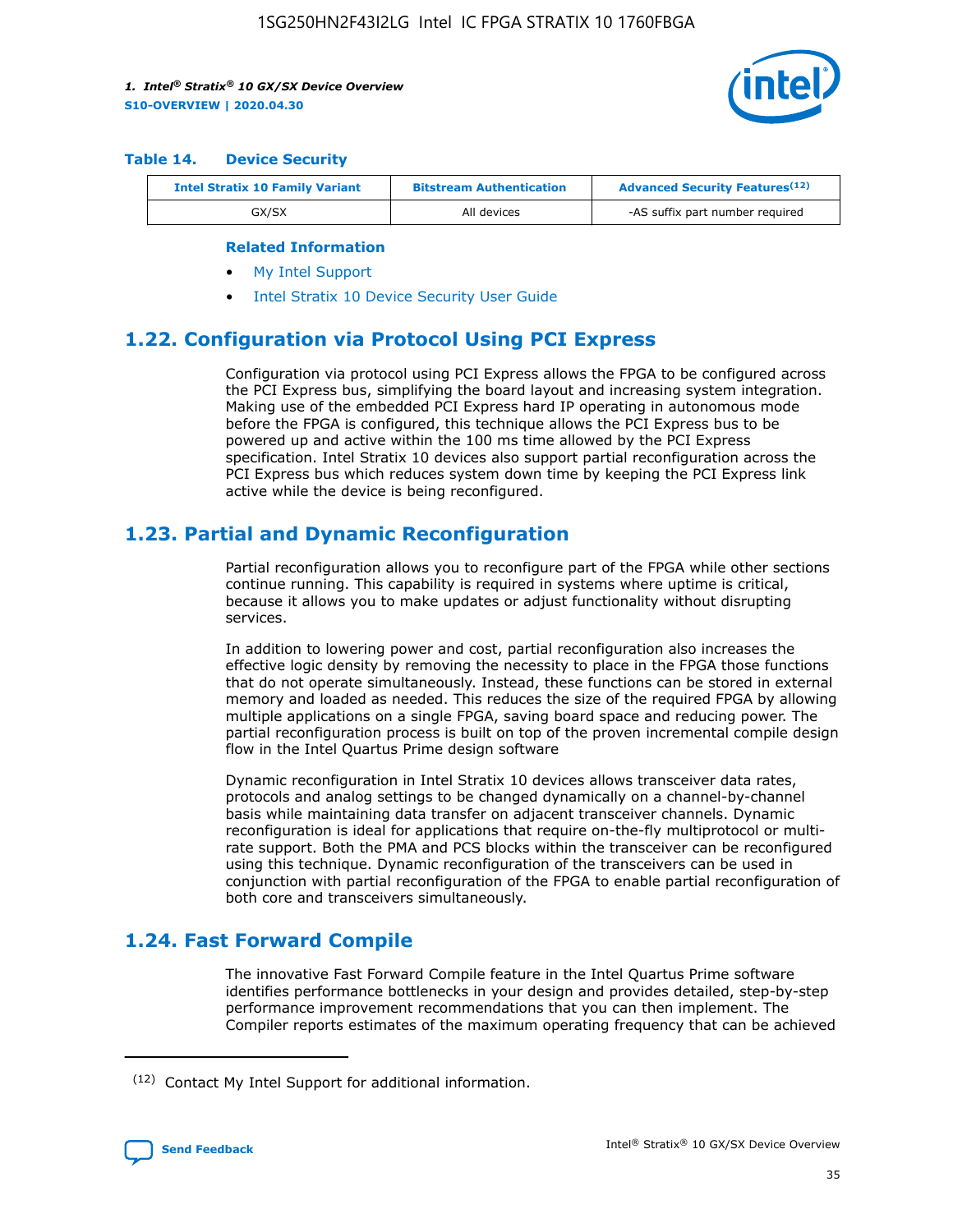

by applying the recommendations. As part of the new Hyper-Aware design flow, Fast Forward Compile maximizes the performance of your Intel Stratix 10 design and achieves rapid timing closure.

Previously, this type of optimization required multiple time-consuming design iterations, including full design re-compilation to determine the effectiveness of the changes. Fast Forward Compile enables you to make better decisions about where to focus your optimization efforts, and how to increase your design performance and throughput. This technique removes much of the guesswork of performance exploration, resulting in fewer design iterations and as much as 2X core performance gains for Intel Stratix 10 designs.

# **1.25. Single Event Upset (SEU) Error Detection and Correction**

Intel Stratix 10 FPGAs and SoCs offer robust SEU error detection and correction circuitry. The detection and correction circuitry includes protection for Configuration RAM (CRAM) programming bits and user memories. The CRAM is protected by a continuously running parity checker circuit with integrated ECC that automatically corrects one or two bit errors and detects higher order multibit errors.

The physical layout of the CRAM array is optimized to make the majority of multi-bit upsets appear as independent single-bit or double-bit errors which are automatically corrected by the integrated CRAM ECC circuitry. In addition to the CRAM protection, user memories also include integrated ECC circuitry and are layout optimized for error detection and correction.

The SEU error detection and correction hardware is supported by both soft IP and the Intel Quartus Prime software to provide a complete SEU mitigation solution. The components of the complete solution include:

- Hard error detection and correction for CRAM and user M20K memory blocks
- Optimized physical layout of memory cells to minimize probability of SEU
- Sensitivity processing soft IP that reports if CRAM upset affects a used or unused bit
- Fault injection soft IP with the Intel Quartus Prime software support that changes state of CRAM bits for testing purposes
- Hierarchy tagging in the Intel Quartus Prime software
- Triple Mode Redundancy (TMR) used for the Secure Device Manager and critical on-chip state machines

In addition to the SEU mitigation features listed above, the Intel 14 nm tri-gate process technology used for Intel Stratix 10 devices is based on FinFET transistors which have reduced SEU susceptibility versus conventional planar transistors.

# **1.26. Document Revision History for the Intel Stratix 10 GX/SX Device Overview**

| <b>Document</b><br><b>Version</b> | <b>Changes</b>             |
|-----------------------------------|----------------------------|
| 2020.04.30                        | Made the following change: |
|                                   | continued                  |

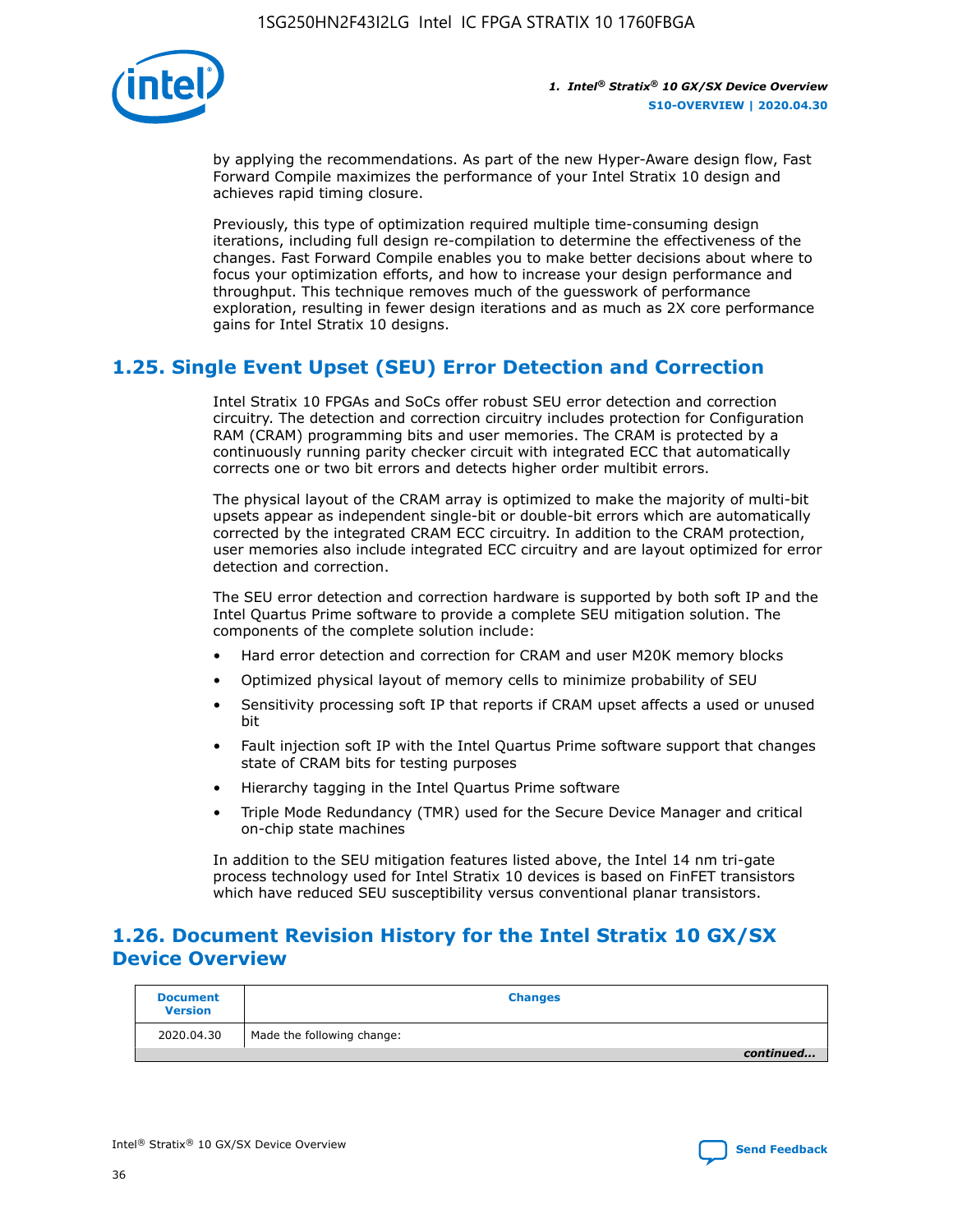

| <b>Document</b><br><b>Version</b> | <b>Changes</b>                                                                                                                                                                                                                                                                                                                                                                                                                                                                                                                                                                                                                                                                                                                                                                                                                                                                                                                                                                       |
|-----------------------------------|--------------------------------------------------------------------------------------------------------------------------------------------------------------------------------------------------------------------------------------------------------------------------------------------------------------------------------------------------------------------------------------------------------------------------------------------------------------------------------------------------------------------------------------------------------------------------------------------------------------------------------------------------------------------------------------------------------------------------------------------------------------------------------------------------------------------------------------------------------------------------------------------------------------------------------------------------------------------------------------|
|                                   | Added the GX 10M variant.                                                                                                                                                                                                                                                                                                                                                                                                                                                                                                                                                                                                                                                                                                                                                                                                                                                                                                                                                            |
| 2020.03.24                        | Made the following changes:<br>Added advanced security (-AS) devices.<br>Added level shifter details for the Intel Stratix 10 SX/GX 400 device.<br>$\bullet$                                                                                                                                                                                                                                                                                                                                                                                                                                                                                                                                                                                                                                                                                                                                                                                                                         |
| 2019.08.19                        | Made the following changes:<br>Added composition details for the leaded and lead-free contact device options.<br>Updated the I/O PLL counts.<br>$\bullet$                                                                                                                                                                                                                                                                                                                                                                                                                                                                                                                                                                                                                                                                                                                                                                                                                            |
| 2019.02.15                        | Made the following changes:<br>Changed the number of included logic elements globally.<br>Removed logic density 450, logic density 550, and package code 48 from the "Sample Ordering<br>$\bullet$<br>Code and Available Options for Intel Stratix 10 Devices" figure.<br>Updated description of the higher density in the "Innovations in Intel Stratix 10 FPGAs and SoCs"<br>section.<br>Updated description of the general purpose I/Os in the "Intel Stratix 10 FPGA and SoC Common<br>Device Features" table.<br>Removed support for LPDDR3 globally.<br>Updated the "Intel Stratix 10 FPGA and SoC Architecture Block Diagram" figure.<br>Updated the "Intel Stratix 10 GX/SX FPGA and SoC Family Plan-FPGA Core (part 1)" table.<br>Updated the "Intel Stratix 10 GX/SX FPGA and SoC Family Plan-Interconnects, PLLs and Hard IP<br>(part 2)" table.<br>Updated and merged the "Intel Stratix 10 GX/SX FPGA and SoC Family Package Plan" tables.                              |
| 2018.08.08                        | Made the following changes:<br>Changed the specs for QDRII+ and QDRII+ Xtreme and added specs for QDRIV in the "External<br>$\bullet$<br>Memory Interface Performance" table.<br>Updated description of the power options in the "Sample Ordering Code and Available Options for<br>Intel Stratix 10 Devices" figure.<br>Changed the description of the technology and power management features in the "Intel Stratix 10<br>FPGA and SoC Common Device Features" table.<br>Changed the description of SmartVID in the "Power Management" section.<br>Changed the direction arrow from the coefficient registers block in the "DSP Block: High Precision<br>Fixed Point Mode" figure.                                                                                                                                                                                                                                                                                                |
| 2017.10.30                        | Made the following changes:<br>Removed the embedded eSRAM feature globally.<br>$\bullet$<br>Removed the Low Power (VID) and Military operating temperature options, and package code 53<br>from the "Sample Ordering Code and Available Options for Stratix 10 Devices" figure.<br>Changed the Maximum transceiver data rate (chip-to-chip) specification for L-Tile devices in the<br>"Key Features of Intel Stratix 10 Devices Compared to Stratix V Devices" table.                                                                                                                                                                                                                                                                                                                                                                                                                                                                                                               |
| 2016.10.31                        | Made the following changes:<br>• Changed the number of available transceivers to 96, globally.<br>Changed the single-precision floating point performance to 10 TFLOP, globally.<br>Changed the maximum datarate to 28.3 Gbps, globally.<br>٠<br>Changed some of the features listed in the "Stratix 10 GX/SX Device Overview" section.<br>Changed descriptions for the GX and SX devices in the "Stratix 10 Family Variants" section.<br>٠<br>Changed the "Sample Ordering Code and Available Options for Stratix 10 Devices" figure.<br>Changed the features listed in the "Key Features of Stratix 10 Devices Compared to Stratix V<br>Devices" table.<br>Changed the descriptions of the following areas of the "Stratix 10 FPGA and SoC Common Device<br>Features" table:<br>- Transceiver hard IP<br>- Internal memory blocks<br>- Core clock networks<br>- Packaging<br>Reorganized and updated all tables in the "Stratix 10 FPGA and SoC Family Plan" section.<br>continued |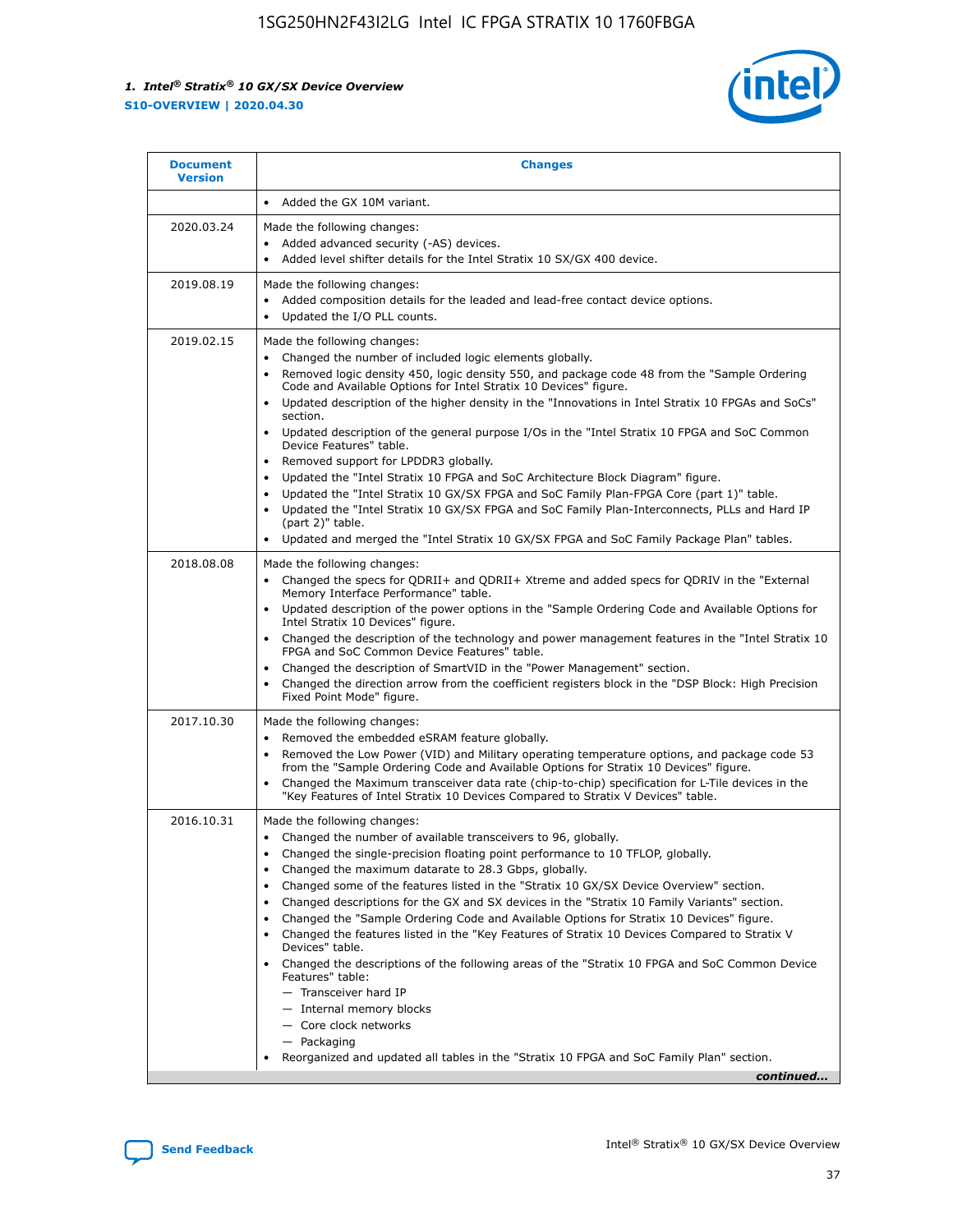

| <b>Document</b><br><b>Version</b> | <b>Changes</b>                                                                                                                                                                                                                                                                                                                                                                                                                                                                                                                                                                                                                                                                                                                                                                                                                                                                                                                                                                                     |
|-----------------------------------|----------------------------------------------------------------------------------------------------------------------------------------------------------------------------------------------------------------------------------------------------------------------------------------------------------------------------------------------------------------------------------------------------------------------------------------------------------------------------------------------------------------------------------------------------------------------------------------------------------------------------------------------------------------------------------------------------------------------------------------------------------------------------------------------------------------------------------------------------------------------------------------------------------------------------------------------------------------------------------------------------|
|                                   | Removed the "Migration Between Arria 10 FPGAs and Stratix 10 FPGAs" section.<br>Removed footnotes from the "Transceiver PCS Features" table.<br>Changed the HMC description in the "External Memory and General Purpose I/O" section.<br>Changed the number of fPLLs in the "Fractional Synthesis PLLs and I/O PLLs" section.<br>Clarified HMC data width support in the "Key Features of the Stratix 10 HPS" table.<br>Changed the description in the "Internal Embedded Memory" section.<br>Changed the datarate for the Standard PCS and SDI PCS features in the "Transceiver PCS Features"<br>table.<br>Added a note to the "PCI Express Gen1/Gen2/Gen3 Hard IP" section.<br>Updated the "Key Features of the Stratix 10 HPS" table.<br>Changed the description for the Cache coherency unit in the "Key Features of the Stratix 10 HPS"<br>table.<br>Changed the description for the external SDRAM and Flash memory interfaces for HPS in the "Key<br>Features of the Stratix 10 HPS" table. |
| 2015.12.04                        | Initial release.                                                                                                                                                                                                                                                                                                                                                                                                                                                                                                                                                                                                                                                                                                                                                                                                                                                                                                                                                                                   |